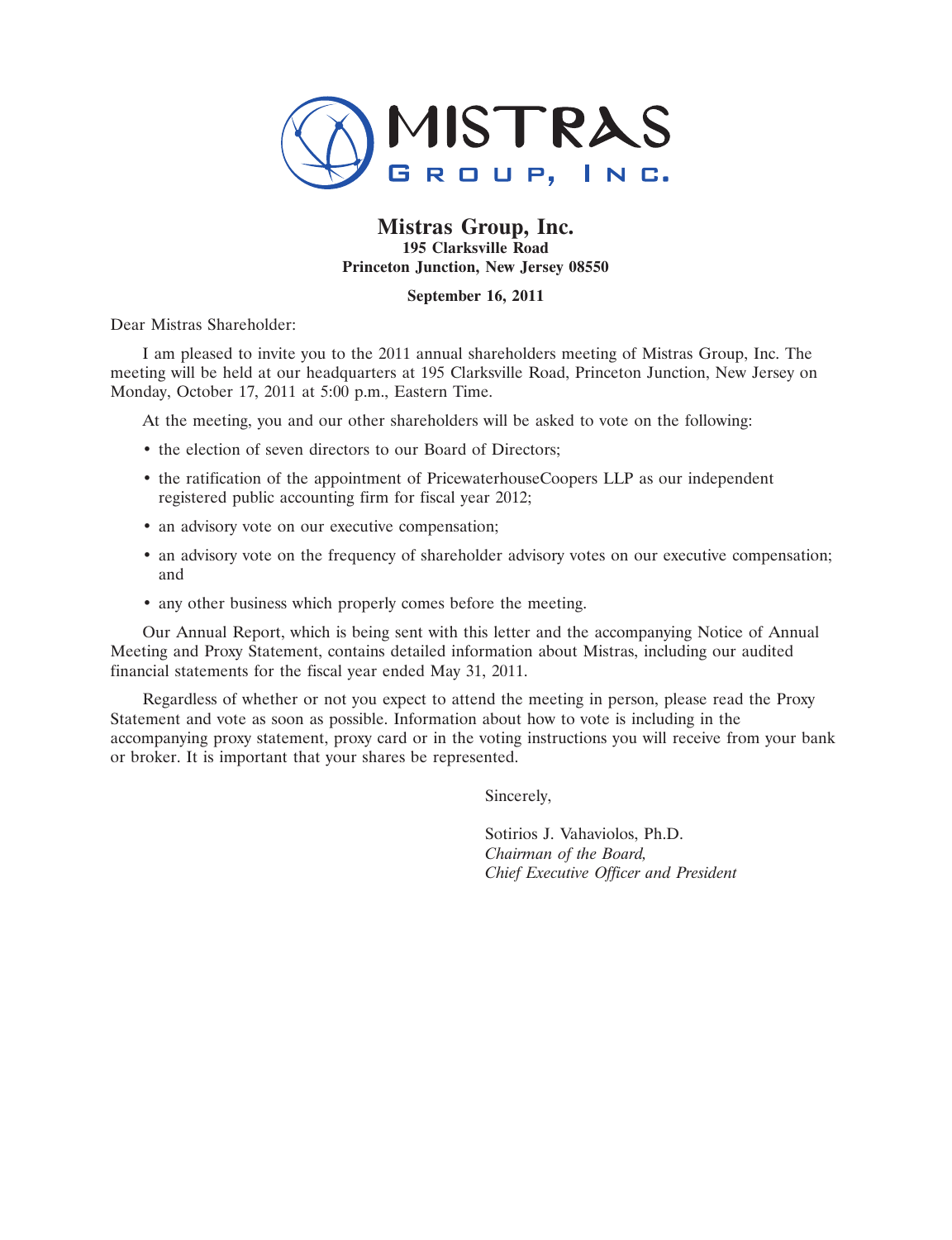

# **Mistras Group, Inc. 195 Clarksville Road Princeton Junction, New Jersey 08550**

# **NOTICE OF ANNUAL MEETING**

September 16, 2011

The Annual Shareholders Meeting of Mistras Group, Inc. will be held on Monday, October 17, 2011 at 5:00 p.m., Eastern Time at the Company's headquarters located at 195 Clarksville Road, Princeton Junction, New Jersey 08550. The details of the meeting are as follows:

| When:                     | 5:00 p.m., Eastern Time, Monday, October 17, 2011                                                                                                                                                                                     |
|---------------------------|---------------------------------------------------------------------------------------------------------------------------------------------------------------------------------------------------------------------------------------|
| Where:                    | Mistras Group Headquarters<br>195 Clarksville Road<br>Princeton Junction, New Jersey 08550                                                                                                                                            |
| <b>Items of Business:</b> | • Election of seven directors, constituting the entire Board of Directors                                                                                                                                                             |
|                           | • Ratification of PricewaterhouseCoopers LLP as our independent registered<br>public accounting firm for fiscal year 2012                                                                                                             |
|                           | • An advisory vote on the Company's executive compensation                                                                                                                                                                            |
|                           | • An advisory vote on the frequency of shareholder advisory votes on the<br>Company's executive compensation                                                                                                                          |
|                           | • Such other matters as may properly come before the meeting or at any<br>adjournment or postponement thereof                                                                                                                         |
| Who can vote:             | Holders of Mistras Group, Inc. common stock of record at the close of business<br>on August 26, 2011 are entitled to vote at the meeting and any adjournment or<br>postponement of the meeting.                                       |
| Voting by proxy:          | Please sign, date and return your proxy card or submit your proxy and/or voting<br>instructions as described in the accompanying proxy statement or on the proxy<br>card promptly so that a quorum may be represented at the meeting. |
|                           | By order of the Board of Directors                                                                                                                                                                                                    |
|                           | MICHAEL C. KEEFE                                                                                                                                                                                                                      |
|                           | <i>Frecutive Vice President</i>                                                                                                                                                                                                       |

*Executive Vice President, General Counsel and Secretary*

IMPORTANT NOTICE REGARDING THE AVAILABILITY OF PROXY MATERIALS. This Notice of Annual Meeting and attached Proxy Statement and Mistras Group, Inc.'s 2011 Annual Report are available electronically on the Internet at www.proxyvote.com and on the Company's website at http://investors.mistrasgroup.com/financials.cfm.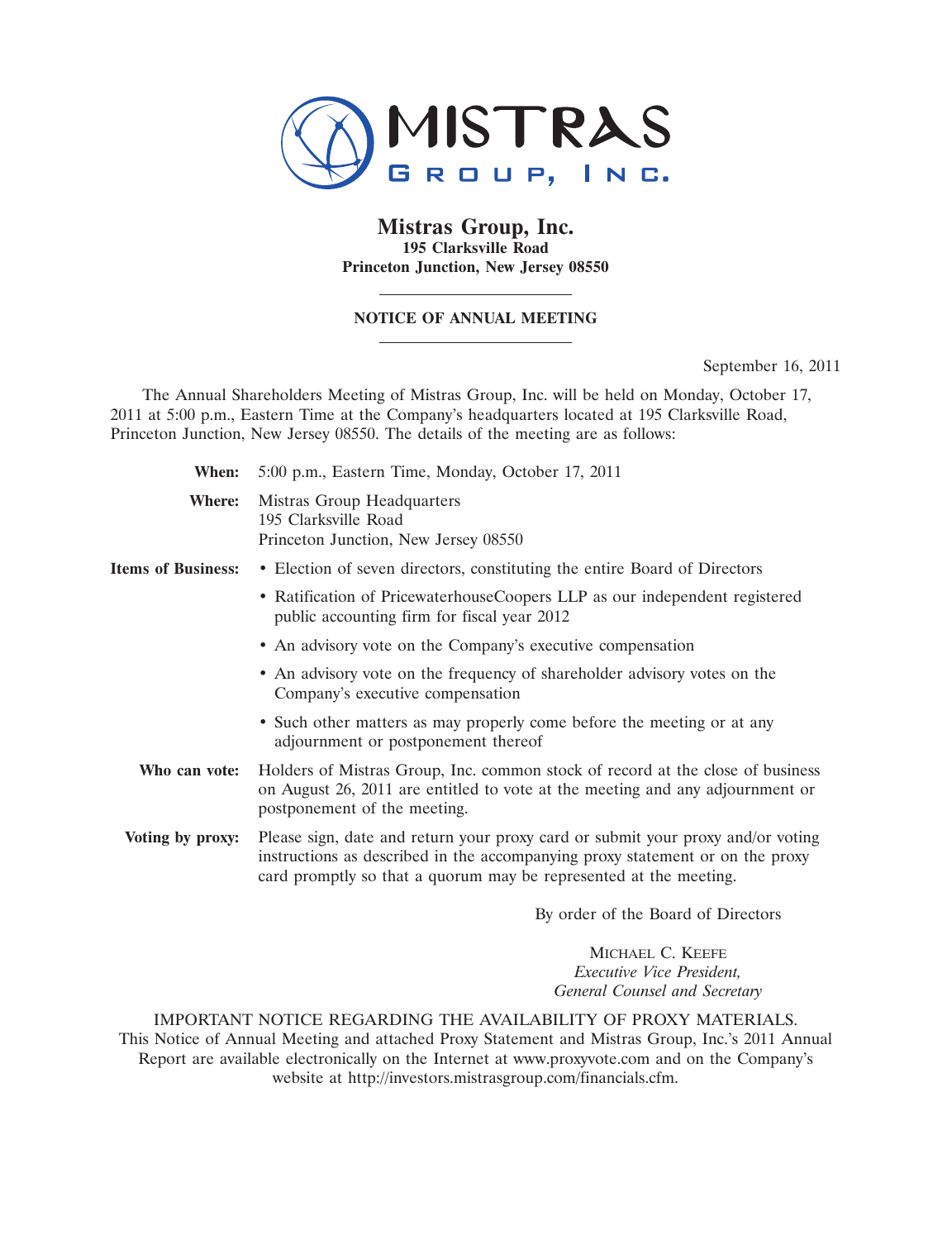# **TABLE OF CONTENTS**

|                                                                                      | $\mathbf{1}$   |
|--------------------------------------------------------------------------------------|----------------|
|                                                                                      | -1             |
|                                                                                      | $\mathbf{1}$   |
| Shareholders Entitled to Vote, Quorum and Votes Needed                               | 1              |
|                                                                                      | $\overline{2}$ |
|                                                                                      | $\overline{2}$ |
|                                                                                      | $\overline{2}$ |
|                                                                                      | 3              |
|                                                                                      | $\overline{3}$ |
| Electronic Access to Proxy Materials and Annual Report                               | $\overline{3}$ |
|                                                                                      | $\overline{4}$ |
|                                                                                      | $\overline{4}$ |
|                                                                                      | $\overline{4}$ |
|                                                                                      | $\overline{4}$ |
|                                                                                      | 6              |
|                                                                                      | 6              |
|                                                                                      | $\overline{7}$ |
|                                                                                      | $\overline{7}$ |
|                                                                                      | 8              |
|                                                                                      | 9              |
| COMPENSATION COMMITTEE INTERLOCKS AND INSIDER PARTICIPATION                          | 10             |
|                                                                                      | 10             |
| STOCK OWNERSHIP AND SECTION 16 COMPLIANCE                                            | 11             |
| PROPOSALS REQUIRING SHAREHOLDER APPROVAL                                             | 13             |
|                                                                                      | 13             |
| Item 2: Ratification Of Appointment Of Independent Registered Public Accounting Firm | 16             |
|                                                                                      | 17             |
| FEES OF INDEPENDENT REGISTERED PUBLIC ACCOUNTING FIRM                                | 18             |
| Item 3: Advisory Vote on Executive Compensation                                      | 18             |
| Item 4: Advisory Vote on the Frequency of Advisory Vote on Executive Compensation    | 19             |
|                                                                                      | 20             |
|                                                                                      | 20             |
|                                                                                      | 27             |
|                                                                                      | 27             |
|                                                                                      | 28             |
|                                                                                      | 29             |
|                                                                                      | 29             |
|                                                                                      | 29             |
| Potential Payments upon Termination of Employment                                    | 29             |
|                                                                                      | 30             |
|                                                                                      | 31             |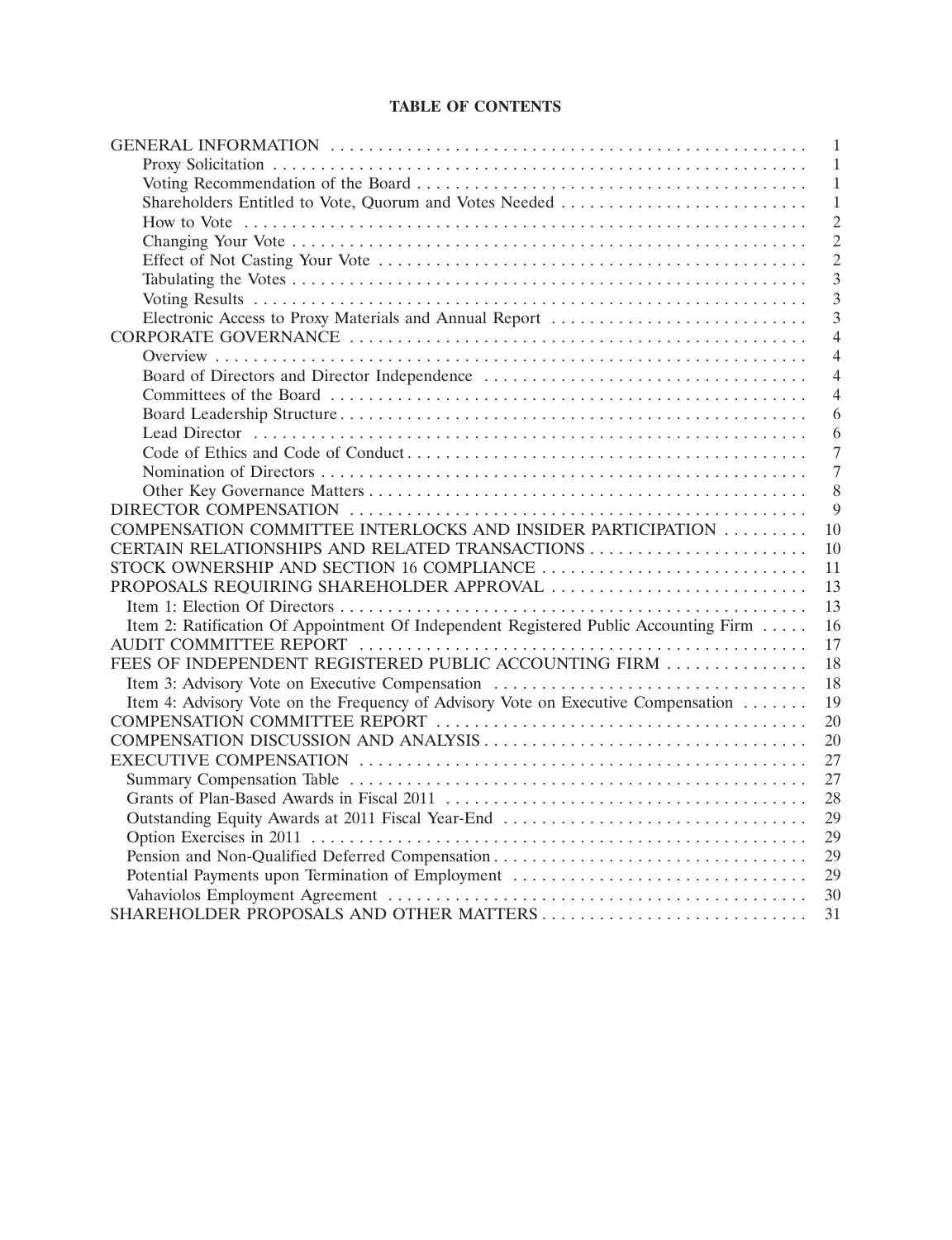

195 Clarksville Road Princeton Junction, NJ 08550

# **PROXY STATEMENT**

### **GENERAL INFORMATION**

We are providing these proxy materials in connection with the solicitation by our Board of Directors of proxies to be voted at our 2011 annual meeting of shareholders and at any adjournment or postponement of the meeting. You are invited to attend the annual meeting, which will take place on October 17, 2011, beginning at 5:00 p.m., Eastern Time, at the Company's headquarters at 195 Clarksville Road, Princeton Junction, New Jersey 08550. See the inside back cover of this Proxy Statement for directions. Shareholders will be admitted to the annual meeting beginning at 4:45 p.m., Eastern Time. Seating will be limited.

The terms "Mistras," the "Company," "we," "our" and "us" means Mistras Group, Inc. and the term ''Board'' means our Board of Directors, unless the context indicates otherwise. We are incorporated in the State of Delaware, our common stock trades on the New York Stock Exchange (NYSE) under the symbol ''MG'' and our fiscal year ends May 31. All references to a year or fiscal year means the one year period ending on May 31 of that year, unless the context indicates otherwise.

*Proxy Solicitation.* The accompanying proxy is being solicited by our Board. The Notice of Annual Meeting, this Proxy Statement and the proxy card or voting instructions are first being mailed to the shareholders on or about September 16, 2011 concurrently with the mailing of the Company's 2011 Annual Report. In addition to this solicitation, employees of the Company may solicit proxies in person or by telephone. All costs of the solicitation of proxies will be borne by the Company. On the accompanying proxy, a shareholder of record (that is, shareholders who hold their shares in their own name with our transfer agent, American Stock Transfer & Trust Company) may substitute the name of another person in place of those persons presently named as proxies. In order to vote, a substitute Proxy must present adequate identification to the Corporate Secretary before the voting occurs. If you hold your shares in ''street name'' (that is, in the name of a bank, broker or other holder of record), contact your bank, broker or other holder of record for instructions and authorization to have someone attend the meeting for you.

At the Meeting, the proxies appointed by the Board (the persons named in the proxy card or voting instructions) will vote your shares as you instruct. If you complete and submit your proxy as instructed without indicating how you would like to vote your shares, your proxy will be voted as the Board recommends.

*Voting Recommendation of the Board.* The Board recommends that shareholders vote:

- FOR each of the seven nominees of the Board of Directors (Item 1);
- FOR the ratification of the appointment of PricewaterhouseCoopers LLP as our independent registered public accounting firm for fiscal year 2012 (Item 2);
- FOR the approval, on an advisory basis, of the compensation of our named executive officers (Item 3); and
- FOR the approval, on an advisory basis, of an annual advisory vote on executive compensation (Item 4).

*Shareholders Entitled to Vote, Quorum and Votes Needed.* Shareholders of record of our common stock at the close of business on August 26, 2011 are entitled to notice of and to vote at the 2011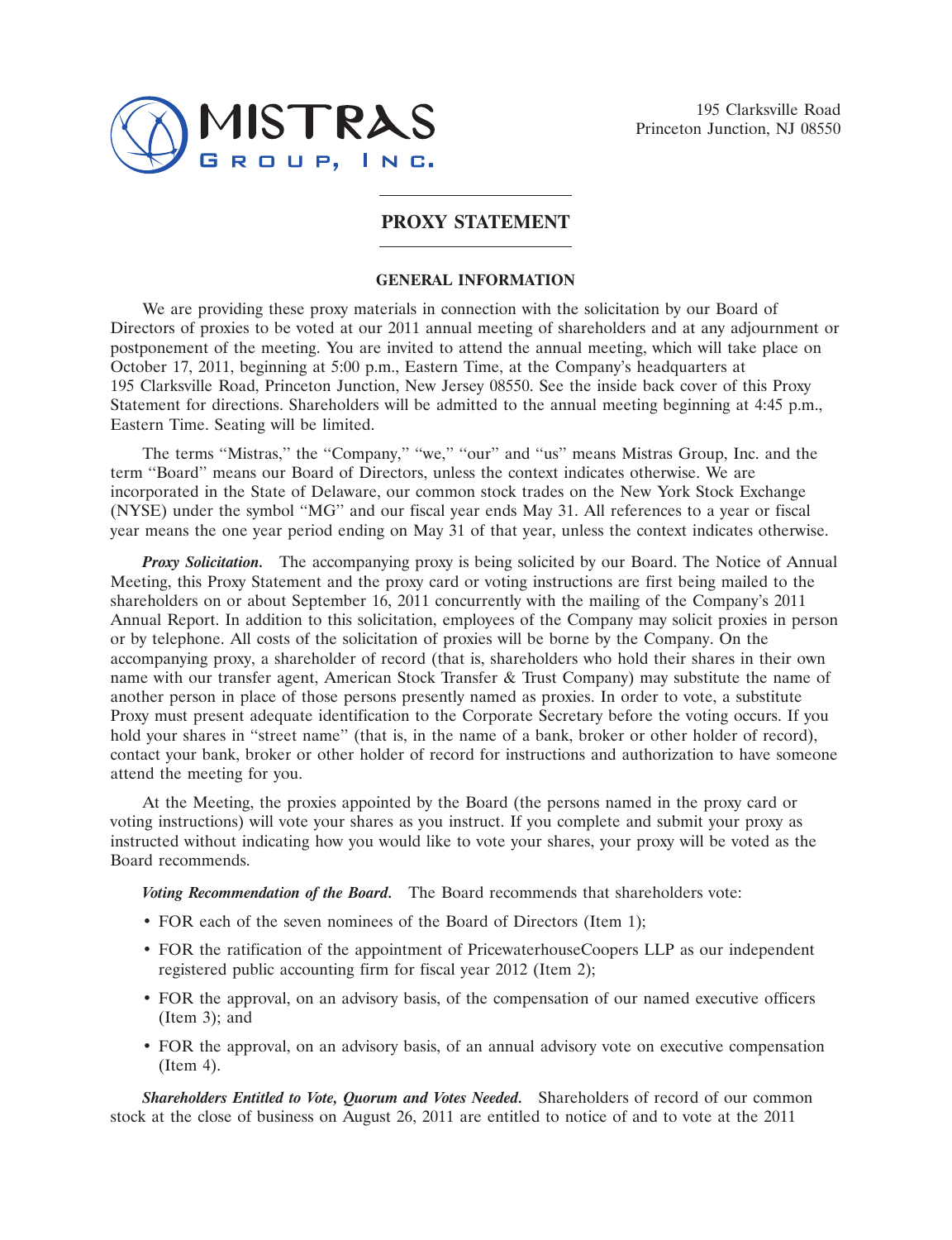annual meeting of shareholders and at any and all adjournments or postponements of the meeting. Each share entitles its owner to one vote. The holders of a majority of the shares entitled to vote at the meeting must be present in person or represented by proxy in order to constitute a quorum for all matters to come before the meeting. Both abstentions and broker non-votes are counted for the purpose of determining the presence of a quorum. On the record date, we had 27,676,029 shares outstanding.

For Item 1, Election of Directors, directors are elected by a plurality of the votes cast, meaning the seven nominees receiving the most "FOR" votes will be elected to the Board. Only votes "FOR" will affect the outcome of the vote. Item 2, Ratification of Appointment of Independent Registered Public Accounting Firm, requires the affirmative vote of a majority of the shares present or represented and entitled to vote on that matter at the meeting. Abstentions from voting on this proposal will have the practical effect of a vote against this proposal because an abstention results in one less vote for the proposal. Similarly, Item 3, the advisory vote on executive compensation, also requires the affirmative vote of a majority of the shares present or represented and entitled to vote on that matter at the meeting. Abstentions from voting on this proposal and broker non-votes will have the practical effect of a vote against this proposal because an abstention or broker non-vote results in one less vote for the proposal. Item 4, the frequency of the vote on executive compensation, will be determined by a plurality. Therefore, the period of years (1, 2 or 3 years) receiving the most votes will be the period the Board will consider as being the one selected by shareholders on an advisory basis. Withheld votes or broker non-votes will not affect the outcome of the vote on this Item 4.

If you hold your shares through a bank or broker and you do not instruct your bank or broker how to vote your shares, these shares are considered broker non-votes. Brokers may not vote your shares on the election of directors or on Items 3 and 4 regarding executive compensation in the absence of your specific instructions as to how to vote. See ''*Effect of Not Casting Your Vote*'' below.

How to Vote. You can vote your shares by completing and returning the proxy card or voting instruction card accompanying this Proxy Statement in the accompanying postage-paid envelope provided. You also have the option of voting your shares electronically on the Internet or by telephone. Voting over the Internet or telephone authorizes the named proxies to vote shares in the same manner as if you marked, signed, and returned your proxy card or voting instruction card. Please see your proxy card or voting instruction card for more information on how to vote by proxy.

*Changing Your Vote.* You may change your vote at any time before the proxy is exercised. If you voted by mail, you may revoke your proxy at any time before it is voted by executing and delivering a timely and valid later-dated proxy, by voting by ballot at the meeting or by giving written notice to the Secretary at Mistras Group, 195 Clarksville Road, Princeton Junction, New Jersey 08550. If you voted via the Internet or by telephone you may also change your vote with a timely and valid later Internet or telephone vote, as the case may be, or by voting by ballot at the meeting. Attendance at the meeting will not have the effect of revoking a proxy unless you give proper written notice of revocation to the Secretary of the Company before the proxy is exercised or you vote by ballot at the meeting.

*Effect of Not Casting Your Vote.* If your shares are registered directly in your name with our transfer agent, American Stock Transfer & Trust Company, you are a record holder of your shares of Mistras common stock. If you hold your shares through a bank, broker or other intermediary, which is commonly referred to as holding your shares in ''street name,'' you are a beneficial holder but not a record holder. If you hold your shares in street name and want your shares to count in the Election of Directors (Item 1) or either of the advisory votes on executive compensation (Items 3 and 4), you will need to instruct your bank or broker how you want your shares voted. If you hold your shares in street name and you do not instruct your bank or broker how to vote in the election of directors or on the advisory votes regarding executive compensation, no votes will be cast on your behalf on any of those items for which you did not provide voting instructions. Your bank or broker will have discretion to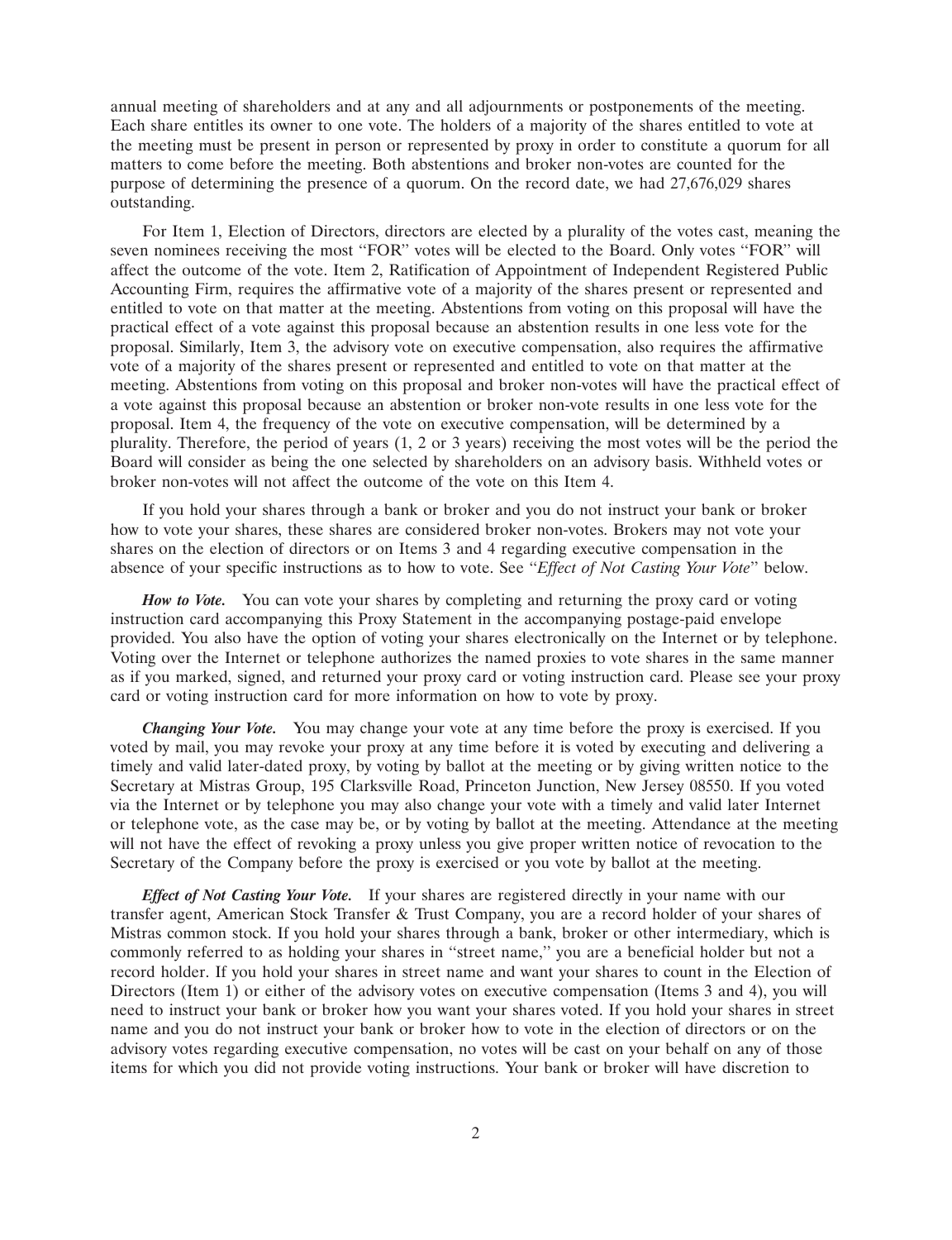vote any uninstructed shares on the ratification of the appointment of the Company's independent registered public accounting firm (Item 2).

If you are a shareholder of record and do not return your proxy, your shares will be considered not present at the meeting and no votes will be cast for your shares at the meeting and your shares will not be present for determining whether we have a quorum. If you return your proxy but do not cast your vote on your proxy, your shares will be voted as directed by the Board of Directors, which will be in favor of all the nominees listed in Item 1, in favor of Items 2 and 3, and in favor of the one year period in Item 4. If you return your proxy but abstain, no votes will be cast on your behalf on any of the items of business at the meeting but your shares will be counted for determining whether a quorum is present to conduct the meeting.

*Tabulating the Votes.* A representative from Broadridge Financial Services will tabulate the votes and will serve as inspector of election at the meeting.

*Voting Results.* We will announce preliminary voting results at the meeting. Voting results will also be disclosed in a Form 8-K filed with the Securities and Exchange Commission, or the SEC, soon after the meeting, which will be available on our website.

*Electronic Access to Proxy Materials and Annual Report.* This Proxy Statement and our 2011 Annual Report are available electronically on the Internet at www.proxyvote.com. You may also access these documents on our Web site at http://investors.mistrasgroup.com/financials.cfm.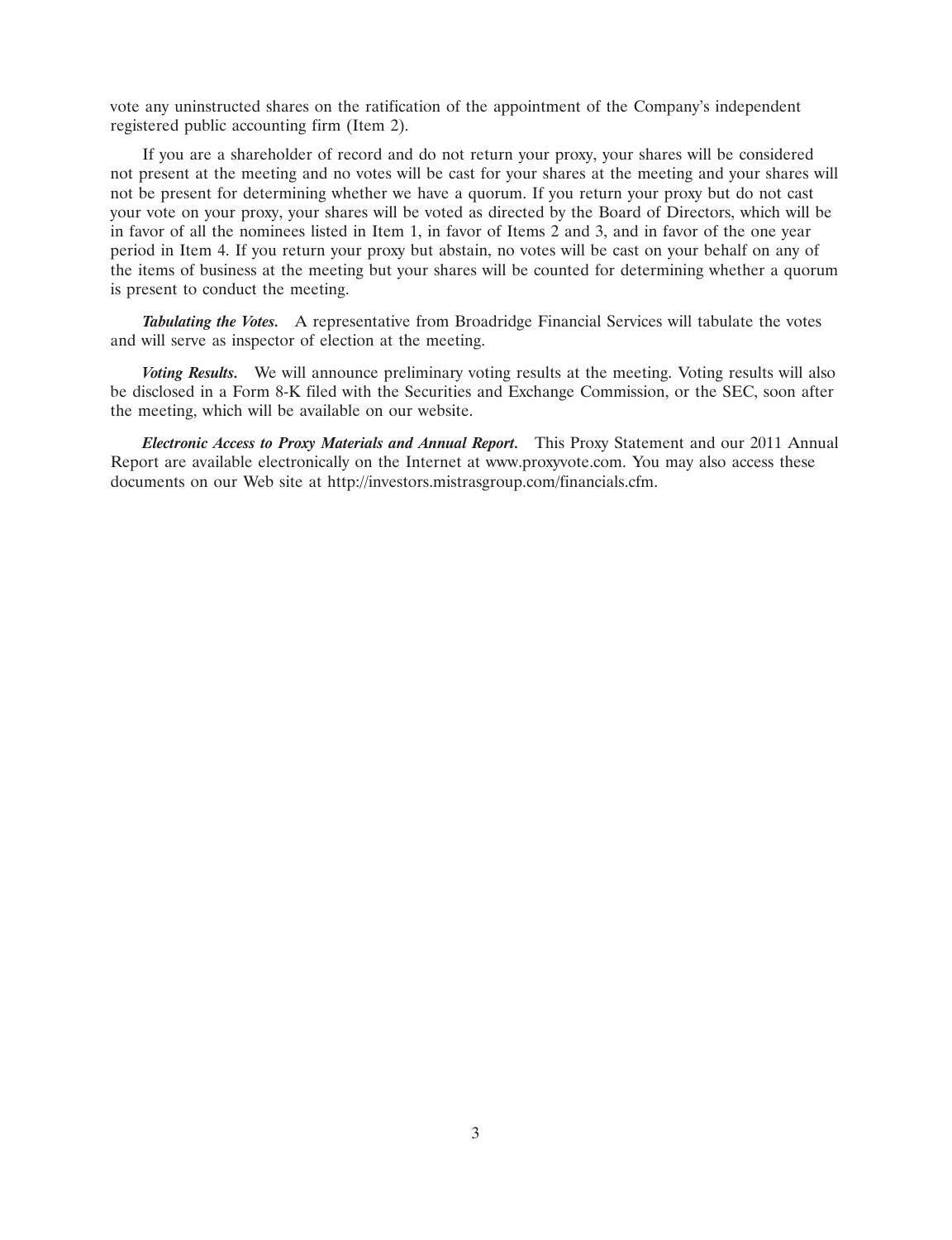# **CORPORATE GOVERNANCE**

### **Overview**

Our Board is committed to maximizing shareholder value over a sustained period of time, and believes that good corporate governance is an important factor in achieving this goal. The Board has adopted and adheres to corporate governance guidelines and practices that the Board and senior management believe are sound and promote this purpose. Our Board continually reviews our governance practices and updates them, as appropriate, based upon Delaware law (the state in which we are incorporated), New York Stock Exchange, or NYSE, rules and listing standards, and SEC regulations, as well as best practices suggested by recognized governance authorities.

All of our relevant corporate governance documents are available on the corporate governance section of the investor page at our website at *http://investors.mistrasgroup.com/governance.cfm*. At this site, shareholders can view our:

- Corporate Governance Guidelines
- Audit Committee Charter
- Compensation Committee Charter
- Corporate Governance Committee Charter
- Code of Conduct
- Code of Ethics for Executive Officers and Senior Financial Officers and Managers
- Director Nominating Process and Policy
- Director Qualification Criteria
- Securityholder Communication Policy
- Certificate of Incorporation
- By-Laws

### **Board of Directors and Director Independence**

Our Board of Directors currently consists of seven members: Daniel M. Dickinson, James J. Forese, Richard H. Glanton, Michael J. Lange, Ellen T. Ruff, Manuel N. Stamatakis and Sotirios J. Vahaviolos.

In July 2011, the Board and Corporate Governance Committee undertook a review of the independence of the directors and considered whether any director has a relationship with us that would preclude a determination of independence within the meaning of the rules of the NYSE. As a result of this review, our Board determined that Ms. Ruff and Messrs. Dickinson, Forese, Glanton and Stamatakis, representing five of our seven directors and all of our non-employee directors, are ''independent directors'' as defined under the NYSE rules because none of these directors had any material relationships with the Company.

## **Committees of the Board**

Our Board has established three standing committees: Audit Committee, Compensation Committee and Corporate Governance Committee. Each committee operates pursuant to a written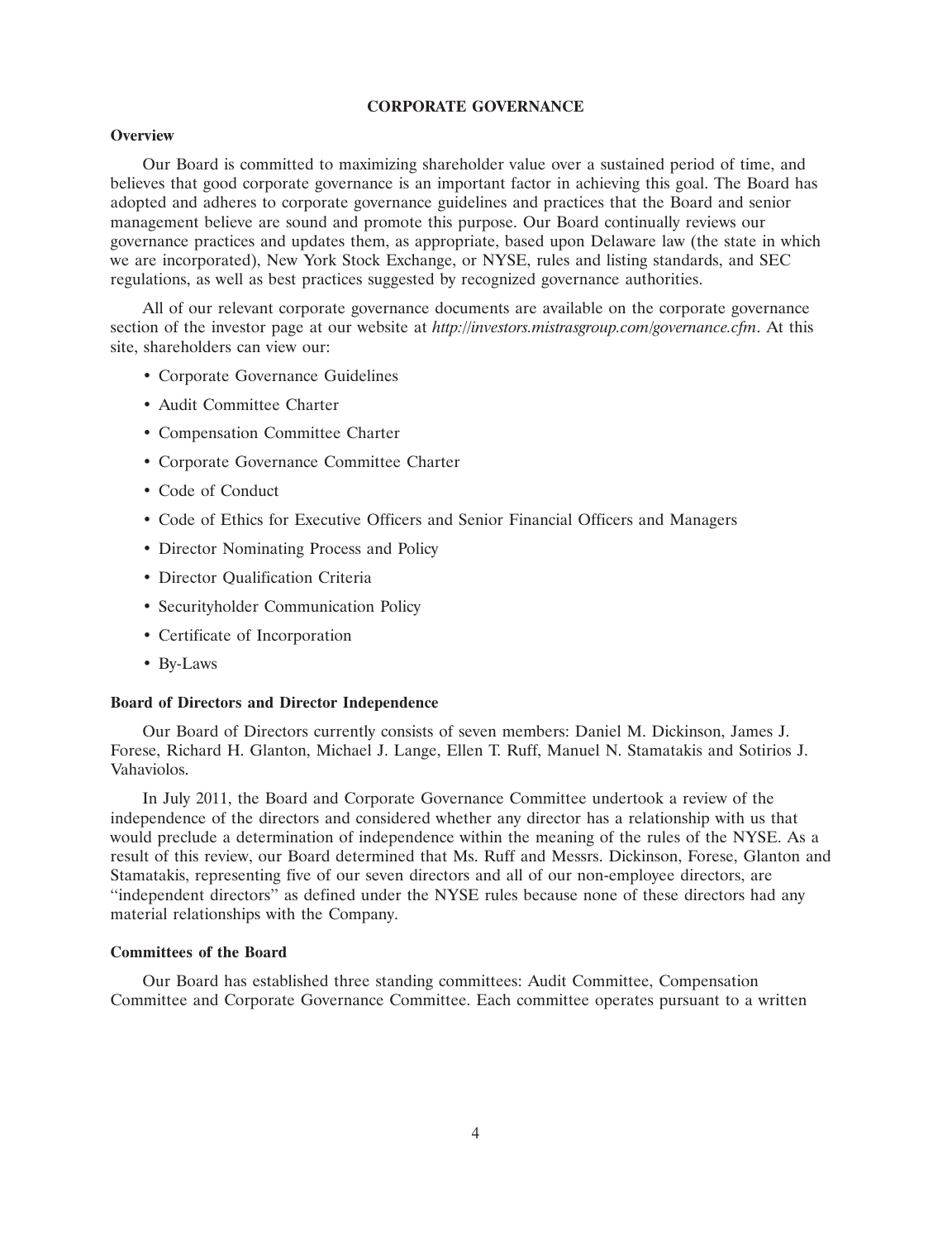charter and all committees are comprised solely of independent directors. The composition of the committees is set forth below, and a description of each committee follows.

| <b>Director</b>      | <b>Audit Committee</b> | <b>Compensation</b> Governance<br>Committee | Corporate<br>Committee |
|----------------------|------------------------|---------------------------------------------|------------------------|
| Daniel M. Dickinson  |                        | Chairman Member                             |                        |
|                      |                        |                                             |                        |
|                      |                        | Member Member                               |                        |
|                      | Member                 |                                             |                        |
| Manuel N. Stamatakis |                        | Member Member Chairman                      |                        |

# *Audit Committee*

Our Board has determined that each member of our Audit Committee meets the requirements for independence and financial literacy, and that Mr. Forese qualifies as an audit committee financial expert, under the applicable requirements of the NYSE and SEC rules and regulations. The audit committee is responsible for, among other things:

- selecting and hiring our independent registered public accounting firm, and approving the audit and non-audit services to be performed by our independent registered public accounting firm;
- evaluating the qualifications, performance and independence of our independent registered public accounting firm;
- monitoring the integrity of our financial statements and our compliance with legal and regulatory requirements as they relate to financial statements or accounting matters;
- reviewing the adequacy and effectiveness of our internal control policies and procedures;
- discussing the scope and results of the audit with the independent registered public accounting firm and reviewing with management and the independent registered public accounting firm our interim and year-end operating results; and
- preparing the audit committee report included in our proxy statement.

## *Compensation Committee*

The compensation committee is responsible for, among other things:

- reviewing and approving the following for our executive officers: annual base salaries, annual incentive bonuses, including specific goals, targets and amounts, equity compensation, employment agreements, severance arrangements and change in control arrangements and any other benefits, compensation or arrangements;
- reviewing and recommending, in conjunction with the Corporate Governance Committee, compensation programs for outside directors;
- reviewing and approving the compensation discussion and analysis and issuing the compensation committee report included in our proxy statement; and
- administering, reviewing and making recommendations with respect to our equity compensation plans.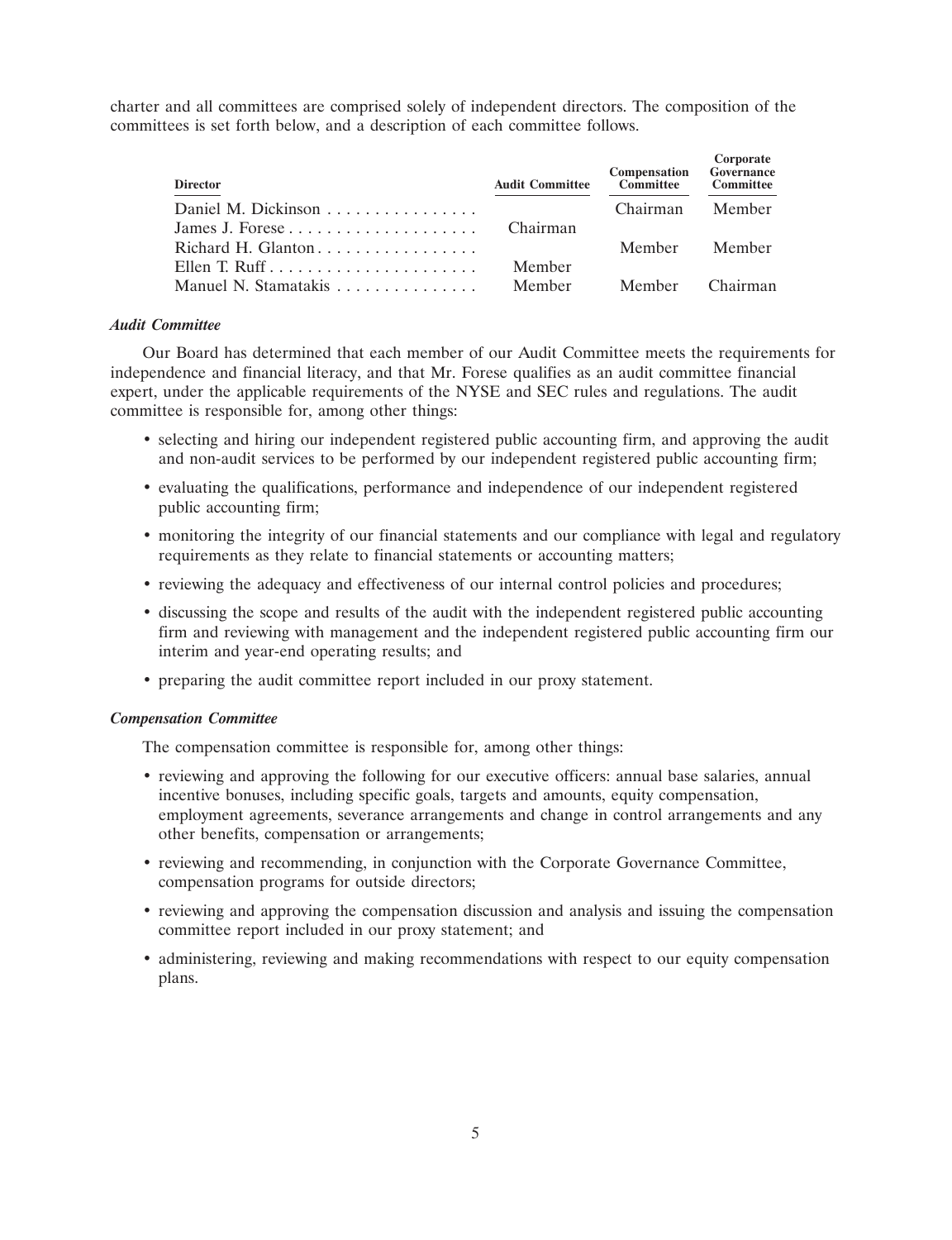## *Corporate Governance Committee*

Our Corporate Governance Committee is responsible for, among other things:

- assisting our Board in identifying prospective director nominees and recommending nominees for each annual meeting of shareholders to the Board;
- reviewing our corporate governance principles and practices and recommending changes, as appropriate, in light of developments in governance practices;
- overseeing the evaluation of our Board and management;
- reviewing the succession planning for our Board and executive officers;
- recommending members for each Board committee to our Board; and
- reviewing and monitoring our code of conduct and actual and potential conflicts of interest of members of our Board and our executive officers.

### **Board Leadership Structure**

Under our corporate governance guidelines, the Board does not have a policy on whether or not the roles of the Chairperson and Chief Executive Officer, or CEO, should be separate or combined. The Board believes it should be free to determine what is best for the Company at a given point in time. We have not separated the roles of Chairman and CEO, with the Company's founder and 43% shareholder, Dr. Vahaviolos, serving in that dual role. The independent directors believe that the Company's current model of the combined Chairman/CEO role in conjunction with the Lead Director position is the appropriate leadership structure for Mistras at this time.

The independent directors believe that each of the possible leadership structures for a board of directors has its own advantages and disadvantages, which must be considered in the context of the specific circumstances, culture and challenges facing a company. The combined Chairman/CEO model is a leadership model that has served our shareholders well, as our Chairman and CEO, Dr. Vahaviolos, was the founder who built the Company from the beginning and led it through numerous economic cycles and a successful initial public offering, or IPO. The Company experienced excellent growth in revenue and profitability over many years, which has continued after the IPO. Dr. Vahaviolos' combined role enables decisive leadership, ensures clear accountability, and enhances the Company's ability to communicate its message and strategy clearly and consistently to the Company's shareholders, employees, customers and suppliers. Dr. Vahaviolos possesses detailed, in-depth knowledge of the issues, opportunities and challenges facing the Company and its businesses and is thus best positioned to develop agendas that ensure that the time and attention of the Board are focused on the most critical matters. This structure also enables our Chairman and CEO to act as a bridge between management and the Board, helping both to act with a common purpose. In addition, the Corporate Governance Committee and the other independent directors considered Dr. Vahaviolos' 43% ownership of the Company and how that aligns him with the interests of all shareholders. The Corporate Governance Committee and the independent directors intend to review periodically this structure to ensure it remains appropriate for the Company.

#### **Lead Director**

In July 2010, the Board established the position of independent Lead Director, which the Board determined should also be the Chair of the Corporate Governance Committee. At that time, the Board designated Mr. Stamatakis, the Chair of the Corporate Governance Committee, as the Lead Director. The Lead Director serves as a liaison between management and non-management members of the Board; participates in setting the agenda for Board meetings; leads the executive sessions of the Board;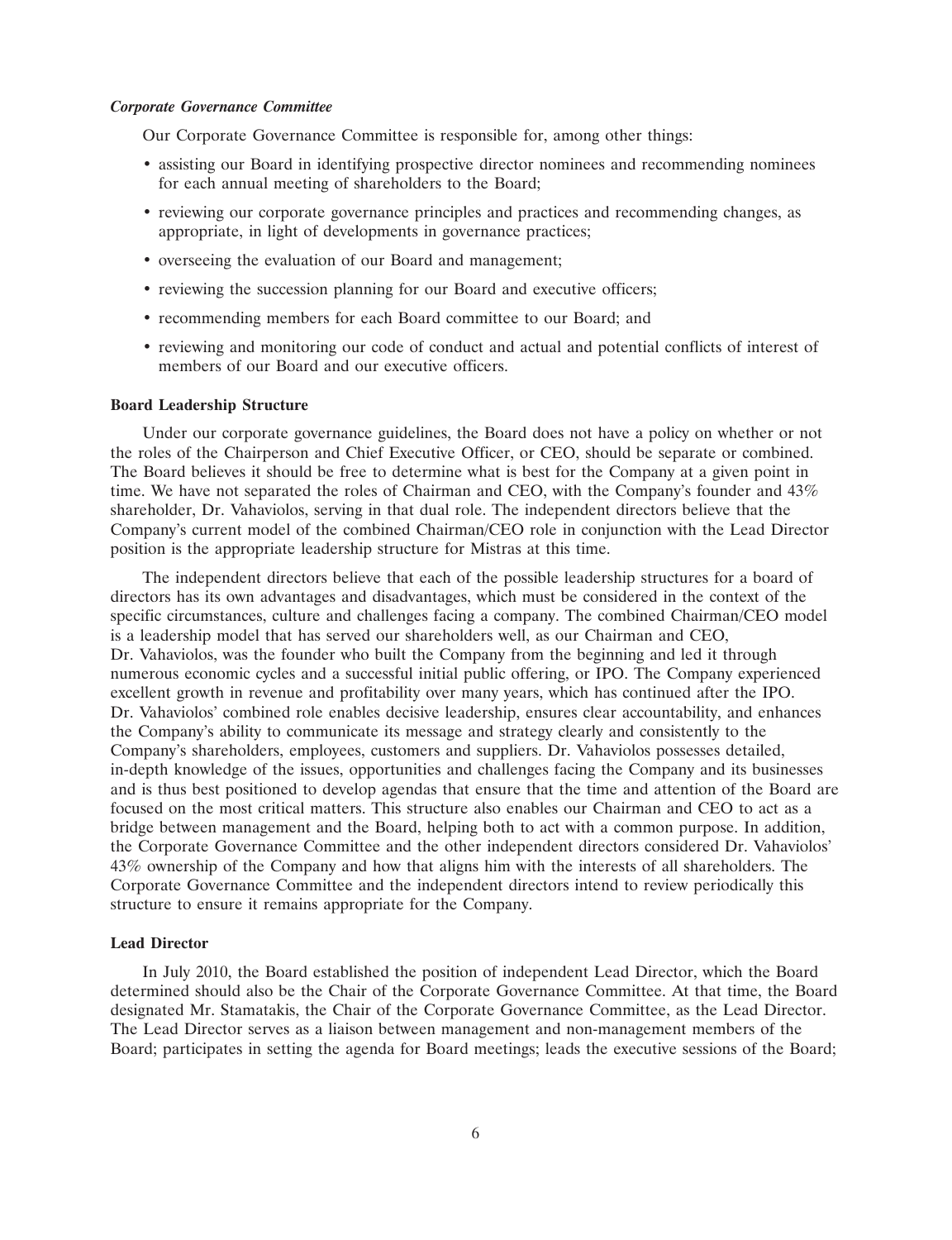communicates to the CEO results of the executive sessions, including any follow up actions; and is involved in other governance matters.

# **Code of Ethics and Code of Conduct**

We have a Code of Ethics for Executive Officers and Senior Financial Officers and Managers, which applies to our Chief Executive Officer, Chief Financial Officer and all other executive officers, principal accounting officer or controller, or persons performing similar functions, and other senior finance and accounting managers. This code of ethics requires that our executive officers and financial leaders act with honesty, integrity and a high level of ethics. This code also requires full, fair, timely and accurate reporting and disclosure of information in reports to the SEC and to the public.

We have also adopted a Code of Conduct that applies to all of our employees, officers and directors. Our Code of Conducts established guidelines for honesty and professionalism we expect all Mistras directors, officers and employees to follow at all times when representing or working for Mistras and is intended to foster an atmosphere of high integrity and accountability. The Code of Conduct requires all employees to comply with all laws and regulations and addresses issues such as dealing with customers and suppliers, protecting confidential information, intellectual property and other valuable company assets, avoiding conflicts of interest, following employment policies and practices and other matters involving good corporate conduct.

### **Nomination of Directors**

The Corporate Governance Committee is responsible for identifying individuals qualified to become Board members and for recommending nominees to the Board for election at the annual meeting of shareholders. To facilitate this process, the committee and the Board adopted a Director Nominating Process and Policy and Director Qualification Criteria. The Director Nominating Process and Policy and the Director Qualification Criteria articulate a process and qualifications that are clear, specific and prudent to help the Corporate Governance Committee and the Board identify and select the most qualified directors to meet our needs and provide a well-functioning Board.

In accordance with the policy, the Corporate Governance Committee will take into account the Board's current and anticipated strengths and needs, based upon the Board's current profile and the Board's current and anticipated needs. Among the criteria considered by the committee are experience or expertise in accounting, finance, management, international business, compensation, corporate governance, strategy, industry knowledge and general business matters, as well as diversity within the Board. While the Board does not have a specific policy on Board diversity, it is one aspect the Corporate Governance Committee and the Board will take into account when considering potential director candidates.

As set forth in the Director Qualification Criteria, the Board seeks candidates for director who possess the following: (1) the highest level of integrity and ethical character, (2) personal and professional reputations consistent with the Company's image and reputation, (3) sound judgment, (4) financial literacy, (5) independence, (6) significant experience and proven superior performance in professional endeavors, (7) an appreciation for board and team performance, (8) the commitment to devote the time necessary for service on our Board, (9) skills in areas that will benefit the Board and (10) the ability to make a long-term commitment to serve on the Board. The Corporate Governance Committee will also seek to have at least one independent director who meets the definition of an audit committee financial expert under SEC rules.

The Corporate Governance Committee may rely on various sources to identify potential director nominees. These include input from directors, management, others the Corporate Governance Committee considers reliable, and professional search firms. The Corporate Governance Committee will consider director nominations made by a shareholder or other sources (including self-nominees) if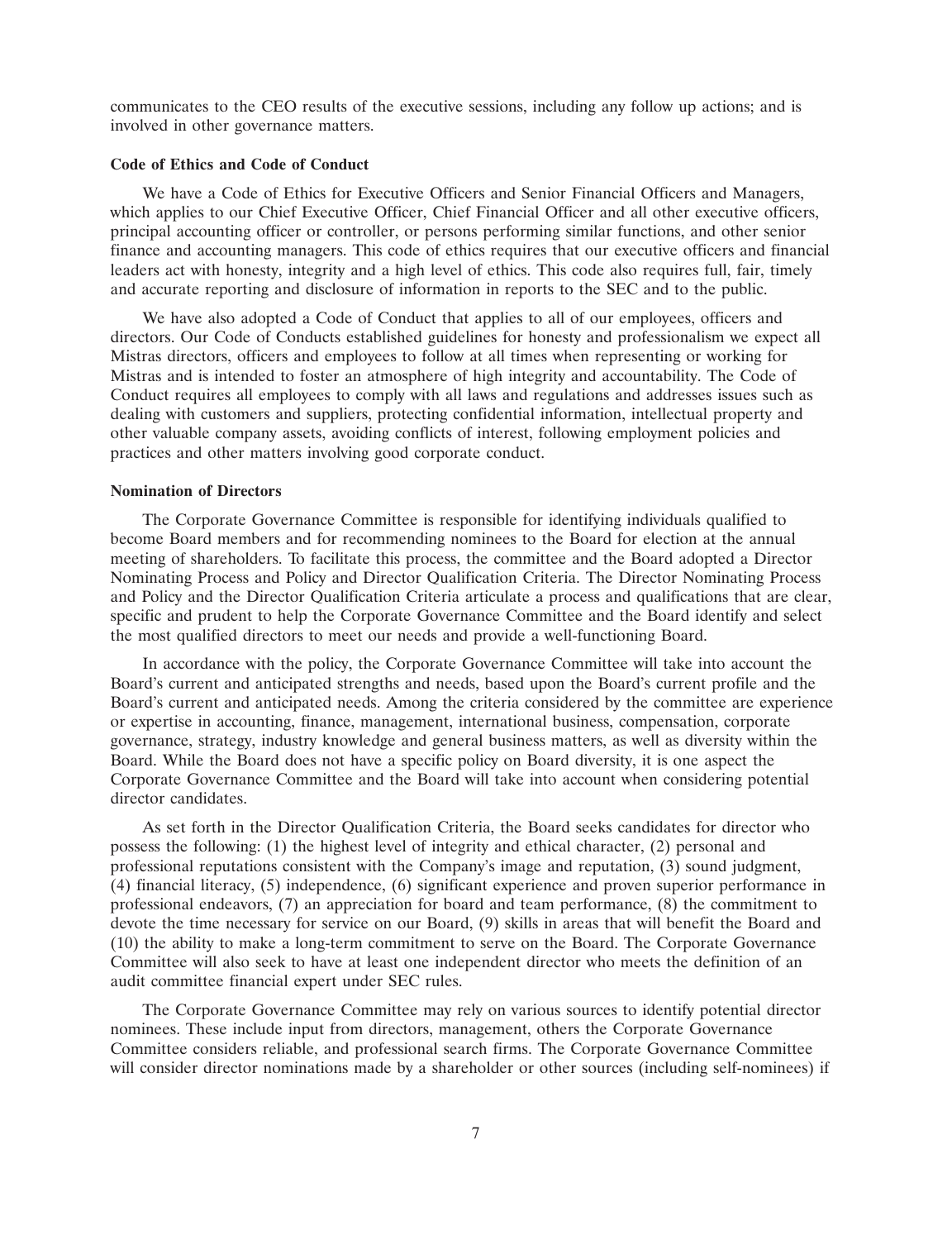these individuals meet our Director Qualification Criteria. If a candidate proposed by a shareholder or other source meets the criteria, the individual will be considered on the same basis as other candidates. For consideration by the Corporate Governance Committee, the submission of a candidate must be sent to the attention of the Corporate Secretary, at our headquarters at 195 Clarksville Road, Princeton Junction, New Jersey 08550. The submission should be received by June 1, 2012 in order to receive adequate consideration for the 2012 annual meeting and must include sufficient details to demonstrate that the potential candidate meets the Director Qualification Criteria.

### **Other Key Governance Matters**

*Executive Sessions.* The Audit Committee met four times and the Compensation Committee and Corporate Governance Committee each met once during fiscal year 2011 in executive session without members of management present. The independent directors met three times during fiscal year 2011 in executive session, without the Chairman and CEO or any other member of management present.

*Board Oversight of Risk Management.* The Board believes that overseeing how management manages the various risks the Company faces is one of its important responsibilities. The risk oversight function is administered both in full Board discussions and in individual committees that are tasked by the Board with oversight of specific risks, as summarized below.

| <b>Board/Committee</b>            | <b>Primary Areas of Risk Oversight</b>                                                                                                                                                                                                                                                                                                                                                                                                                 |  |  |  |  |
|-----------------------------------|--------------------------------------------------------------------------------------------------------------------------------------------------------------------------------------------------------------------------------------------------------------------------------------------------------------------------------------------------------------------------------------------------------------------------------------------------------|--|--|--|--|
| Full Board of Directors           | Strategic, financial and execution risks and exposures associated with<br>the annual operating plan, and strategic planning (including matters<br>affecting capital allocation); and other matters that may present<br>material risk to the company's operations, plans, prospects or<br>reputation; and acquisitions and divestitures (including through<br>post-closing reviews).                                                                    |  |  |  |  |
| Audit Committee                   | Risks and exposures associated with financial matters, particularly<br>financial reporting, tax, accounting, disclosure, internal control over<br>financial reporting, financial policies, investment guidelines and credit<br>and liquidity matters.                                                                                                                                                                                                  |  |  |  |  |
| Corporate Governance<br>Committee | Risks and exposures relating to our programs and policies for<br>corporate governance; and succession planning.                                                                                                                                                                                                                                                                                                                                        |  |  |  |  |
| Compensation Committee            | Risks and exposures associated with leadership assessment,<br>management development and succession planning, and executive<br>compensation programs and arrangements, including incentive plans.<br>The compensation committee reviews compensation arrangements and<br>programs to ensure that they do not create incentives for employees to<br>take excessive or inappropriate risks which could have a material<br>adverse effect on the Company. |  |  |  |  |

The Board and its committees receive information and reports from management on the status of the Company and the risks associated with the Company's strategy and business plans.

*Board Meetings.* During 2011, the Board held four meetings, the Audit Committee and the Compensation Committee had four meetings and the Corporate Governance Committee had three meetings. Each director attended at least 75% of the total meetings of the Board and the committees on which he or she served.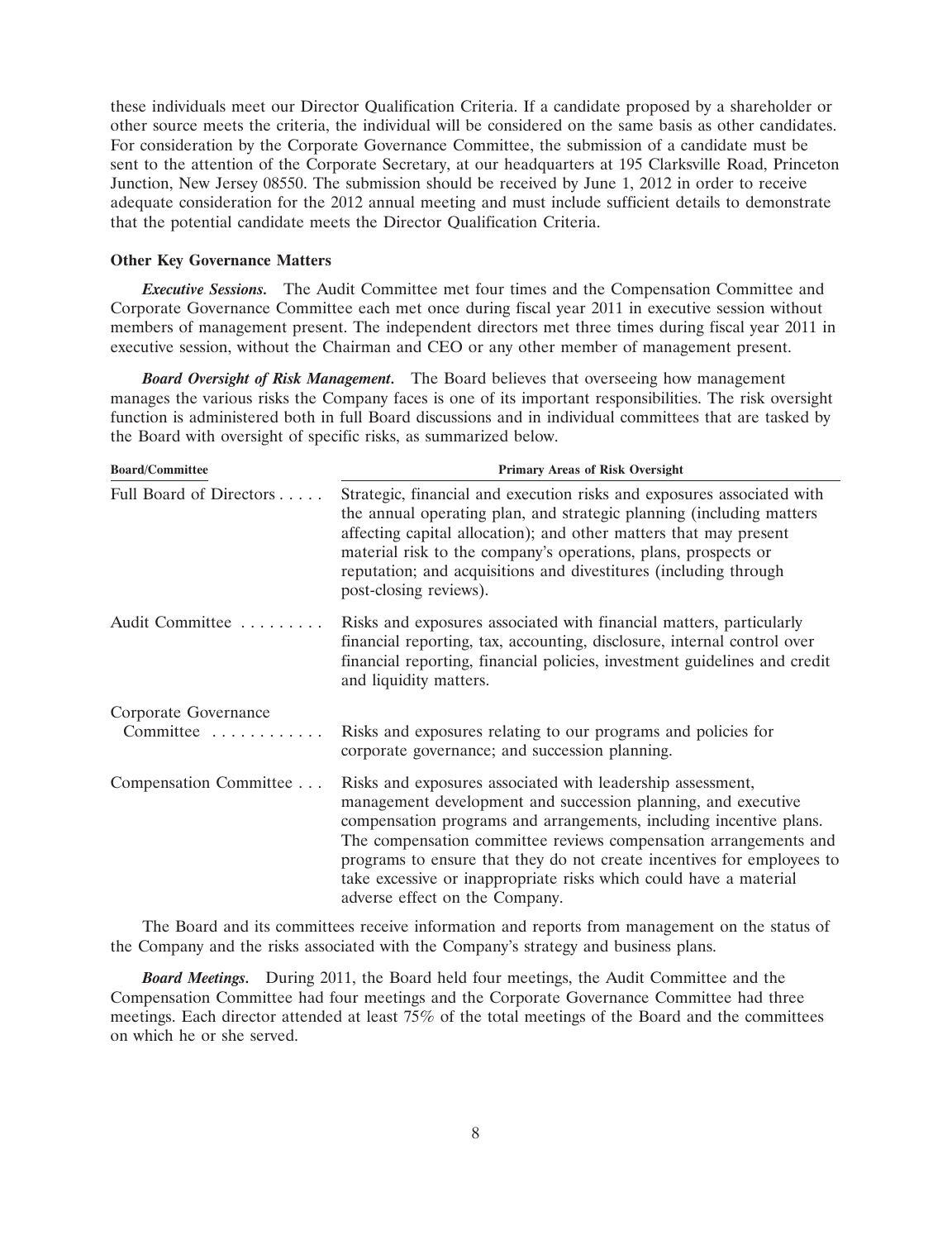*Annual Meeting Attendance.* The Company expects all directors to attend the annual meeting of shareholders.

*Communication with the Board.* Shareholders, employees and others may contact the Board or any of the Company's directors (including the Lead Director) by writing to them c/o Corporate Secretary, Mistras Group, 195 Clarksville Road, Princeton Junction, New Jersey 08550. The Company's process for handling communications to the Board or the individual directors is set forth in our Securityholder Communication Policy, which has been approved by the Board and can be found on our website at *www.investor.mistrasgroup.com/governance.cfm.*

# **DIRECTOR COMPENSATION**

We began compensating our non-employee directors in 2011. Prior to then, our non-employee directors did not receive any compensation. In fiscal 2011, the Board adopted a non-employee director compensation plan. Under the plan, directors received an annual equity grant with a fair market value of \$20,000 on the grant date. This grant was originally restricted stock units (subsequently converted to shares of common stock on June 1, 2011). In addition, each non-employee director received an annual director fee of \$20,000 (payable quarterly). The chair of the Audit Committee received a fee of \$10,000 and the chairs of the Compensation Committee and the Corporate Governance Committee each received a fee of \$7,500. The annual director fee and the committee chair fees are paid in cash, but a director can elected to receive these amounts in shares of our common stock.

For fiscal 2012, the annual director fee has been increased to \$30,000 and the annual equity grant will be made in shares of our common stock with an intended market value on the date of grant of \$40,000. The committee chairperson fees remain the same as in 2011. The retainers and committee chair fees will be paid quarterly in cash, but directors can elect to receive these fees in shares of our common stock.

The following is the compensation of our non-employee directors in fiscal 2011.

|                                               | <b>Fees Earned or</b><br>Paid in Cash (\$) | Stock Awards $(1)$ $($ \$) | Total $(\$)$ |
|-----------------------------------------------|--------------------------------------------|----------------------------|--------------|
| Elizabeth Burgess $(2)$                       | 10,000                                     |                            | 10,000       |
| Daniel Dickinson(3) $\dots \dots \dots \dots$ | 27,500                                     |                            | 27,500       |
|                                               | 30,000                                     |                            | 30,000       |
|                                               | 20,000                                     | 20,000                     | 40,000       |
|                                               | 6,667                                      | 6.667                      | 13,334       |
| Manuel Stamatakis                             |                                            | 47,500                     | 47,500       |

(1) Stock awards are valued based upon the fair market value at the time of the grant.

- (2) Ms. Burgess and Ms. Ruff were directors for only a portion of the fiscal year, and their fees and awards are reflective of this.
- (3) Messrs. Dickinson and Forese elected to defer their 2011 equity awards.

As discussed in the Compensation Discussion and Analysis (''CD&A'') below, the Compensation Committee retained Pay Governance LLC to review various aspect our executive compensation programs. In conjunction with that review, Pay Governance also benchmarked our non-employee director compensation against a peer group, which is discussed further in the CD&A, and a broad general industrial comparable group. The Board took this information into consideration, as well as the directors' general knowledge of the levels of compensation for non-employee directors at public companies, when deciding to increase non-employee director compensation for 2012.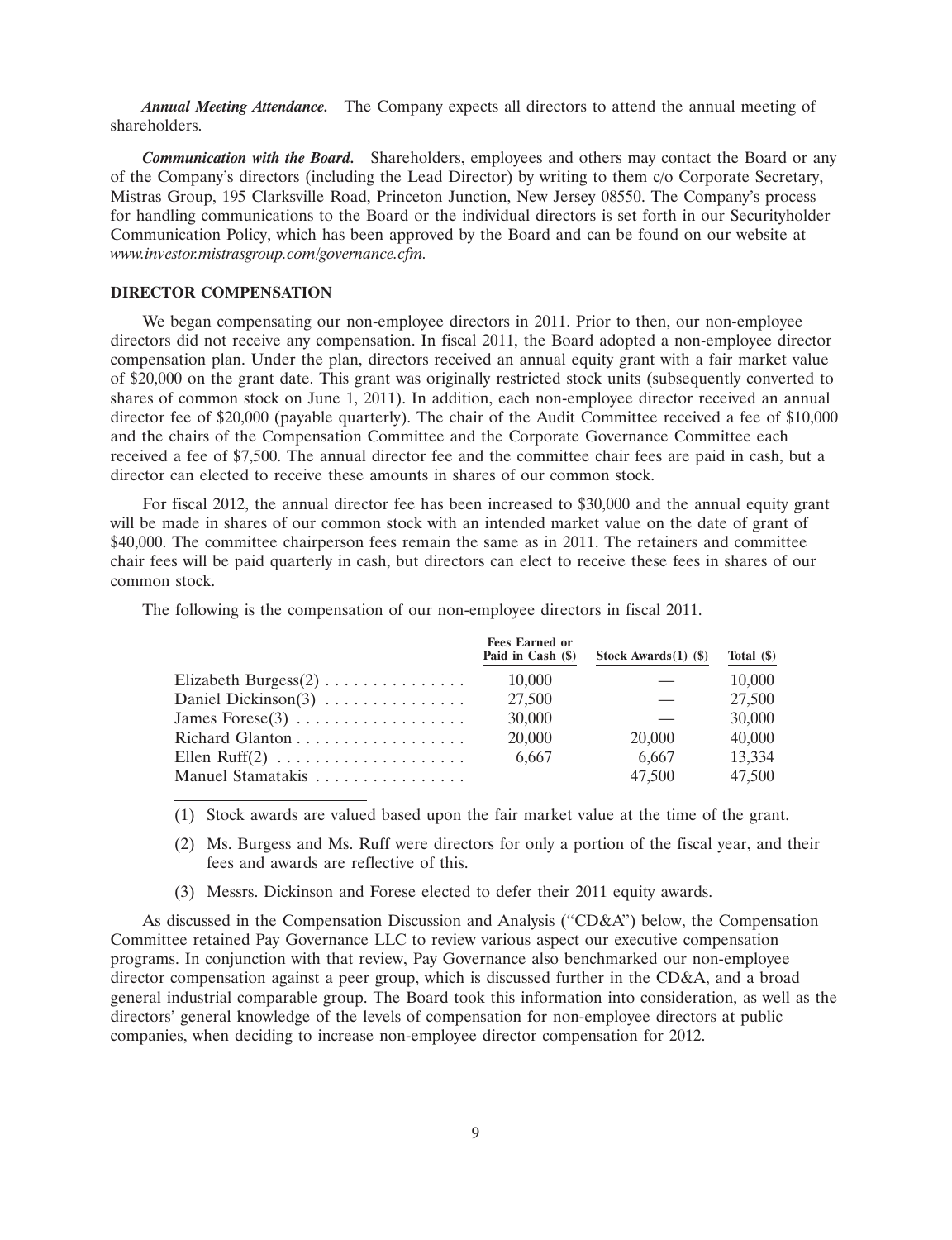# **COMPENSATION COMMITTEE INTERLOCKS AND INSIDER PARTICIPATION**

During fiscal year 2011, Messrs. Dickinson, Glanton and Stamatakis served as members of our Compensation Committee. None of the members of our Compensation Committee has been an officer or employee of Mistras, or had any other relationship with us requiring disclosure in this proxy statement. None of our executive officers currently serves, or in the past year has served, as a member of the board of directors or compensation committee of any entity that has one or more executive officers serving on our Board or Compensation Committee.

# **CERTAIN RELATIONSHIPS AND RELATED TRANSACTIONS**

# *Policy and Procedure for Approval of Related Person Transactions*

The Company has a written Related Person Transaction Policy, which requires the approval or ratification by the Corporate Governance Committee for any transaction or series of transactions exceeding \$120,000 in which the Company is a participant and any related person has a material interest for which disclosure is required under Item 404(a) of SEC Regulation S-K. Related persons include our directors, director nominees and executive officers and their family members, and persons controlling more than 5% of our common stock.

Under the Related Person Transaction Policy, all directors and executive officers of the Company have a duty to report to the Chairman, General Counsel or Lead Director potential conflicts of interest or transactions with related persons. Management has established procedures for monitoring transactions that could be subject to approval or ratification under the Policy.

Once a related person transaction has been identified, the Corporate Governance Committee, and in some cases the Audit Committee, will review all of the relevant facts and circumstances and approve or disapprove of the entry into the transaction. The Corporate Governance Committee will take into account, among other factors, whether the transaction is on terms no less favorable to the Company than terms generally available from unaffiliated third-party under the same or similar circumstances and the extent of the related person's interest in the transaction. If advance Corporate Governance Committee approval of a transaction is not feasible, the transaction will be considered for ratification at the Corporate Governance Committee's next regularly scheduled meeting.

## *Transactions with Related Persons*

There are no family relationships between or among any directors, nominees and executive officers of the Company.

The following are transactions with related persons requiring approval under our policy. We entered into most of these transactions prior to our IPO. Since our IPO, the Corporate Governance Committee has reviewed all of these transactions and has either pre-approved or ratified each transaction which required the committee's approval or ratification.

We lease our headquarters, located at 195 Clarksville Road, Princeton Junction, New Jersey, from an entity majority-owned by Dr. Vahaviolos, our Chairman, CEO and President. The lease currently provides for monthly payments of approximately \$64,000 (which increases annually to a maximum of approximately \$72,000) and terminates on October 31, 2014.

Our wholly owned subsidiary, Mistras Group SA, leases office space located at 27 Rue Magellan, Sucy-en-Brie, France, which is partly owned by Dr. Vahaviolos. The lease provides for monthly payments of approximately \$16,000 per month and terminates January 12, 2016.

Envirocoustics A.B.E.E, our subsidiary in Greece, entered into an employment agreement with the daughter of Dr. Vahaviolos pursuant to which she serves as Managing Director of Envirocoustics A.B.E.E. The employment agreement provides for a monthly salary and other compensation, including incentive bonuses, plus reimbursement of certain expenses. During fiscal 2011, Dr. Vahaviolos' daughter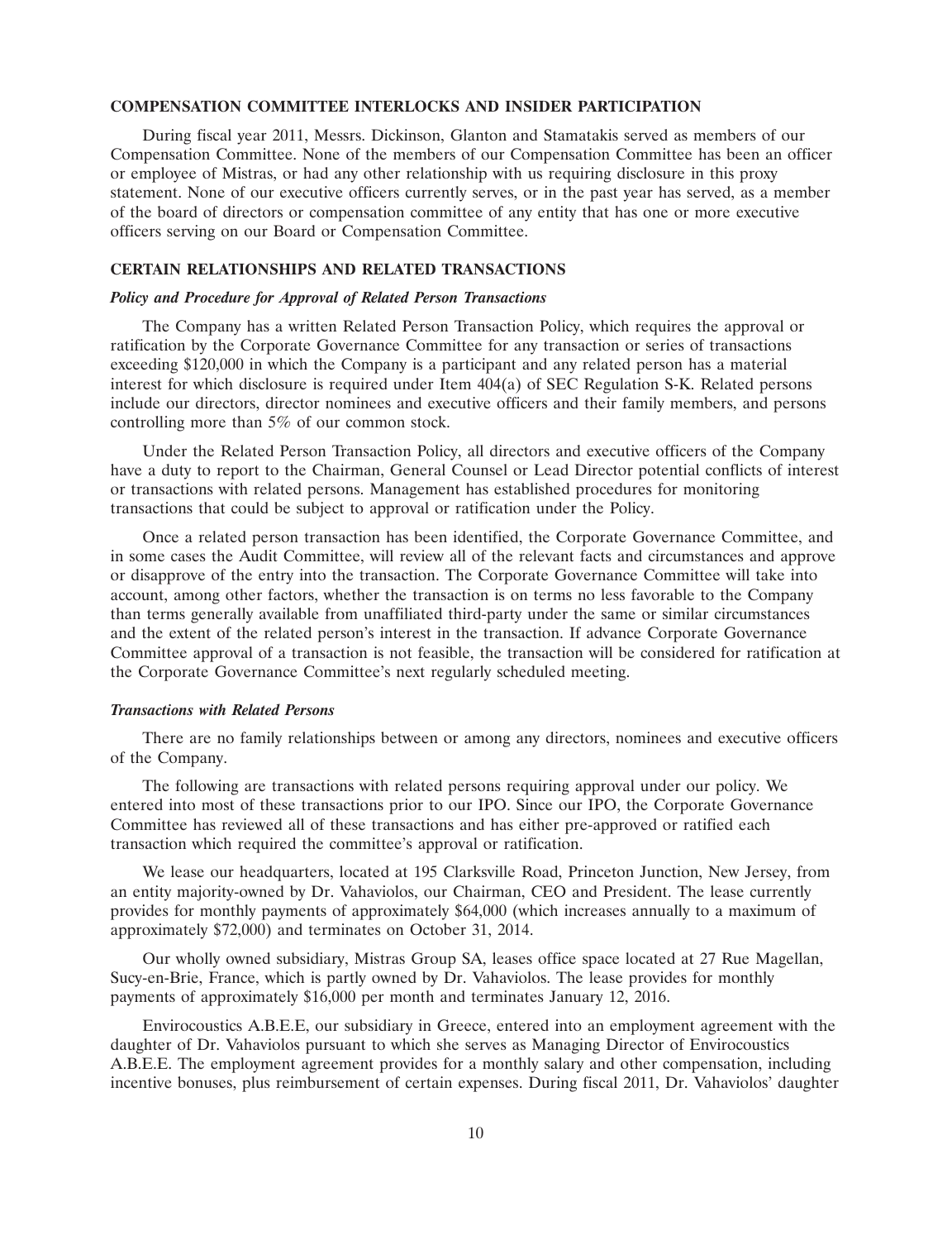received approximately \$150,000 in total compensation and benefits. At the landlord's request, Dr. Vahaviolos' daughter personally guaranteed payments on a four year lease at approximately \$6,700 per month for office space in Greece used by Envirocoustics A.B.E.E. We have agreed to indemnify Dr. Vahaviolos' daughter should she make any payments or incur any costs or loss on account of her guaranty.

In connection with our Class B Convertible Redeemable Preferred Stock financing prior to our IPO, we entered into an investor rights agreement with our preferred stockholders, including Dr. Vahaviolos and entities affiliated with Ms. Burgess, a former director, and Mr. Dickinson and Mr. Forese, two of our current directors. Pursuant to this agreement, we granted these shareholders registration rights with respect to shares of our common stock which were issued to them at the time of our IPO resulting from the conversion of their shares of preferred stock. As of May 31, 2011, the entities affiliated with Ms. Burgess and Messrs. Dickinson and Forese no longer had shares covered by these registration rights.

# **STOCK OWNERSHIP AND SECTION 16 COMPLIANCE**

# **Stock Ownership**

The following table sets forth information regarding the beneficial ownership of our common stock as of July 31, 2011, by (1) each of our directors, (2) each of the executive officers named in the summary compensation table, (3) all of our directors and executive officers as a group, and (4) all other shareholders known by us to own beneficially more than five percent of our common stock.

Beneficial ownership is determined in accordance with the rules of the SEC and includes voting or investment power with respect to the securities. Shares of common stock that may be acquired by an individual or group within 60 days of July 31, 2011 (September 29, 2011), pursuant to the exercise of options or warrants, are deemed to be outstanding for the purpose of computing the percentage ownership of such individual or group, but are not for the purpose of computing the percentage ownership of any other person shown in the table. As of July 31, 2011, we had 27,671,342 shares of common stock outstanding.

Except as indicated in footnotes to this table, we believe that the shareholders named in this table have sole voting and investment power with respect to all shares of common stock shown to be beneficially owned by them, based on information provided to us by such shareholders. The address for the directors and executive officers set forth below is Mistras Group, 195 Clarksville Road, Princeton Junction, NJ 08550.

| <b>Name</b>                                            | <b>Shares Beneficially</b><br>Owned | Percentage<br>of Class |
|--------------------------------------------------------|-------------------------------------|------------------------|
| <b>Directors and Officers</b>                          |                                     |                        |
|                                                        | 12,366,763                          | $43.1\%$               |
|                                                        | 4,000                               |                        |
|                                                        | 50,000                              |                        |
|                                                        | 2.110                               |                        |
|                                                        | 522,000                             | $1.9\%$                |
|                                                        | 396                                 | *.                     |
|                                                        | 10.273                              |                        |
|                                                        | 8.750                               |                        |
|                                                        | 67,050                              |                        |
|                                                        | 20.313                              |                        |
|                                                        | 13.464,017                          | $46.6\%$               |
| Other 5% Holders                                       |                                     |                        |
| Baron Capital Group, Inc. and related persons(2)       | 2,605,800                           | 9.4%                   |
| Newland Capital Management, LLC and related persons(3) | 2,559,452                           | $9.3\%$                |

Indicates beneficial ownership of less than  $1\%$  of the total outstanding common stock.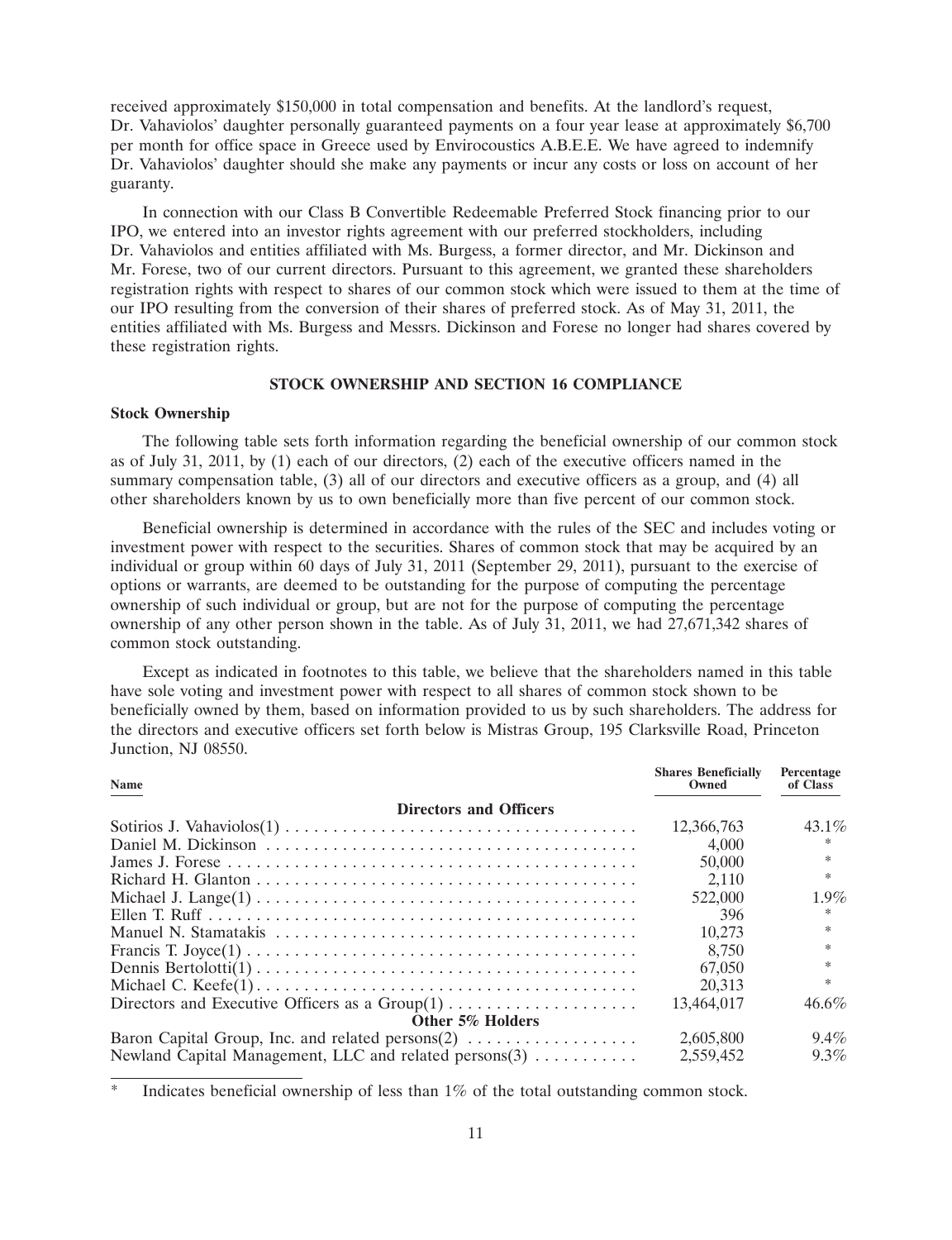(1) Includes options to purchase common stock exercisable as of July 31, 2011 or within 60 days thereafter and all unvested restricted stock units (''RSUs'') for the following amounts:

|                                                                                                  | Options RSUs |               | Total                    |
|--------------------------------------------------------------------------------------------------|--------------|---------------|--------------------------|
|                                                                                                  |              |               | 975,000 30,000 1,005,000 |
|                                                                                                  |              |               |                          |
|                                                                                                  |              | 84.500 13.500 | 98,000                   |
| Dennis Bertolotti $\ldots \ldots \ldots \ldots \ldots \ldots \ldots \ldots \ldots$ 13.000 11.000 |              |               | 24,000                   |
|                                                                                                  |              |               | 20,313                   |
|                                                                                                  |              |               |                          |
|                                                                                                  |              |               |                          |

- (2) Based upon a Schedule 13G filed with the SEC for the year ended December 31, 2010. Baron Capital Group, Inc. and Ronald Baron share dispositive power with respect to all such shares of common stock and share voting power with respect to 2,355,800 shares of common stock. Baron Small Cap Fund and Baron Capital Management, Inc. have reported shared voting and dispositive power with respect to 1,750,000 and 5,800 shares of common stock, respectively. BAMCO, Inc. has reported shared voting power with respect to 2,350,000 shares of common stock and shared dispositive power with respect to 2,600,000 shares of common stock. The address of each of the reporting persons is 767 Fifth Avenue, 49th Floor, New York, NY 10153.
- (3) Based upon a Schedule 13G filed with the SEC for the year ended December 31, 2010. Newland Capital Management, LLC, Newland Master Fund, Ltd., Ken Brodkowitz and Michael Vermut share voting and dispositive power with respect to all such shares of common stock. The address of Newland Capital Management, LLC, Ken Brodkowitz, and Michael Vermut is c/o Newland Capital Management, LLC, 350 Madison Avenue, 11th Floor, New York, NY 10017. The address of Newland Master Fund, Ltd. is c/o Goldman Sachs (CAYMAN) Trust, Limited, P.O. Box 896, Gardenia Court, Suite 3307, 45 Market Street, Camana Bay, Cayman Islands KYI-1103.

# **Section 16(a) Beneficial Ownership Reporting Compliance**

We believe that during fiscal 2011, all reports for our executive officers and directors that were required to be filed under Section 16 of the Securities Exchange Act of 1934 were filed on a timely basis, except Mark Carlos was one day late filing one report.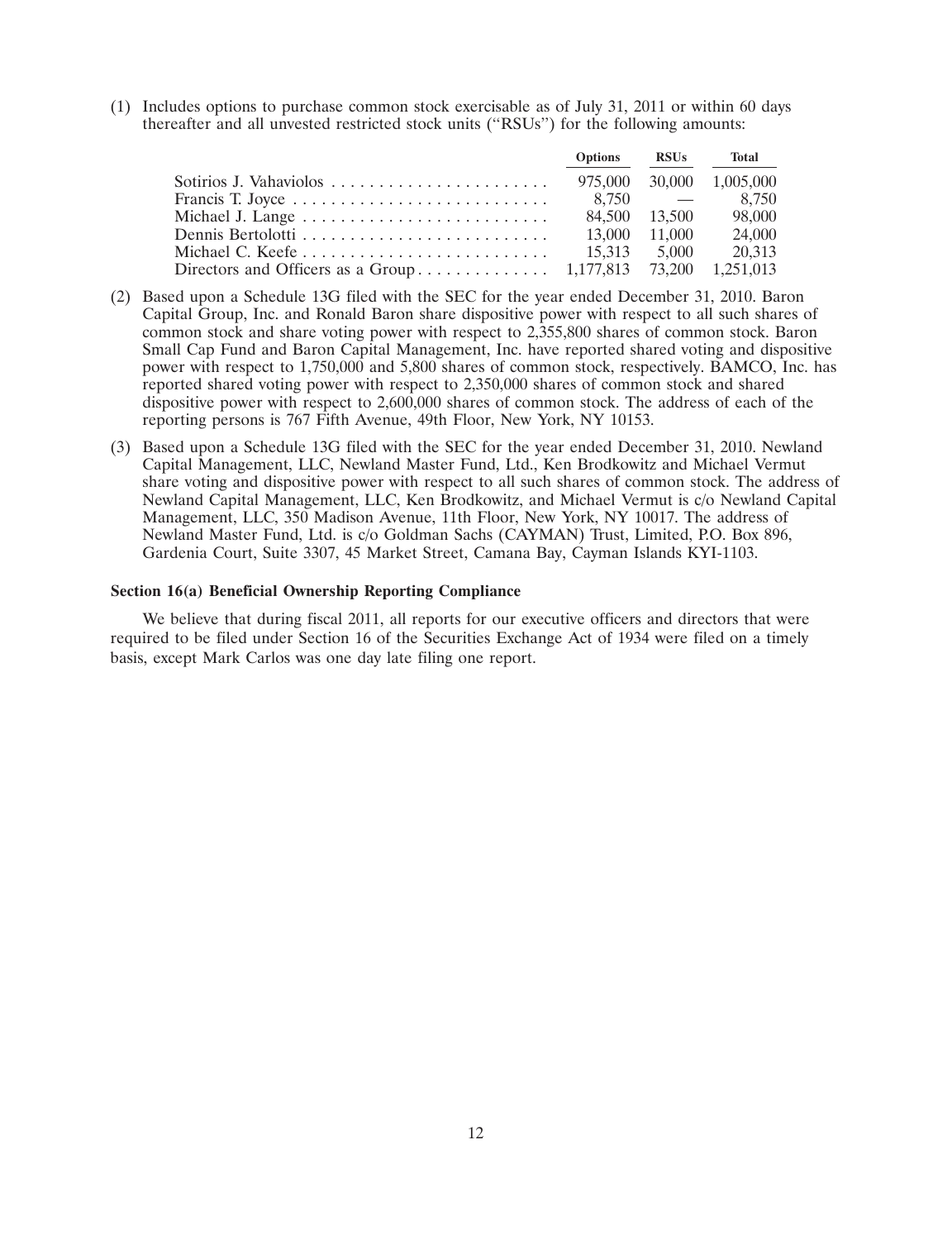### **PROPOSALS REQUIRING SHAREHOLDER APPROVAL**

## **ITEM 1: ELECTION OF DIRECTORS**

All seven members of our Board of Directors are standing for election for a one-year term expiring at the 2012 annual shareholders meeting or until their successors have been elected and qualified, or until their death, resignation or retirement. Six of our seven directors were elected at our 2010 annual shareholders meeting. One director, Ms. Ruff, is up for election for the first time by shareholders. Ms. Ruff was recommended to the Corporate Governance Committee and the Board by non-management directors.

The following contains the background, experience and other information about the nominees. Following each nominee's biographical information, we have provided information concerning the particular experience, qualifications, attributes and/or skills that contributed to the Corporate Governance Committee's and the Board's determination that the nominee should serve as a director. In addition, a majority of our independent directors serve or have served on boards and board committees (including, in many cases, as committee chairs) of other public companies, which we believe provides them with additional board leadership and governance experience, exposure to best practices, and substantial knowledge and skills that further enhance the functioning of our Board.

We believe that each nominee for election as a director will be able to serve if elected. If any nominee is not able to serve, proxies will be voted in favor of the remainder of those nominated and may be voted for substitute nominees, unless the Board of Directors chooses to reduce the number of directors serving on the Board.

#### **Nominees:**

# *Daniel M. Dickinson*

Director since August 2003 Age 50

Mr. Dickinson is currently a Managing Partner of HCI Equity Partners (formerly Thayer | Hidden Creek Partners), a private investment firm located in Washington, DC, where he has been employed since 2001. Prior to joining HCI Equity Partners in 2001, Mr. Dickinson was Co-Head of Global Mergers & Acquisitions at Merrill Lynch. Mr. Dickinson serves as a director and a member of the audit committee of Caterpillar, Inc. and as a director and a member of the governance  $\&$  nominating and the compensation committees of Progressive Waste Solutions Ltd. as well as a director of several private companies. Mr. Dickinson received a J.D. and M.B.A. from the University of Chicago and a B.S. in Mechanical Engineering and Materials Science from Duke University.

The Board believes that Mr. Dickinson's experience in mergers and acquisitions, private equity business and role as an investment banker provides important insight for the Company's growth strategy, which includes acquisitions. His significant financial expertise and experience, both in the U.S. and internationally, contributes to the Board's understanding and ability to analyze complex issues, particularly as the Company looks to expand its international business. His experience as a director of large, publicly-traded multinational corporations enables him to provide meaningful input and guidance to the Board and the Company.

### *James J. Forese*

Director since August 2003 Age 75

Mr. Forese is an Operating Partner and Chief Operating Officer of HCI Equity Partners (formerly Thayer | Hidden Creek Partners), positions he has held since he joined the firm in July 2003. Prior to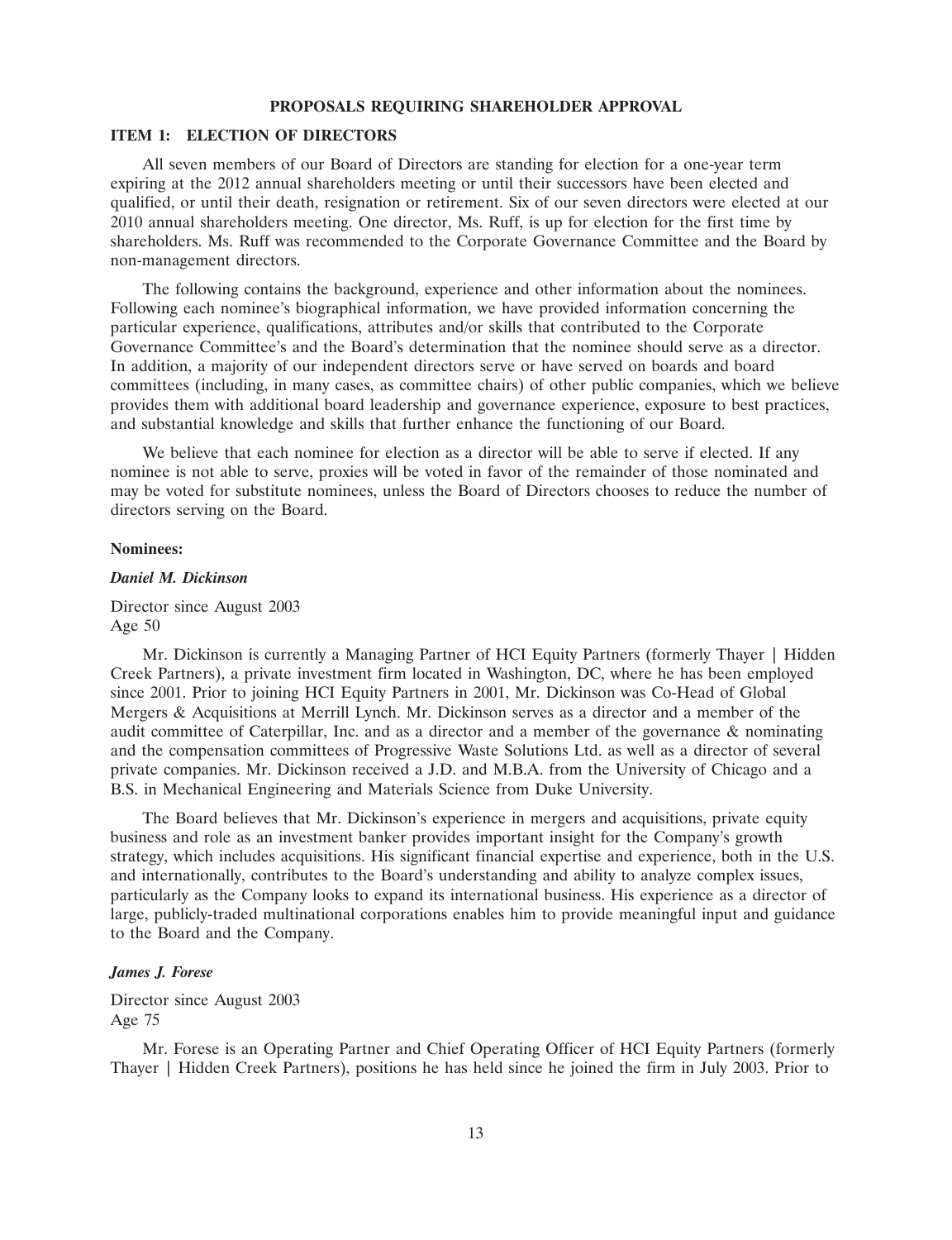joining HCI Equity Partners, Mr. Forese served as President and Chief Executive Officer of IKON Office Solutions, Inc. from 1998 to 2002 and retired as Chairman in 2003. Before IKON, Mr. Forese served as Controller and Vice President of Finance at IBM Corporation and Chairman at IBM Credit Corporation. Mr. Forese has been on the Board of Directors of SFN Group (formerly Spherion Corporation) since 2003 and has been its non-executive chairman since May 2007 and is also chairman of the corporate governance and nominating committee; director and chairman of the audit committee of Progressive Waste Solutions Ltd., and non-executive chairman since January 2010; director of several private companies; former director of Lexmark International, Inc., NUI Corporation, Southeast Bank Corporation, Unisource Worldwide, Inc. and American Management Systems, Incorporated. Mr. Forese also served as a director, audit committee chair and member of the compensation committee of Anheuser-Busch Companies Inc. from April 2003 until November 2008. Mr. Forese received a B.E.E. in Electrical Engineering from Rensselaer Polytechnic Institute and an M.B.A. from Massachusetts Institute of Technology.

The Board believes Mr. Forese, as a result of his vast experience and demonstrated success as an executive, possesses knowledge and experience in various areas, including business leadership, banking, finance, technology, and public and private company board experience, which strengthens the Board's overall knowledge, capabilities and experience. In addition, Mr. Forese' experience with audit committees and as Vice President of Finance and Controller at IBM provides the Board with an audit committee financial expert which further strengthens the some of the Board's and Audit Committee's key functions, such as oversight of financial reporting and internal controls.

### *Richard H. Glanton*

Director since October 2009 Age 64

Mr. Glanton is Chief Executive Officer and Chairman of the Philadelphia Television Network, a privately-held media company and managing member of ElectedFace LLC, an on-line service that connects people to the elected officials. From May 2003 to May 2007, Mr. Glanton served as the Senior Vice President of Corporate Development for Exelon Corporation and from 1986 to 2003, he was a partner in the law firm of Reed Smith LLP in Philadelphia. Mr. Glanton currently is a director of Aqua America, Inc., where he is chairman of the corporate governance committee and serves on the executive committee of the Board; a director of The GEO Group, Inc. where he is chairman of the audit and finance committee and serves on the executive governance committee and the compensation committee; and is a member of the Board of Trustees of Lincoln University. Mr. Glanton has more than 25 years of legal experience in law firms, over a decade of executive experience and has approximately 28 years of continuous experience serving on boards of publicly traded companies. Mr. Glanton received a B.A. degree in English from West Georgia College and a J.D. from University of Virginia School of Law.

The Board believes Mr. Glanton's experience and knowledge in acquisitions, the power utility industry, legal and general business matters, his extensive experience as a director of publicly traded companies and his demonstrated leadership roles in other business activities are important qualifications, skills and experience that benefits the Board. His extensive corporate finance and legal knowledge also contribute to the Board's collective knowledge, capabilities and experience.

# *Michael J. Lange*

Director since 2003 Age 51

Mr. Lange is Group Executive Vice President, Services for the Company, overseeing our entire Services division. Mr. Lange joined Mistras when it acquired Quality Services Laboratories in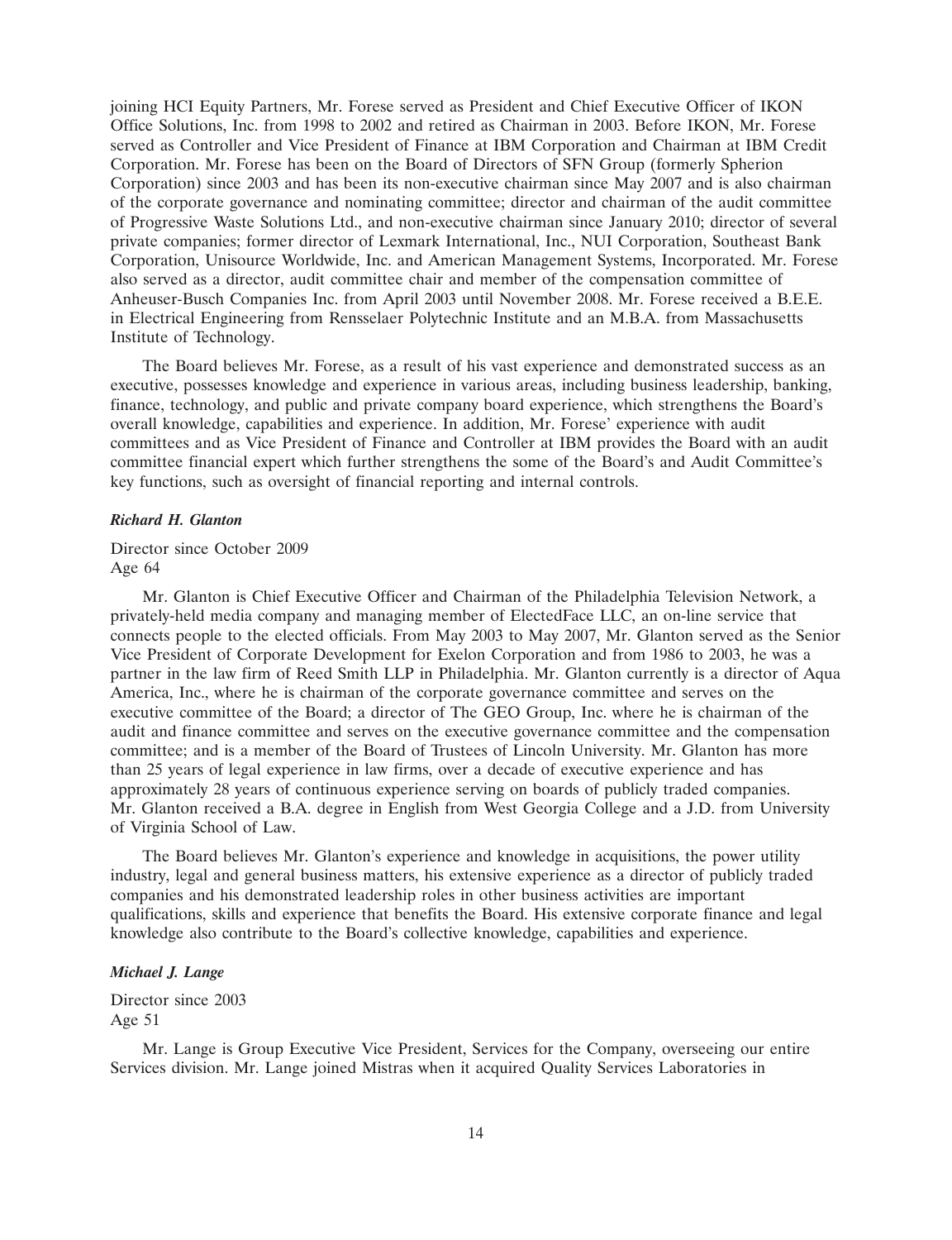November 2000. Mr. Lange is a well recognized authority in radiography and has held an American Society for Nondestructive Testing (ASNT) Level III Certificate for 20 years. Mr. Lange received an Associate of Science degree in NDT from the Spartan School of Aeronautics in 1979.

The Board believes that Mr. Lange's extensive knowledge and experience in the NDT field, and the business acumen and leadership he has demonstrated by the growth in the revenues of the Services segment since he joined the Company in 2000, provides an important operational and industry perspective that is valuable to the Board. In addition, Mr. Lange has been instrumental in the successful integration of numerous NDT services companies Mistras has acquired over the past several years, providing valuable insight and perspective to the Board as it considers strategies for future growth.

# *Ellen T. Ruff*

Director since February 2011 Age 62

Ms. Ruff is currently a partner in the law firm McGuire Woods, LLP, where she focuses on state and Federal regulation for the firm's energy clients, having joined the firm in July 2011. Previously, Ms. Ruff had a 32 year career with the Duke Energy organization, one of the largest electric power companies in the United States focused on electric power and gas distribution operations, and other energy services in the Americas. Most recently, Ms. Ruff served as President of Nuclear Development at Duke Energy from December 2008 until her retirement in December 2010. Prior to that position, Ms. Ruff served as President of Duke Energy Carolinas, an electric utility providing electricity and other services to customers in North Carolina and South Carolina. Ms. Ruff joined the Duke Energy organization in 1978 and prior to these last two offices, held various positions, including, Vice President and General Counsel of Corporate, Gas and Electric Operations; Senior Vice President and General Counsel for Duke Energy; Senior Vice President of Asset Management for Duke Power; Senior Vice President of Power Policy and Planning; Group Vice President of Power Policy and Planning; and Group Vice President of Planning and External Affairs. Ms. Ruff currently serves on the Board of Directors of Aqua America, Inc., having been first elected to its board in 2006, and is a member of its Executive Compensation Committee. Ms. Ruff has a B.A. in Business from Simmons College and a J.D. from the University of North Carolina Chapel Hill.

The Board believes Ms. Ruff's extensive knowledge and experience in the power industry will provide the Board with unique insight to the power industry, in which the Company has many customers and is seeking to increase its presence. Furthermore, Ms. Ruff's significant legal and general business experience, successful leadership, demonstrated by serving in roles such as General Counsel and President of large organizations, and her experience as a director of another public company, are important qualifications, skills and experience that benefit the Board.

# *Manuel N. Stamatakis*

Director since 2002 Age 63

Mr. Stamatakis is the President and Chief Executive Officer and founder of Capital Management Enterprises, Inc., a financial services and employee benefits consulting company headquartered in Valley Forge, Pennsylvania. Over the years, Mr. Stamatakis has served on the boards of numerous non-for-profit and charitable organizations, and currently serves, among others, as Chairman of the Board of Trustees of Drexel University College of Medicine, where he is also a member of the audit and finance committees; Chairman of Philadelphia Shipyard Development Corporation and Chairman of the Pennsylvania Supreme Court Investment Advisory Board. Mr. Stamatakis received a B.S. in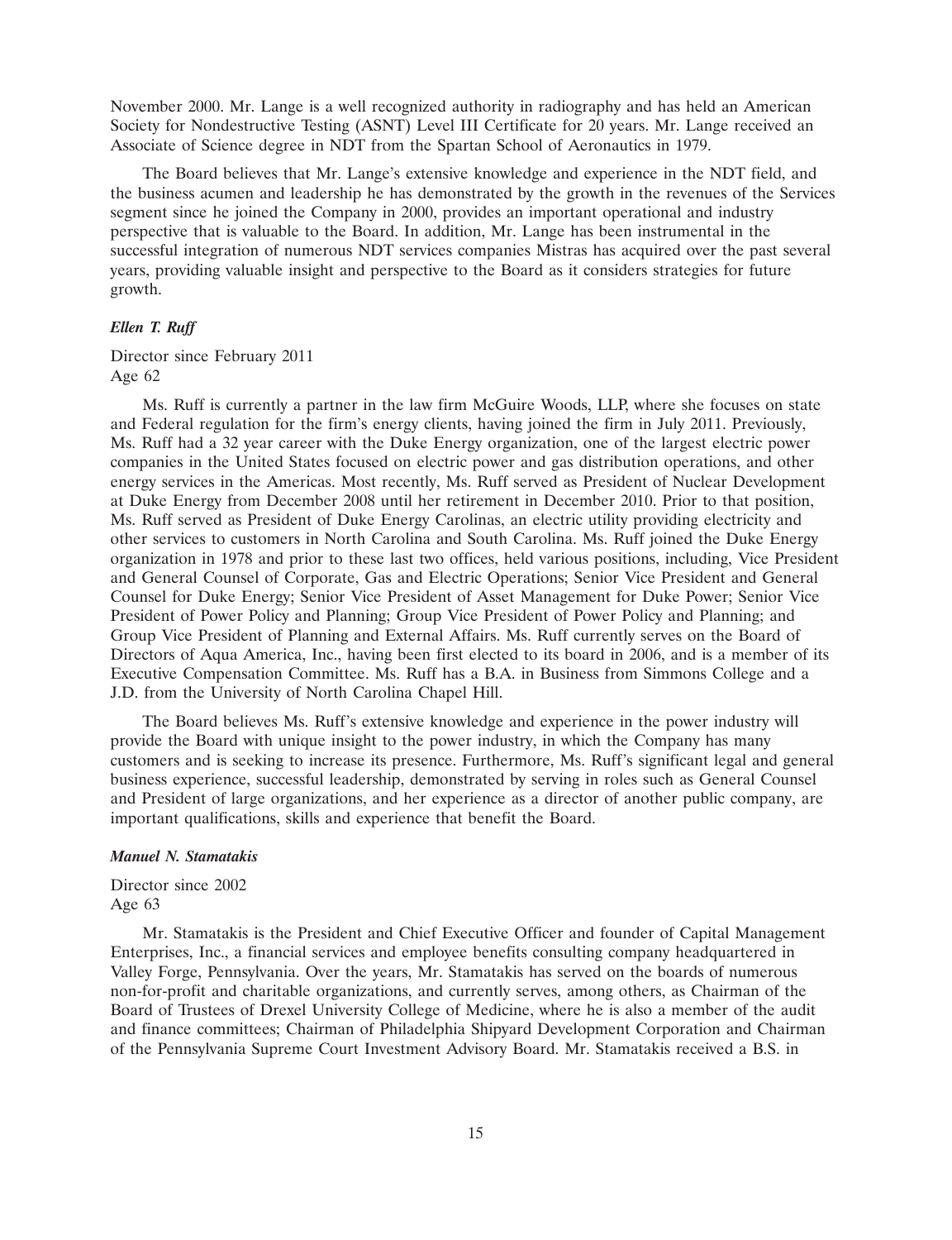Industrial Engineering from Pennsylvania State University in 1969 and received an honorary Doctorate of Business Administration from Drexel University.

The Board believes that the vast skills, leadership, business experience and success Mr. Stamatakis has demonstrated as a founder and leader of a successful services business provides the Board with important skills, knowledge, and experience, particularly the experience and knowledge gained from starting and leading a substantial business. Mr. Stamatakis also provides the Board with knowledge of employee benefits and related matters and with strategic and leadership skills as a founder, President and CEO and of a substantial business enterprise and as a board member of numerous not-for-profit organizations, some of which are very significant in size and scope.

#### *Sotirios J. Vahaviolos*

Director since 1978 Age 65

Dr. Vahaviolos has been the Chairman, President and Chief Executive Officer since he founded Mistras in 1978 under the name Physical Acoustics Corp. Prior to forming Mistras, Dr. Vahaviolos worked at AT&T Bell Laboratories. Dr. Vahaviolos received a B.S. in Electrical Engineering and graduated first in his engineering class from Fairleigh Dickinson University and received a Master of Science (EE), Masters in Philosophy and a Ph.D.(EE) from the Columbia University School of Engineering. During Dr. Vahaviolos' career in non-destructive testing, he has been elected Fellow of (1) The Institute of Electrical and Electronics Engineers, (2) The American Society of Nondestructive Testing, and (3) The Acoustic Emission Working Group (AEWG). Dr. Vahaviolos is also a member of The American Society for Nondestructive Testing (ASNT), where he served as its President from 1992-1993 and its Chairman from 1993-1994, a member of AEWG and an honorary life member of the International Committee for Nondestructive Testing. Additionally, he was the recipient of ASNT's Gold Medal in 2001 and AEWG's Gold Medal in 2005. He was also one of the six founders of NDT Academia International in 2008.

Mr. Vahaviolos brings to the Board his detailed knowledge and unique perspective and insights regarding the strategic and operational opportunities and challenges, economic and industry trends, and competitive and financial positioning of our business. In addition, his significant experience as the company's founder, Chairman, President and CEO, his leadership of our Company over three decades during various economic cycles and through its successful initial public offering, and his 43% ownership of the Company, position him well to serve as our Chairman.

**Vote Required and Recommendation of the Board.** The seven nominees receiving the greatest number of votes cast for their election as directors will be elected. The proxy committee appointed by the Board of Directors intends to vote all proxies for the election of each of these nominees, unless you indicate otherwise on your proxy card or pursuant to your voting instructions. **The Board unanimously recommends a vote FOR the election of the above-named nominees as directors.**

# **ITEM 2. RATIFICATION OF APPOINTMENT OF INDEPENDENT REGISTERED PUBLIC ACCOUNTING FIRM**

The Audit Committee has appointed PricewaterhouseCoopers LLP, or PwC, as the independent registered public accounting firm for the Company for fiscal year 2012. Shareholder ratification of the appointment is not required under the laws of the State of Delaware, but the Board has decided to ascertain the position of the shareholders on the appointment. The Audit Committee will reconsider the appointment of PwC if shareholders do not ratify the appointment. Even if the appointment is ratified, the Audit Committee will still have the discretion to appoint a different independent registered public accounting firm if the committee determines that such a change would be in the best interests of the Company and its shareholders.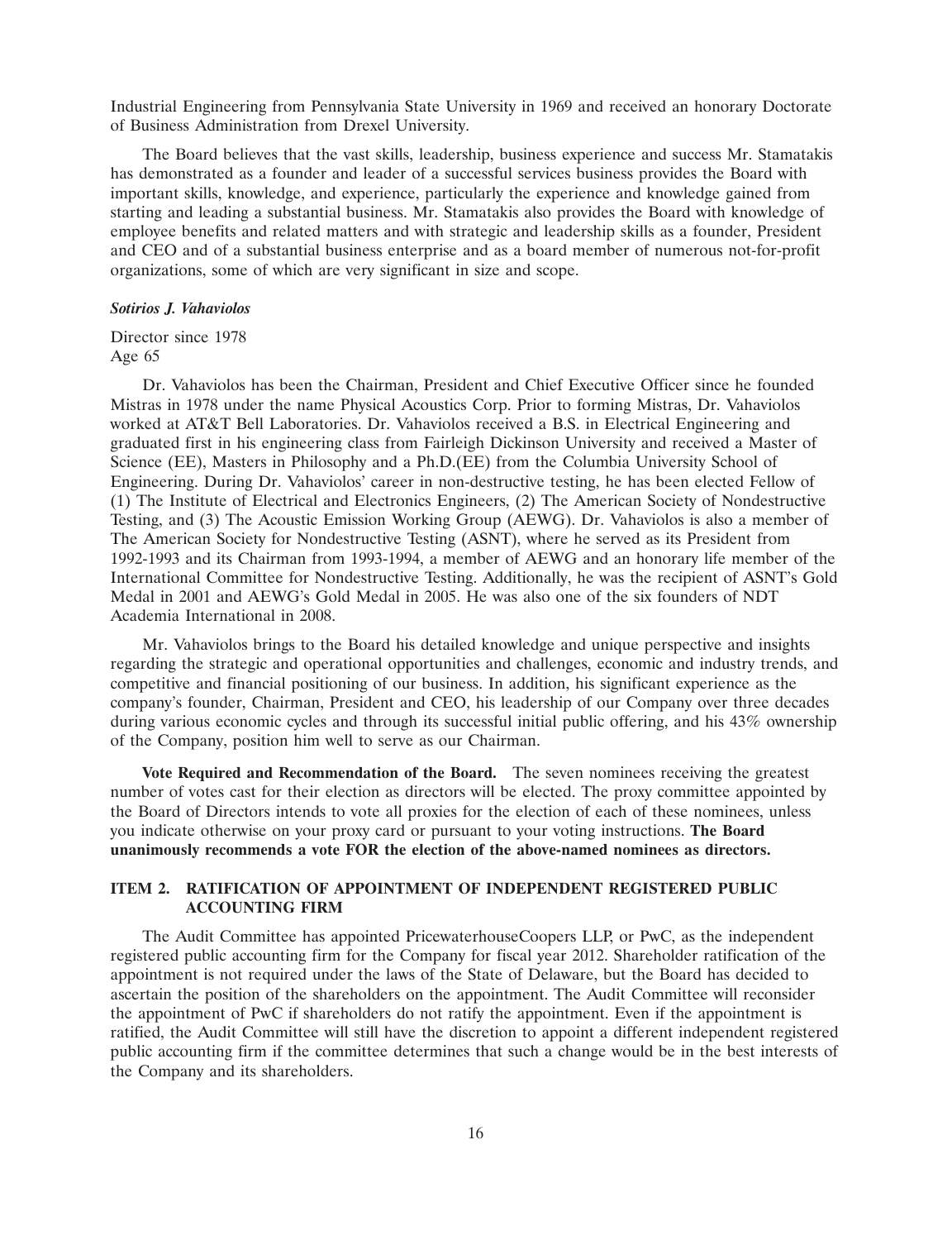A representative of PwC is expected to attend the 2011 Annual Meeting with the opportunity to make a statement if the PwC representative desires to do so and to respond to appropriate questions presented at the meeting.

**Vote Required and Recommendation of the Board.** The ratification of the appointment of the independent registered public accounting firm requires the approval of a majority of the votes cast for this matter. The proxy committee appointed by the Board intends to vote all proxies for the ratification of PwC, unless you indicate otherwise on your proxy card or pursuant to your voting instructions. **The Board unanimously recommends a vote FOR the ratification of the appointment of PricewaterhouseCoopers LLP as the Company's independent registered public accounting firm for fiscal 2012.**

### **AUDIT COMMITTEE REPORT**

The Audit Committee reports to and acts on behalf of the Board of Directors of Mistras Group, Inc. (the ''Company'') by providing oversight of the financial reporting, accounting policies and procedures and the system of internal controls of the Company. The Company's management is responsible for preparing the Company's financial statements and designing and monitoring a system of internal controls. The Company's independent registered public accounting firm, PricewaterhouseCoopers LLP ("PwC"), is responsible for evaluating the Company's system of internal controls and auditing the Company's financial statements and expressing its opinion as to whether those financial statements present fairly, in all material respects, the financial position, results of operations and cash flows of the Company in conformity with generally accepted accounting principles. The Audit Committee is responsible for overseeing the conduct of these activities by the Company's management and the independent auditors.

In this context, the Audit Committee has met and held discussions with management, the Company's internal auditors and PwC (including private sessions with the internal auditors, PwC, the Chief Executive Officer, the Chief Financial Officer and other members of management at Audit Committee meetings). Management represented to the Audit Committee that the Company's consolidated financial statements as of and for the fiscal year ended May 31, 2011 were prepared in accordance with generally accepted accounting principles, and the Audit Committee has reviewed and discussed the consolidated financial statements with management and PwC.

The Audit Committee has discussed with PwC matters required to be discussed by the Statement on Auditing Standards No. 61, as amended (AICPA, Professional Standards, Vol. 1, AU section 380). In addition, PwC provided to the Audit Committee the written disclosures required by the applicable requirements of the Public Company Accounting Oversight Board regarding PwC's communications with the Audit Committee concerning independence, and the Audit Committee and PwC have discussed PwC's independence from the Company and its management, including the matters in those written disclosures. Additionally, the Audit Committee considered the non-audit services provided by PwC and the fees and costs billed and expected to be billed by PwC for those services in evaluating PwC's independence.

Based upon these reviews and discussions with management and PwC, the Audit Committee recommended to the Board of Directors, and the Board has approved, the inclusion of the audited financial statements in the Company's Annual Report on Form 10-K for the fiscal year ended May 31, 2011, for filing with the Securities and Exchange Commission.

James J. Forese, Chairman Ellen T. Ruff Manuel N. Stamatakis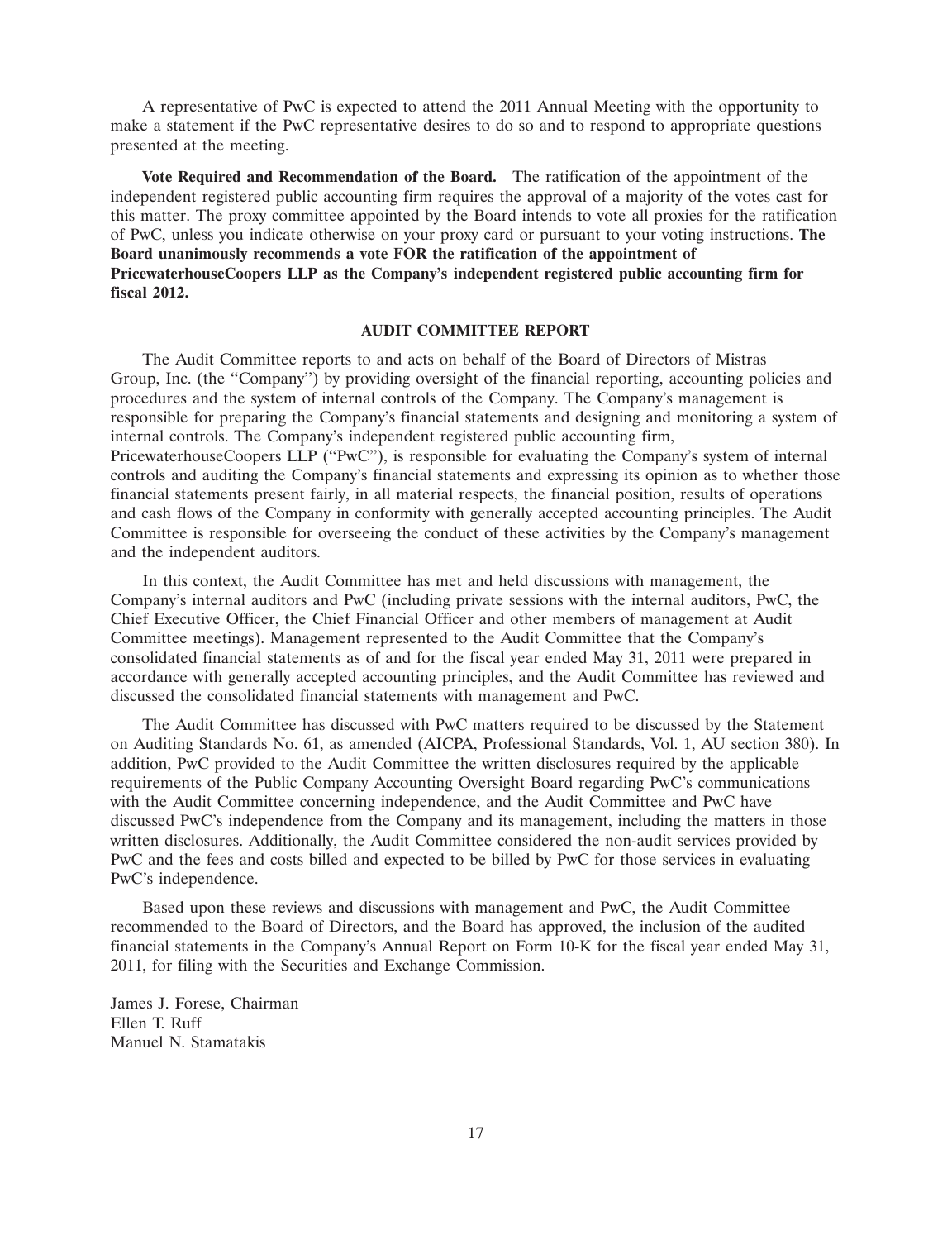# **FEES OF OUR INDEPENDENT REGISTERED PUBLIC ACCOUNTING FIRM**

The following table sets forth the fees billed by PwC for the audits for each of the past two fiscal years for professional services rendered for the audit of our financial statements and the fees billed in each of the past two fiscal years for the other services listed below:

|  | 2011 2010 |
|--|-----------|
|  |           |
|  |           |
|  |           |
|  |           |
|  |           |

*Audit Fees.* Audit fees for both years consisted of aggregate fees billed for professional services rendered for the audit of our consolidated annual financial statements, review of interim consolidated financial statements, consultations on accounting matters directly related to the audit, or services that are normally provided by the independent registered public accounting firm in connection with statutory and regulatory filings or engagements.

*Audit-related fees.* Audit-related fees consisted of fees associated with our registration statement on Form S-3 related to our secondary offering in May 2011 and, for fiscal 2010, our IPO.

*Tax fees.* Tax fees consist primarily of fees associated with tax compliance work, and \$8,500 for other tax services in 2011 and \$35,000 related to transfer pricing in 2010.

The Audit Committee's charter provides for review and pre-approval by the Audit Committee of all audit services and permissible non-audit services, and related fees, conducted by our independent auditor. The Audit Committee meets annually to approve audit and tax fees for the year. The Audit Committee authorized the engagement of PwC on certain tax matters, provided that PwC reports to the Audit Committee Chairman in a timely manner. All of the fees and services described above under "Audit Fees," "Audit-Related Fees," and "Tax Fees" were approved by the Audit Committee and the Audit Committee concluded that the provision of such services by PwC did not impact PwC's independence in the conduct of its auditing functions.

#### **ITEM 3: ADVISORY VOTE ON EXECUTIVE COMPENSATION**

The Board of Directors is asking our shareholders to cast an advisory vote on the executive compensation paid to our named executive officers identified in the Summary Compensation Table under the Executive Compensation section of this proxy statement.

The Compensation Committee of the Board of Directors recommends, approves and governs all of the compensation policies and actions for all of our named executive officers. The section of this Proxy Statement captioned ''Compensation Discussion and Analysis'' provides an extensive discussion of our executive compensation programs, the role the Compensation Committee plays in overseeing and developing our compensation programs and philosophy, and the reasons for our compensation programs and the compensation provided to our named executive officers. We urge you to read the Compensation Discussion and Analysis so you may better understand our compensation programs on which you are being asked to vote.

While the results of the shareholders vote on executive compensation is non-binding, the Compensation Committee and the Board values the opinion of our shareholders and will consider the outcome of the vote when making future compensation decisions.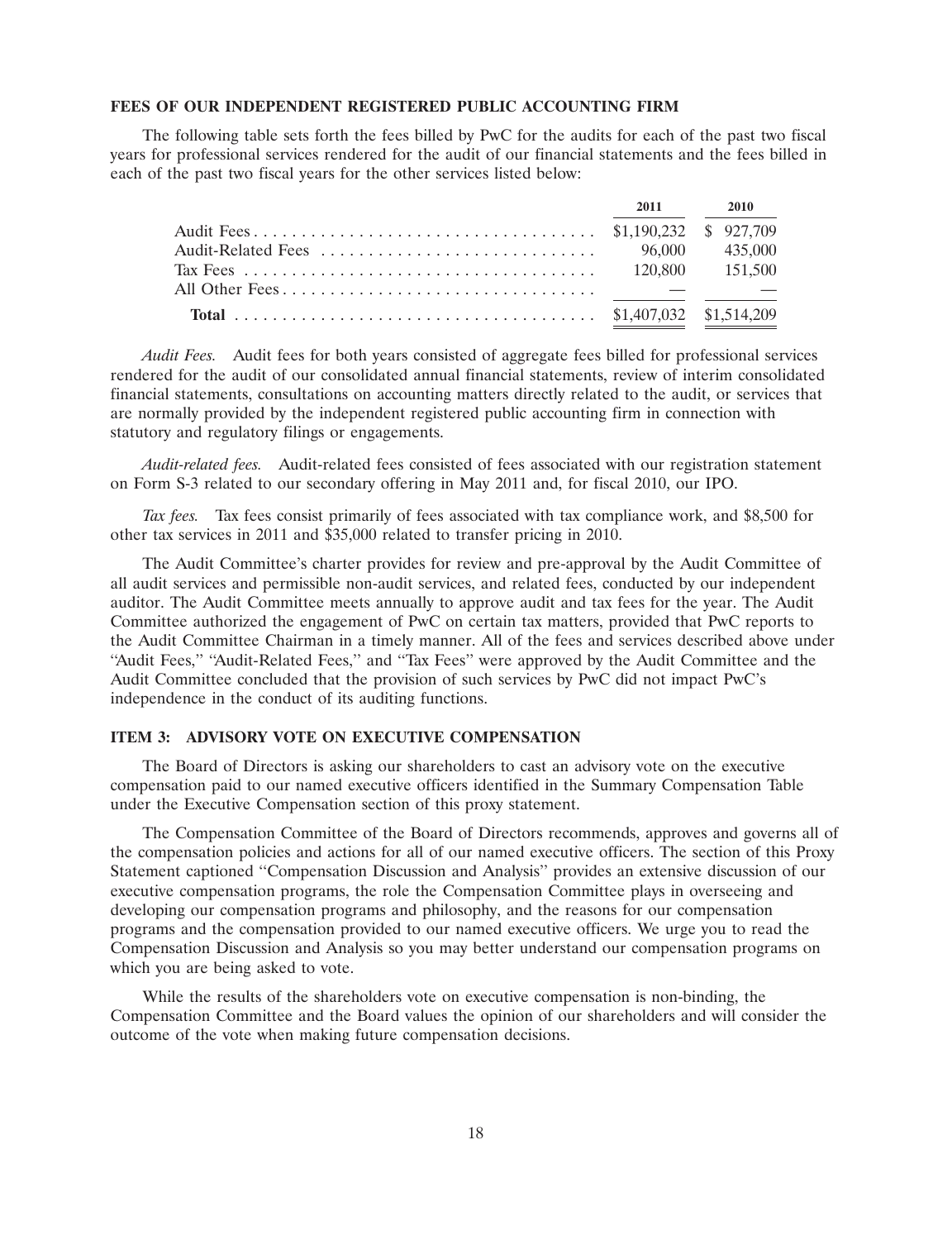*Vote Required and Recommendation of the Board.* The advisory vote on executive compensation will be considered approved if a majority of the shares of common stock present or represented by proxy at the annual meeting vote FOR this item. The proxy committee appointed by the Board intends to vote all proxies to approve executive compensation, unless you indicate otherwise on your proxy card or pursuant to your voting instructions. **The Board of Directors unanimously recommends that you vote FOR the Company's executive compensation programs and polices for our named executive officers, as described in this proxy statement.**

# **ITEM 4: ADVISORY VOTE ON THE FREQUENCY OF FUTURE ADVISORY VOTES ON EXECUTIVE COMPENSATION**

The Board is also asking for an advisory vote by our shareholders on whether an advisory vote on executive compensation of the type described above should be presented at future annual shareholders meetings every one, two or three years hereafter.

The Compensation Committee and the Board believes that, at the present time, an advisory vote on executive compensation every year would be in the best interests of the Company and its shareholders for a number of reasons. First, it will facilitate the ability of the Compensation Committee and the Board to be responsive to shareholder concerns relating to compensation. It will prompt shareholders to review and evaluate the Company's compensation philosophy, policies and practices each year and provide a mechanism to voice their reaction, which will provide the Compensation Committee with timely insight into whether shareholders generally believe that our compensation programs are aligned with their interests. An advisory vote that is less frequent could mean delay in identifying and addressing any shareholder concerns. In addition, an annual vote is also consistent with the annual election of directors and annual ratification of the independent auditors.

Although the vote on the frequency of the shareholder advisory vote on executive compensation is non-binding, the Compensation Committee and the Board will consider the results in the future when they assess the frequency of the shareholder advisory votes.

*Vote Required and Recommendation of the Board.* Shareholders have a choice of selecting one of four choices (every one, two or three years or abstaining). The period of years receiving the most number of votes will be viewed as the advisory vote on this matter. The proxy committee appointed by the Board intends to select one year for all proxies, unless you indicate otherwise on your proxy card or pursuant to your voting instructions. **The Board unanimously recommends an advisory vote on executive compensation annually (1 year on the proxy card).**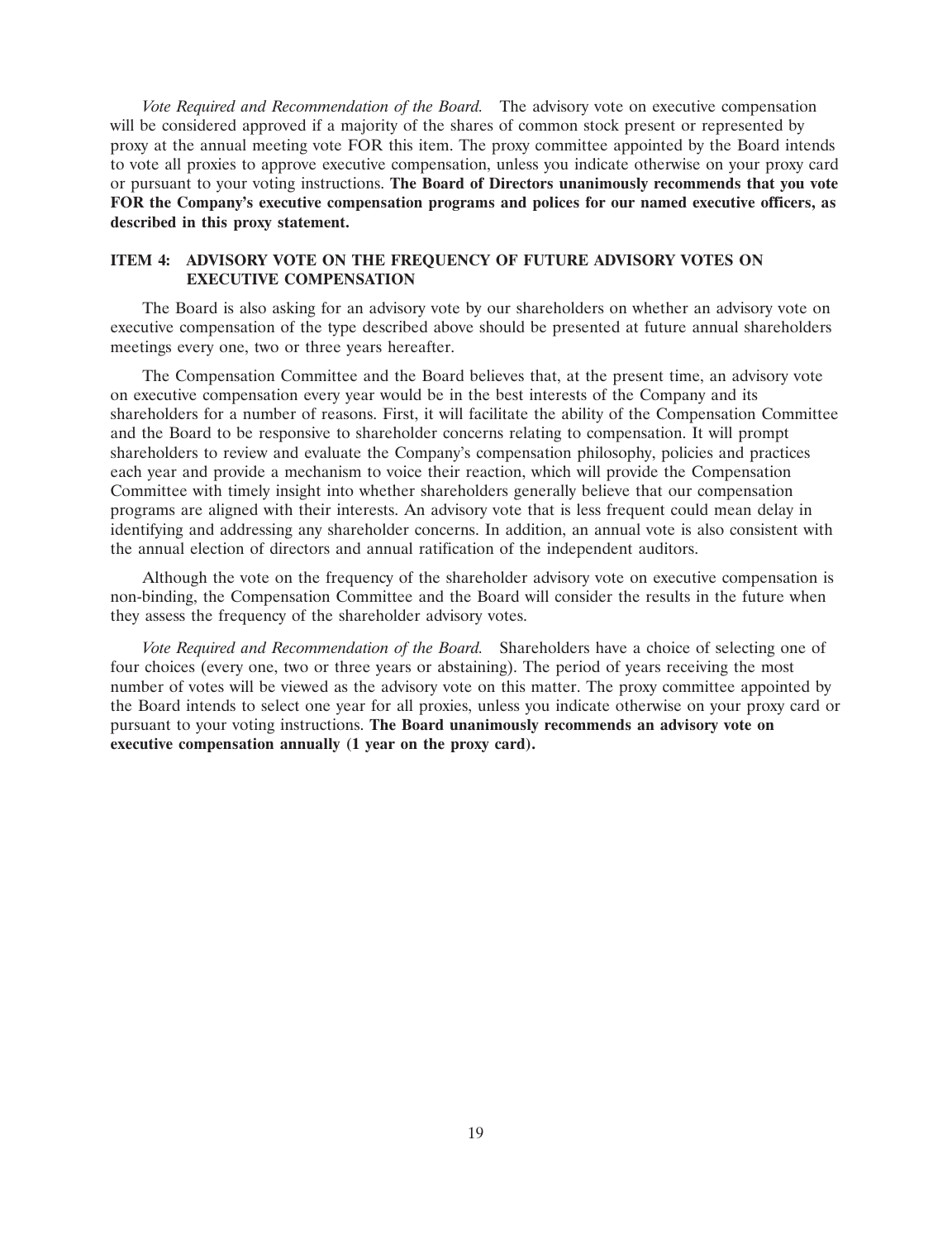#### **COMPENSATION COMMITTEE REPORT**

The Compensation Committee has reviewed and discussed with management the following Compensation Discussion and Analysis section of the Company's 2011 Proxy Statement. Based on our review and discussions, we have recommended to the Board of Directors that the Compensation Discussion and Analysis be included in the Company's Proxy Statement for 2011.

Daniel M. Dickinson, Chairman Richard H. Glanton Manuel N. Stamatakis

### **COMPENSATION DISCUSSION AND ANALYSIS**

# **Executive Summary**

During fiscal 2011, lead by our Compensation Committee, we made significant changes to our executive compensation programs and policies. We adopted two plans to achieve the following key principles:

- Link incentive compensation to Company performance and increases in shareholder value; and
- Pay amounts that are reasonably competitive, fair and based upon each executives officer's contributions to performance.

### **Overview and Philosophy**

Our executive compensation objective, accomplished through our Compensation Committee, is to have compensation programs and policies that (1) align individual performance with our operational objectives, (2) attract and retain talent that is needed to be successful and achieve our strategic objectives, and (3) pay for performance. Overall, the objectives of our compensation programs are to attract, motivate and retain the best possible executive talent, to reward individual performance and to achieve strategic business objectives that are aimed at growing our business and aligning the long-term interests of our executives and shareholders.

Our current compensation programs for our executive officers, which includes our ''named executive officers'' listed in the 2011 Summary Compensation Table below, were revised during 2011, the result of work that began in fiscal 2010. The Compensation Committee adopted two incentive plans, an annual incentive plan and a long-term plan. While awards under both of these plans for 2011 were based upon financial performance for fiscal 2011, the annual incentive plan is a cash plan, while the long-term plan provides restricted stock unit awards, which vest over four years. The objective of the annual cash plan is to pay executive officers currently in cash based on our and the executives' performance that year. The long-term plan offers the opportunity for long-term rewards that will provide incentives for our executive officers to remain with us and enhance the long-term value of the Company for the shareholders.

### **Role of Compensation Committee**

The Compensation Committee is responsible for the executive compensation program design and decision-making process, with input from the Chairman and CEO and the other named executive officers. The Compensation Committee annually reviews the Chairman and CEO's performance, establishes his compensation, and reviews with the Chairman and CEO his assessment of the other members of senior management and his recommendations for their compensation. The Compensation Committee consists of three directors who meet the independence requirements of the NYSE (Messrs. Dickinson, Glanton and Stamatakis).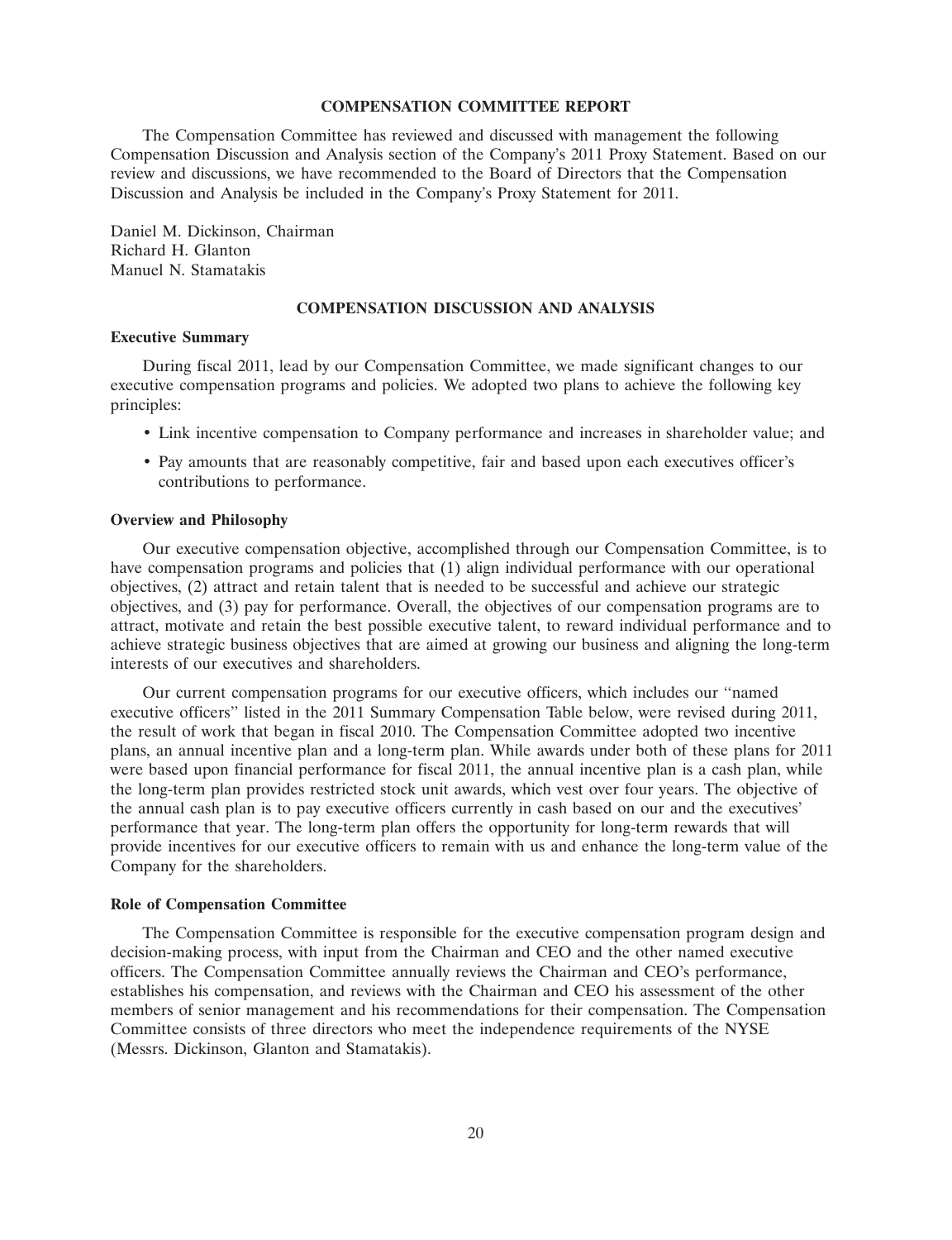The Compensation Committee took an active role in overseeing the design and implementation of the two incentive programs adopted in 2011. In addition, the Compensation Committee worked closely with senior management to develop a peer group for purposes of benchmarking compensation. Also during 2011, the Compensation Committee retained an independent compensation consultant, Pay Governance LLC, to review the new compensation programs and Company's peer group and to benchmark both executive compensation and the compensation of non-employee directors. Pay Governance has been retained directly by the Compensation Committee and any services rendered for the Company are as directed by the Compensation Committee.

### **Components of Executive Compensation for Fiscal 2011**

The principal components of our current executive compensation program are base salary, an annual incentive program and long-term equity incentive awards. Although each element of compensation described below is considered separately, our Compensation Committee takes into account the aggregate compensation package for each individual executive officer in its determination of each individual component of that package. We also provide some benefits, such are car allowances, but these are not a significant portion of our compensation program.

Base salary is a fixed compensation amount paid during the course of the fiscal year. Each named executive officer's base salary is reviewed on an annual basis by the Compensation Committee. Historically, we have not applied specific formulas to set base salary or to determine salary increases. In 2011, as stated above, the Compensation Committee did formally benchmark our executive officers' base salary against a peer group and industry data and will take that information into account going forward.

The Compensation Committee believes that our named executive officers should have a meaningful portion of their total compensation opportunity linked to increasing shareholder value through the Company's business strategy of focusing upon growth opportunities and continued improvements in profitability and cash flow.

As mentioned above, our Compensation Committee approved an annual incentive plan and a long-term compensation plan for its executive officers in 2011. These plans had financial targets for fiscal year 2011 based upon the Company's operating budget established at the beginning of fiscal year 2011. The objective of these plans is to link compensation to our performance, particularly our revenue growth, profitability and cash flow.

The annual incentive plan (''AIP'') is a cash bonus plan pursuant to which executive officers can earn a percentage of their base salary based upon the Company's performance against specific metrics. The metrics are given different weightings, and each metric has its own range for which the senior executives can earn a portion of their annual bonus based upon our performance relative to the specific metrics. In addition, each metric has a minimum threshold, below which no bonus can be earned for that metric.

For fiscal 2011, the metrics used were (i) EBITDAS, which was net income before interest, taxes, depreciation, amortization and non-cash stock-based compensation expense, and accounted for 50% of the bonus, and (ii) revenue, which accounted for 30% of the bonus. The remaining 20% of the bonus potential was based upon the individual executive officer's performance. For the Chief Executive Officer, Chief Financial Officer, the General Counsel, and other executive officers who are not responsible for one particular business unit or segment, these two metrics (which comprise 80% of the bonus opportunity) were based 100% on the overall Company performance. For the Group Executive Vice Presidents and other executive officers whose primarily responsibilities are to manage a business unit or segment, the EBITDAS and revenue metrics were based 75% on their specific business unit's or segment's performance and 25% on the Company's overall performance.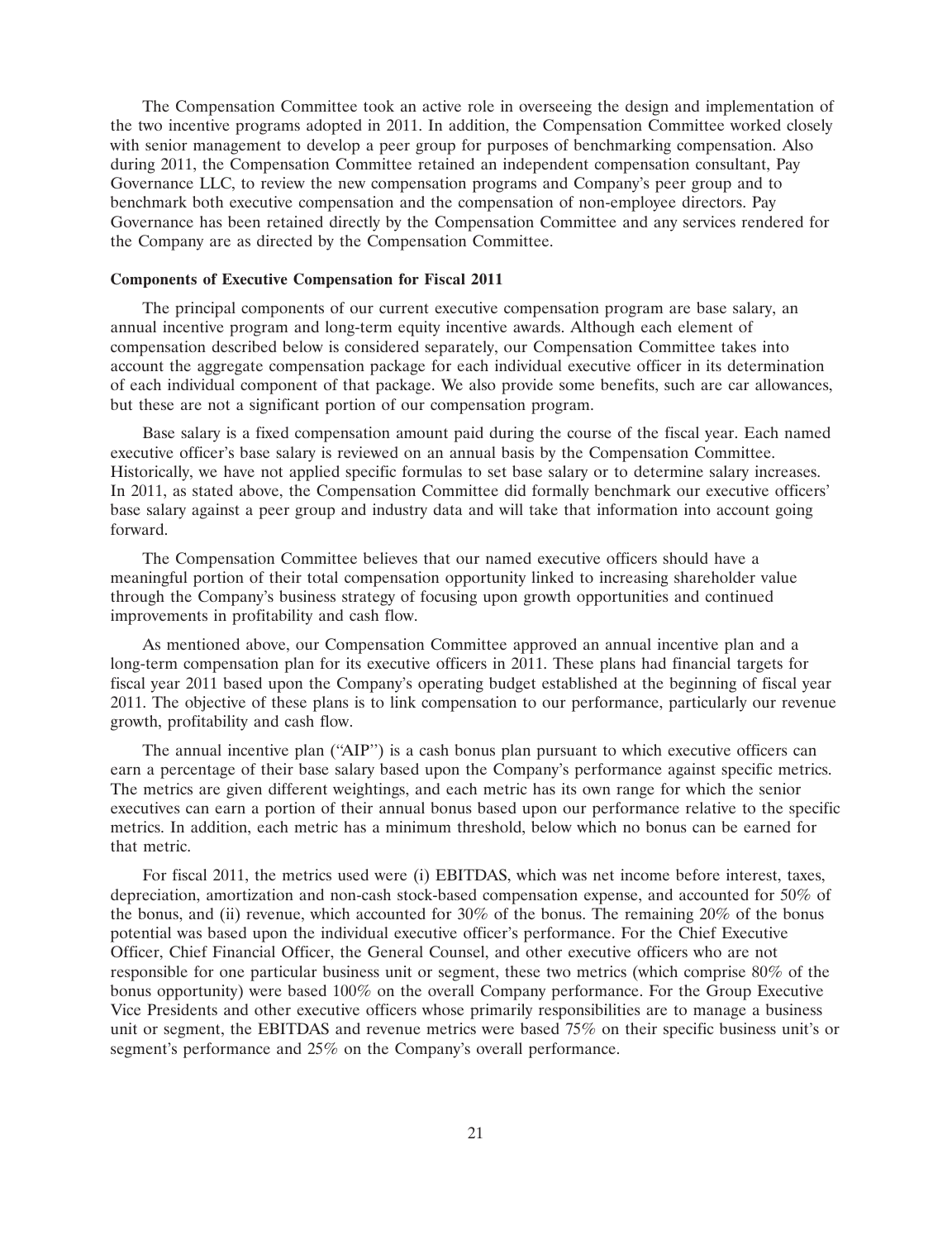Each executive has a maximum bonus potential that he can earn, which is a percentage of his base salary. For Dr. Vahaviolos, our Chairman and CEO, his maximum potential bonus for fiscal 2011 was 85% of his base salary. The maximum bonus potential for fiscal 2011 for our other named executive officers ranged from 60% to 75% of base salary. If performance for a specific metric is below the level for maximum payout, a lesser percentage for the portion of the bonus related to that metric will be earned, to a minimum payout of 25% of the maximum bonus potential if the performance level for that metric is at the minimum threshold level. The Compensation Committee determined the individual performance portion of the award for the Chairman and Chief Executive Officer. The Chairman and Chief Executive Officer and the Compensation Committee determine the individual performance portion of the awards for the other executive officers.

The Company's long-term compensation plan provides executive officers with the opportunity to earn restricted stock units (RSUs) based upon the Company's performance against specific metrics. The Company's performance against these various metrics determines what percentage, if any, of the executive officer's base salary he will receive in RSUs. The RSUs the executive officers received will vest 25% per year on each one-year anniversary date of the issuance of the RSUs.

For fiscal 2011, the metrics used for the long-term plan were (i) EBITDAS, which accounted for 40% of the award and revenue, which accounted for 20% of the award, both of which overlap with the AIP, and (ii) free cash flow (which is net cash flows from operations, minus all capital expenditures, whether paid in cash or financed), which accounted for  $20\%$  of the award. The remaining 20% of the award potential was based upon the individual executive officer's performance.

The revenue and EBITDAS metrics were selected for both the AIP and the long-term program because these are the two primary metrics management and the Board uses to evaluate our performance, and these have been key metrics for several years for the Company. The target levels were set based upon management's internal plan for 2011, as reviewed with the Board at the beginning of the fiscal year. The amounts required to receive maximum payout for each of these metrics were set at levels that would require excellent performance and strong overachievement against management's internal plan. Free cash flow was included as a metric for the long-term plan to provide incentives for executive officers for managing cash flow and capital expenditures.

As with the AIP, each executive has a maximum award potential that he can earn under the long-term program, which is a percentage of his base salary. For Dr. Vahaviolos, his maximum potential long-term award for fiscal 2011 was 180% of his base salary. The maximum long-term award potential for fiscal 2011 for our other named executive officers ranged from  $75\%$  to  $100\%$  of base salary. If performance for a specific metric is below the level for a maximum award, a lesser percentage for the portion of the award related to that metric will be earned, to a minimum payout of 25% of the maximum award potential if the performance level for that metric is at the minimum threshold level. Also, similar to the AIP, the Compensation Committee determines the individual performance portion of the award for the Chairman and Chief Executive Officer, and the Chairman and Chief Executive Officer and the Compensation Committee determine the individual performance portion of the awards for the other executive officers.

## **Benchmarking and the Role of Compensation Consultant**

To assist in the assessment of the appropriateness and competiveness of our compensation programs, management and the Compensation Committee developed a peer group. In deciding the companies to include in the peer group, management and the Compensation Committee focused on companies that are involved in or related to the asset protection industry, and primarily selected firms that, at that time, were generally in the range of  $50\%$  to  $200\%$  of our size with respect to revenues and/or market capitalization. Upon engaging Pay Governance, the Compensation Committee requested that Pay Governance review the peer group and make recommendation. Pay Governance concurred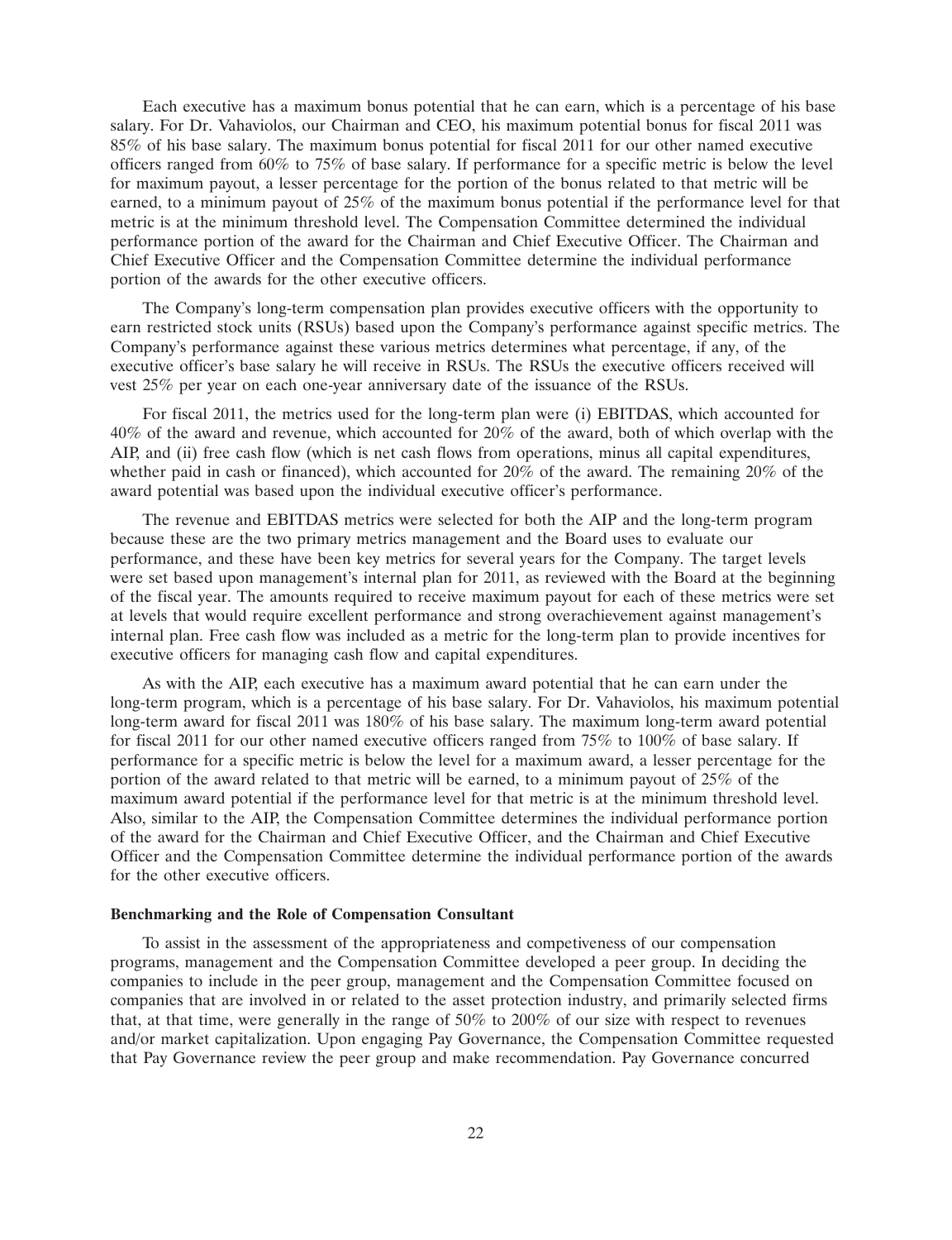with the companies in our initial peer group and added four additional companies, resulting in a final peer group. The peer group consisted of the following companies:

Badger Meter Inc. Cal Dive International, Inc. CIRCOR International, Inc. ENGlobal Corp. Insituform Technologies Inc. Matrix Service Co. National Technical Systems Inc. OYO Geospace Corp. T-3 Energy Services Inc.# Versar Inc.

Furmanite Corporation Global Geophysical Services Inc.

# Subsequently acquired by Robins & Myers, Inc.

The Compensation Committee then retained Pay Governance to perform a benchmarking study of our executive compensation against the peer group. Pay Governance provided the committee with a report comparing our executive compensation against the our initial peer group and the final peer group with the additions recommended by Pay Governance. The report also included a comparison of our executive compensation against a national executive compensation survey database, focusing on companies of comparable size, which provided a broader sampling of data points for comparison to the proxy data for the industry specific companies in the peer group.

The Compensation Committee used this report to assess the competiveness of our compensation programs and the various components and, as discussed below, in making compensation decisions. The Compensation Committee considered base salaries, target bonus levels, total cash compensation (base salary and cash bonus), long-term equity compensation, and total compensation. Furthermore, the report provides the Compensation Committee and management with information to assist in the continuing development of our executive compensation programs.

### **2011 Compensation**

The following is a discussion of the decisions made on the various components of executive compensation for fiscal 2011 for our named executive officers.

# *Base salary.*

During fiscal 2011, Dr. Vahaviolos received a raise from \$345,000 to \$375,000, effective with the beginning of fiscal 2011. For fiscal 2012, the Compensation Committee increased Dr. Vahaviolos' base salary effective June 1, 2011 to \$425,000. These increases reflect Dr. Vahaviolos' value to the Company as its founder and leader, and are steps toward making Dr. Vahaviolos' salary more competitive with other CEOs in the benchmarking study.

Historically, executive officers were reviewed and provided with salary treatment, if any, on the anniversary of their starting date with the Company. During fiscal 2011, no other named executive officers were given an increase during the year. Instead, the Compensation Committee and the CEO elected to wait until the conclusion of fiscal 2011 to make such determinations. Going forward, it is expected that all executive officers will be assessed after the end of the fiscal year and will be given raises, if any, effective August 1. This will enable the Compensation Committee and the Chairman and CEO to make these decisions after reviewing the Company's financial performance during the then just completed fiscal year and evaluating the executive officers' performance during that period.

The delay in addressing base salary resulted in Messrs. Lange, Bertolotti and Keefe not receiving salary increases they otherwise may have received during 2011. Accordingly, the increases provided to these three officers after the conclusion of 2011 were made retroactively, effective to the date they would have normally received a salary increase. Mr. Lange's salary was increased from \$264,000 to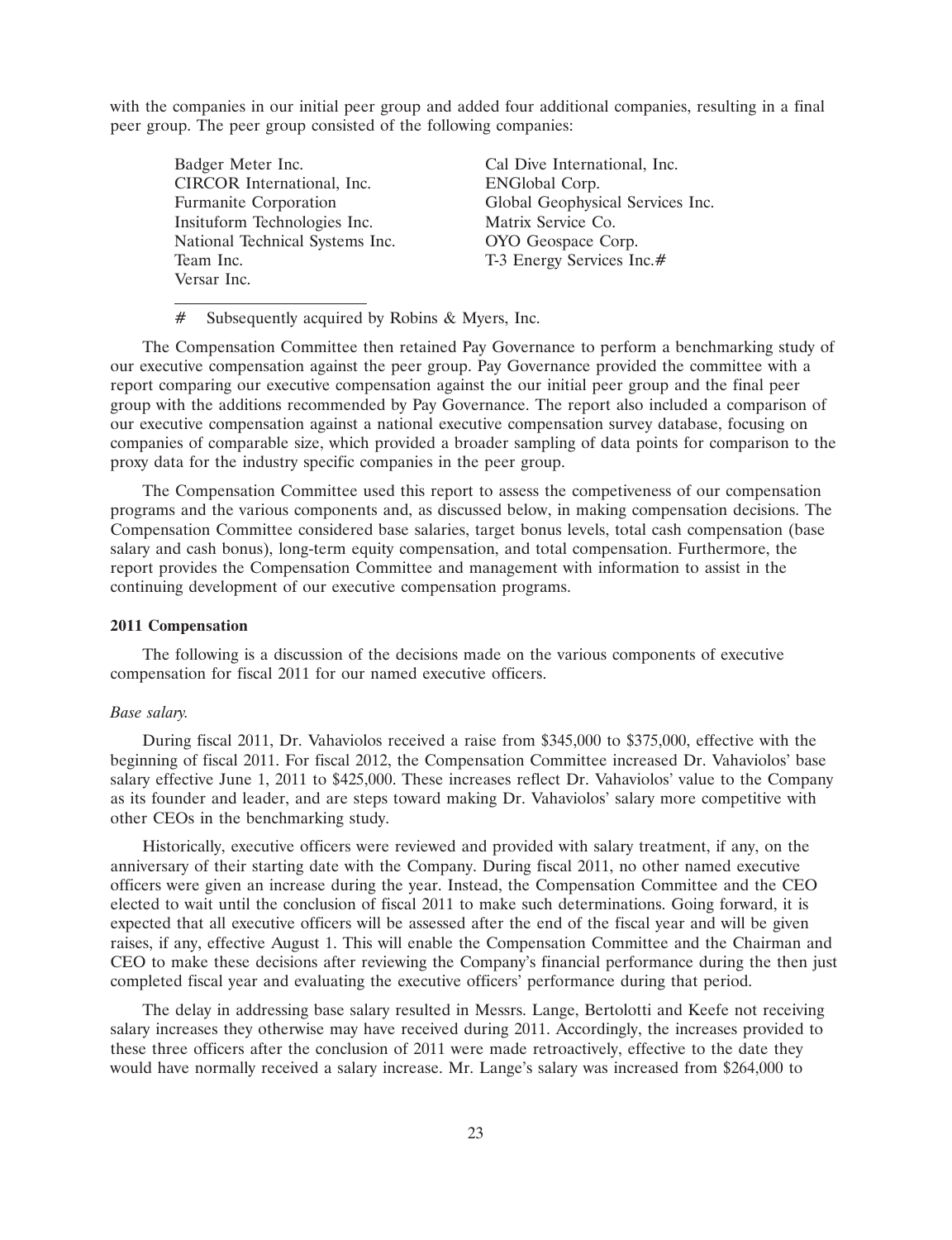\$283,800; Mr. Bertolotti's salary was increased from \$215,600 to \$231,770; and Mr. Keefe's salary was increased from \$190,060 to \$209,000. These increases were made to reward these named executives for their contributions to the success of our business and to keep their base salaries competitive with those in the peer group. The retroactive increases were one-time events, and the next assessment for any salary treatment would be effective August 1, 2012. The portions of the retroactive pay adjustments for Messrs. Bertolotti, Keefe and Lange which pertain to periods during fiscal 2011 are included in their respective salaries for 2011 in the Summary Compensation Table below. Subsequent to the end of the fiscal year, Mr. Joyce received an increase in his base salary to \$247,250.

#### *Annual Incentive Plan.*

As stated above, in fiscal 2011 we instituted an annual incentive plan, or AIP. We achieved above the levels for maximum AIP awards for both EBITDAS and revenue, as our revenues grew 24% for the year and EDITDAS grew 33% over fiscal 2010. Similar, our Services division, which is approximately 80% of our business and on which a portion of Messrs. Bertolotti's and Lange's AIP awards are based, exceeded the maximum levels on both metrics, with revenues and EDITDAS growing similar to the company's growth. Accordingly, all the named executive officers received 100% awards for these two metrics. In addition, each of the named executive officers performed at a high level and contributed to the Company's success in achieving in excess of the maximum levels for revenue and EBITDAS metrics and realizing a 58% increase in net income in 2011 versus 2010. Accordingly, each named executive officer was awarded the full amount of his award for the individual performance portion of his AIP award. Messrs. Joyce and Keefe were awarded additional bonuses of \$12,000 and \$26,500, respectively, to make their total cash compensation competitive with the compensation levels of their counterparts in the peer group.

The amounts awarded to the named executive officers for the AIP are set forth in the 2011 Summary Compensation Table under the column ''Non-Equity Plan Compensation.''

### *Long-Term Incentives*.

In fiscal 2011, we implemented a long-term incentive plan that would result in awarding restricted stock units, or RSUs, based upon the Company's performance against revenue, EBITDAS and free cash flow metrics, as explained above. We performed in excess of the levels to achieve maximum awards for revenue and EBITDAS, and therefore 100% of the awards were earned for these two metrics. As stated above under *Annual Incentive Plan*, all of our named executive officers performed at a high level and were awarded 100% of the individual performance awards. However, we achieved below the minimum threshold for free cash flow, thus no award was earned for this metric.

The Compensation Committee, in consultation with the Dr. Vahaviolos, exercised its discretion to award additional long-term awards to all of the named executive officers. Various factors lead to this decision. First, the Company achieved excellent results in the growth of revenue, EBITDAS and net income. In addition, our performance far exceeded that of our peers. Furthermore, the Compensation Committee took into account the levels of long-term and total compensation of our named executive officers versus those in the benchmarking study. Accordingly, the Compensation Committee decided to reward the named executive officers for their excellent performance and keep compensation levels competitive by awarding additional long-term compensation.

Dr. Vahaviolos was awarded \$750,000 in long-term awards to be paid in RSUs. This included an award of \$540,000 based upon the performance metrics and individual performance portion, and an additional discretionary award of \$210,000. The total award was in excess of the Dr. Vahaviolos' maximum award under the long-term plan of \$675,000. The Compensation Committee decided to award the higher amount for several reasons. First, Dr. Vahaviolos has shown tremendous vision and leadership, as the Company has experienced the significant growth in revenue and profitability over the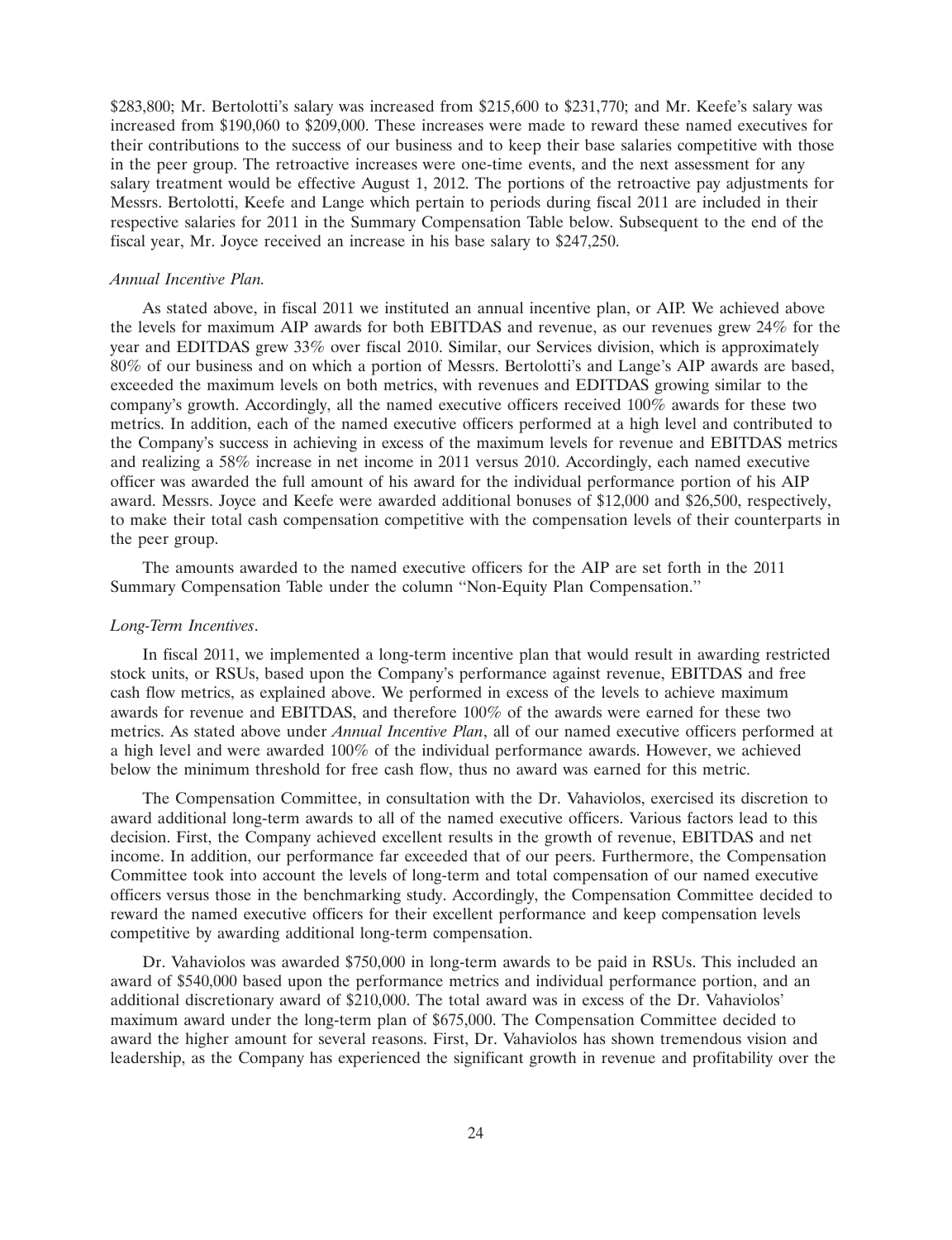past several years. His strategy of bundling leading edge technology with our services offerings has greatly helped the Company to be regarded as a leader in the asset protection industry. Second, taking into account the data from the benchmarking study, Dr. Vahaviolos is one of the lower paid CEOs in the peer group and in the broader national survey database utilized by Pay Governance. Furthermore, the Compensation Committee discussed with Dr. Vahaviolos a more significant increase in his base salary than the increase to \$425,000 that was given. Dr. Vahaviolos demonstrated his commitment to the Company and his strong belief of the Company's prospects and future by requesting additional equity compensation rather than a larger increase in his base salary. Accordingly, the Compensation Committee decided, taking all of these factors into consideration, that a long-term award of \$750,000 was appropriate.

As for the other named executive officers, the Compensation Committee, in consultation with Dr. Vahaviolos, decided to award the other named executive officers a discretionary award in amounts that would enable them to receive a full payout on the long-term plan. Mr. Keefe was awarded an additional \$20,000 to help make his total compensation more competitive with that indicated in the benchmarking study. The long-term awards granted to the other named executive officers are as follows:

|                   | <b>Metric and Individual</b><br>Performance | <b>Discretionary</b> | <b>Total</b> |
|-------------------|---------------------------------------------|----------------------|--------------|
|                   | \$138,000                                   | \$34,500             | \$172,500    |
|                   | \$211,200                                   | \$52,800             | \$264,000    |
| Dennis Bertolotti | \$146,608                                   | \$36,652             | \$183,260    |
| Michael Keefe     | \$121,664                                   | \$50,416             | \$172,080    |

These awards were paid in RSUs in August 2011, based upon the average of the high and low trading prices of our stock on August 11, 12 and 15, 2011, which was \$18.61 per share. Accordingly, the named executives received the following amounts of RSUs: Dr. Vahaviolos, 40,301; Mr. Joyce, 9,269; Mr. Lange, 14,186; Mr. Bertolotti, 9,847; and Mr. Keefe, 9,247. These RSUs will vest equally over 4 years, with 25% vesting on each anniversary date of the August 15, 2011 grant. Due to the SEC rules regarding the Summary Compensation Table, these awards are not included in the 2011 Summary Compensation Table because the grants were made in fiscal 2012. However, we consider these awards part of the named executive officers' compensation for 2011.

# *Other Equity Awards*

In August 2010, the Compensation Committee granted discretionary RSU awards to the named executives to provide them with a long-term stake in the Company, to align their interest with that of the shareholders, and to reward their performance. These grants were made in this manner because we did not have a set formula or plan for awarding equity compensation. The following awards of RSUs were made in August 2010 to our named executive officers: Dr. Vahaviolos, 30,000; Mr. Lange, 13,500; Mr. Bertolotti, 11,000; and Mr. Keefe, 5,000. These RSUs will vest equally over 4 years, with 25% vesting on each anniversary of the August 19, 2010 grant date. The value of these awards is included in the 2011 Summary Compensation Table under the column ''Stock Awards.'' As part of the inducement for Mr. Joyce to join us in July 2010, we granted Mr. Joyce options to purchase 35,000 shares of common stock at an exercise price of \$10.03 per share (the closing price on the grant date). These options expire on the 10 year anniversary of the grant and vest equally over 4 years, with 25% vesting on each anniversary of the July 13, 2010 grant date.

#### **Role of Executive Officers in Setting Compensation**

As the founder of the Company and the Chairman and CEO since inception, Dr. Vahaviolos has traditionally had a role in setting compensation for executive officers. Dr. Vahaviolos has been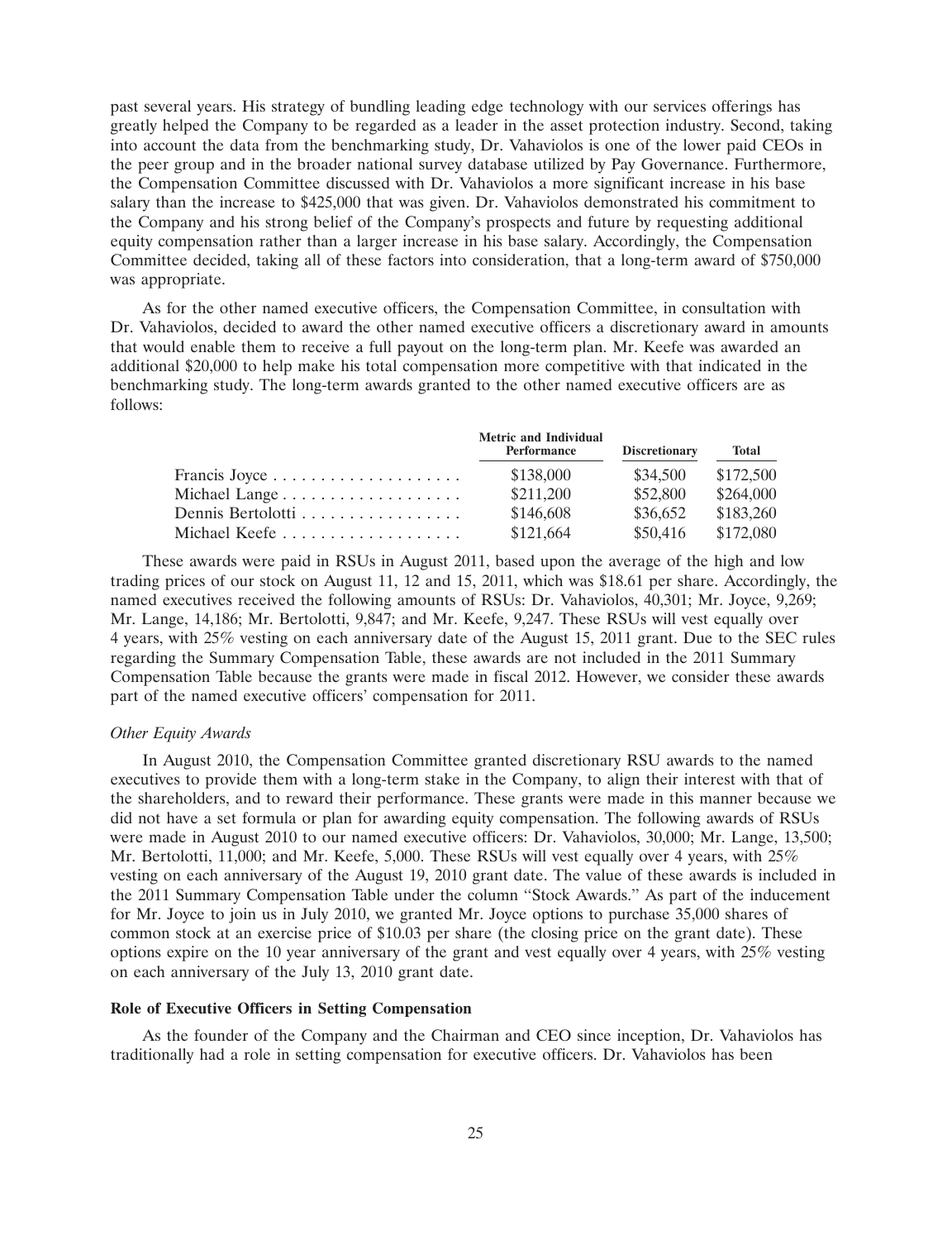operating in the NDT and asset protection industry for more than 30 years and possesses a detailed and in-depth knowledge of the industry and our competitors, which enables him to assess the performance of our executive officers as compared to our competitors. In 2011, Dr. Vahaviolos continued to play a role in making recommendations to the Compensation Committee regarding the other executive officers of the Company and the level of overall equity awards, but his recommendations are subject to the Compensation Committee's independent review and approval. We expect this practice will continue in the future, as Dr. Vahaviolos' input and guidance as to compensation treatment for other executive officers is vital for the Compensation Committee.

# **Impact of Tax Treatment**

The Company and the Compensation Committee consider tax, tax deductibility and accounting treatment of various compensation alternatives, and strive to structure all compensation to be fully tax deductible. However, these are not the driving or most influential factors. The Compensation Committee may approve non-deductible compensation arrangements if it believes they are in the best interests of the Company and its shareholders, taking into account several factors, including our ability to utilize deductions based on projected taxable income.

### **Employment Agreements and Severance Arrangements**

Effective September 1, 2009, we entered into an employment agreement with Dr. Vahaviolos for the positions of executive chairman of the board and chief executive officer. The agreement has a term of four years until August 31, 2013, and will automatically renew for successive one-year periods in the absence of an election by either party to terminate. The employment agreement is described further under ''Vahaviolos Employment Agreement'' and ''Potential Payments upon Termination of Employment.'' We currently have no employment agreements or severance arrangements with our other named executive officers, although we may in the future enter into employment agreements or adopt severance or change in control policies.

# **Hedging Prohibitions**

Our Insider Trading Compliance Policy prohibits all of our employees, including our executive, officers, and directors from (i) trading in options of any kind or other derivatives related to our securities, (ii) selling our securities short or (iii) holding our securities in margin accounts.

# **Continuing Review of Compensation Practices**

We have been a public company for less than two years, and are still making the transition from a private company to a public company. As a result, we are continuing to review our compensation practices and programs and expect to make additional changes going forward. Two such areas we are considering involve stock ownership guidelines and recoupment. We current do not have any stock ownership or retention guidelines for our executive officers or directors. In addition, we currently do not have a formal policy regarding recoupment or recovery of adjustments of compensation awards in case an accounting restatement or adjustment results in a change of a performance measurement that would have reduced an award or incentive payment. We are in the process of reviewing accepted practices in these areas and expect to address these two matters in 2012.

#### **Risk Assessment of Compensation Practices and Programs**

Our Compensation Committee and senior management assessed whether our compensation practices and program for employees pose any material risk to the Company and determined that our compensation practices and programs are not reasonably likely to have a material adverse effect on the Company.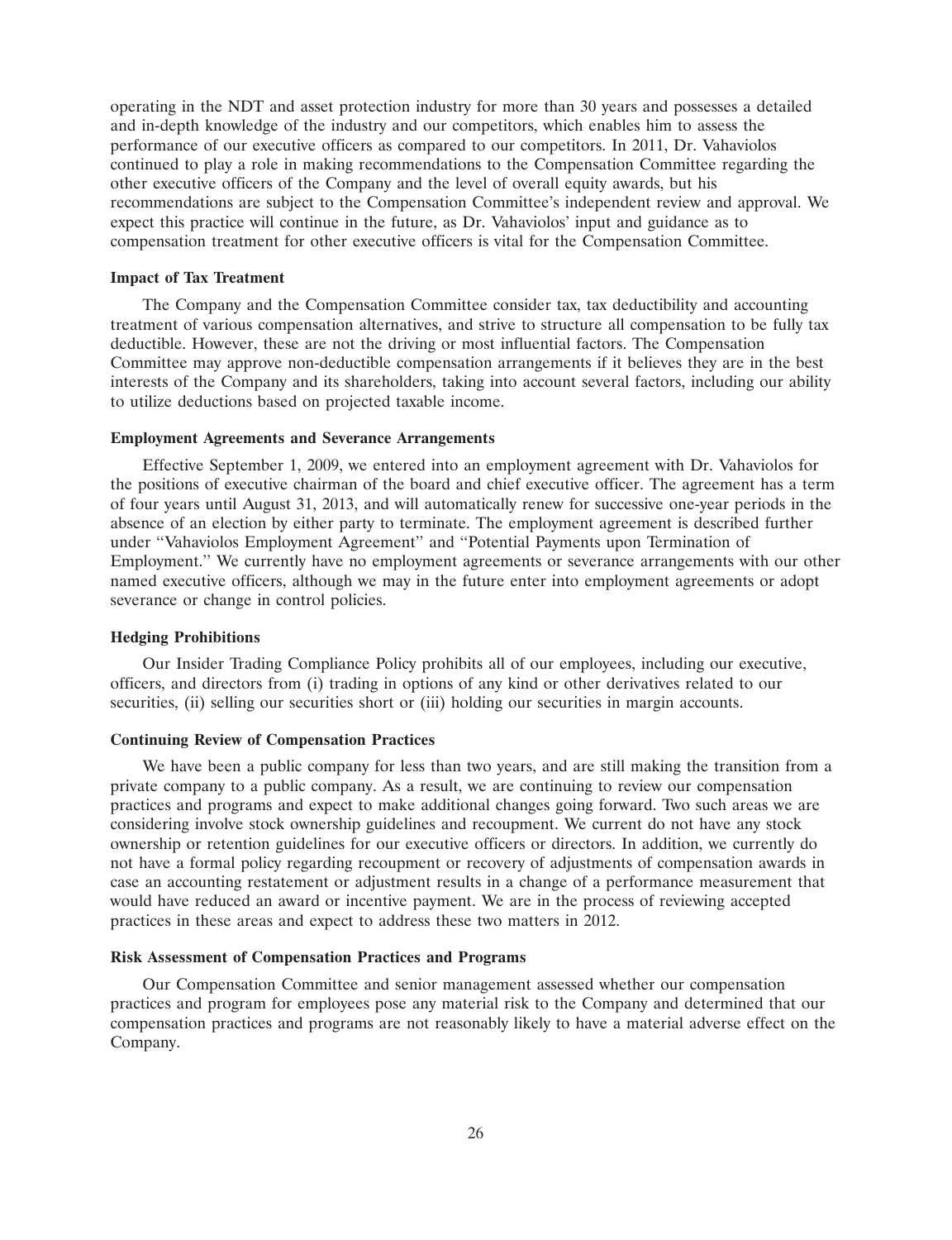### **EXECUTIVE COMPENSATION**

#### **Summary Compensation Table**

The following table provides information regarding the compensation of our Chief Executive Officer, the two individuals who served as our Chief Financial Officer during fiscal 2011, and each of the next three most highly compensated executive officers in fiscal 2011. We refer to these individuals as our ''named executive officers.''

### **2011 Summary Compensation Table**

| Name and principal position                                                                                             | Fiscal<br>Year       | <b>Salary</b><br>$(\$)$       | <b>Bonus</b><br>$(\$)$                         | <b>Stock</b><br><b>Awards</b><br>\$(1) | Option<br>Awards<br>$($ \$ $)(2)$ | <b>Non-Equity</b><br>Plan<br>Compensation<br>$($ \$ $)(3)$ | <b>All Other</b><br>Compensation<br>$($ \$ $)(4)$ | <b>Total</b><br>$(\$)$             |
|-------------------------------------------------------------------------------------------------------------------------|----------------------|-------------------------------|------------------------------------------------|----------------------------------------|-----------------------------------|------------------------------------------------------------|---------------------------------------------------|------------------------------------|
| Sotirios J. Vahaviolos<br>Chairman, President and<br>Chief Executive Officer                                            | 2011<br>2010<br>2009 | 376,154<br>345,000<br>312,716 | $\overline{\phantom{0}}$<br>125,000<br>120,000 | 302,400                                | $-9,712,500$                      | 318,750                                                    | 26,087<br>22,638<br>22,769                        | 1,023,391<br>10,205,138<br>455,485 |
| Francis T. Joyce<br>Executive Vice President, Chief<br>Financial Officer and Treasurer<br>(joined Company in July 2010) | 2011                 | 203,481                       |                                                |                                        | 156,475                           | 150,000                                                    | 6,716                                             | 516,672                            |
| Michael J. Lange $\dots \dots \dots \dots \dots$<br>Group Executive Vice President,<br><b>Services</b>                  | 2011<br>2010<br>2009 | 272,250<br>259,146<br>198,000 | 85,000<br>78,000                               | $-136,080$                             | 841,750                           | 198,000                                                    | 18,383<br>19,938<br>17,494                        | 624,713<br>1,205,834<br>293,494    |
| Dennis Bertolotti<br>President and Chief Operating<br>Officer, Services                                                 | 2011<br>2010         | 222,363<br>202,464            | $\overline{\phantom{0}}$<br>80,000             | 110,880                                |                                   | 140,140                                                    | 44,700<br>13,608                                  | 518,083<br>296,072                 |
| Michael C. Keefe<br>Executive Vice President,<br>General Counsel and Secretary                                          | 2011<br>2010         | 199,560<br>93,568             | 20,000                                         | 50,400<br>$\overline{\phantom{0}}$     | 189,987                           | 150,000                                                    | 11,194<br>6.094                                   | 411,154<br>309,649                 |
| Former Chief Financial Officer<br>(until August 2010)                                                                   | 2011<br>2010<br>2009 | 94,621<br>231,000<br>219,527  | 100,000<br>74,000                              |                                        | 323,750                           |                                                            | 6,522<br>13,321<br>16,365                         | 101,143<br>668,071<br>309,892      |

*Note about the Summary Compensation Table:* The SEC disclosure rules require that the Summary Compensation Table include in each year the aggregate fair value, as of the grant date, of all stock, option or other equity awards granted during that year. In August 2011, subsequent to our May 31, 2011 fiscal year end, we granted RSU awards to our named executive officers as part of the 2011 compensation. These grants were based upon our performance in 2011 against financial performance metrics and the performance of the individual named executive officers during 2011. As a result of the grants being made after the end of fiscal 2011, these RSU awards do not appear in the table, but will appear in the table next year as 2012 awards. Accordingly, the 2011 Summary Compensation Table does not fully reflect the pay-for-performance executive compensation program implemented by the Compensation Committee for 2011. See the Compensation Discussion and Analysis for a discussion about executive compensation decisions for 2011.

- (1) This column represents the fair market value of restricted stock units (''RSUs'') awarded in August 2010.
- (2) Represents grant date fair value of stock option awarded in the fiscal year, calculated using the Black-Scholes option valuation model in accordance with U.S. GAAP. The valuation assumptions used to determine these amounts are described under ''Stock-based compensation'' in Note 2 to the Company's audited financial statements for the year ended May 31, 2011 included in our Annual Report on Form 10-K filed with the SEC on August 12, 2011.
- (3) The amounts in this column represent the cash payments under the annual incentive program made to each named executive officer after the conclusion of the fiscal year. Amounts paid to the named executive officers under the annual incentive program are determined based upon the Company's performance against financial metrics and the individual performance and contributions of the named executive officers during the fiscal year.
- (4) All Other Compensation in 2011 included the following: \$15,926 of vehicle allowance and \$8,631 of matching contributions under our  $401(\hat{k})$  plan for Dr. Vahaviolos; \$3,654 of vehicle allowance and \$2,123 of matching contributions under our  $401(k)$  plan for Mr. Joyce; \$11,331 of vehicle allowance and \$5,975 of matching contributions under our  $401(k)$  plan for Mr. Lange: \$6,391 of vehicle allowance, \$4,769 of matching contributions under our 401(k) plan and \$32,658 of relocation expenses for Mr. Bertolotti; \$4,554 of vehicle allowance and \$5,863 of matching contributions under our 401(k) plan for Mr. Keefe; and \$1,950 of vehicle allowance and \$3,630 of matching contributions under our 401(k) plan for Mr. Peterik.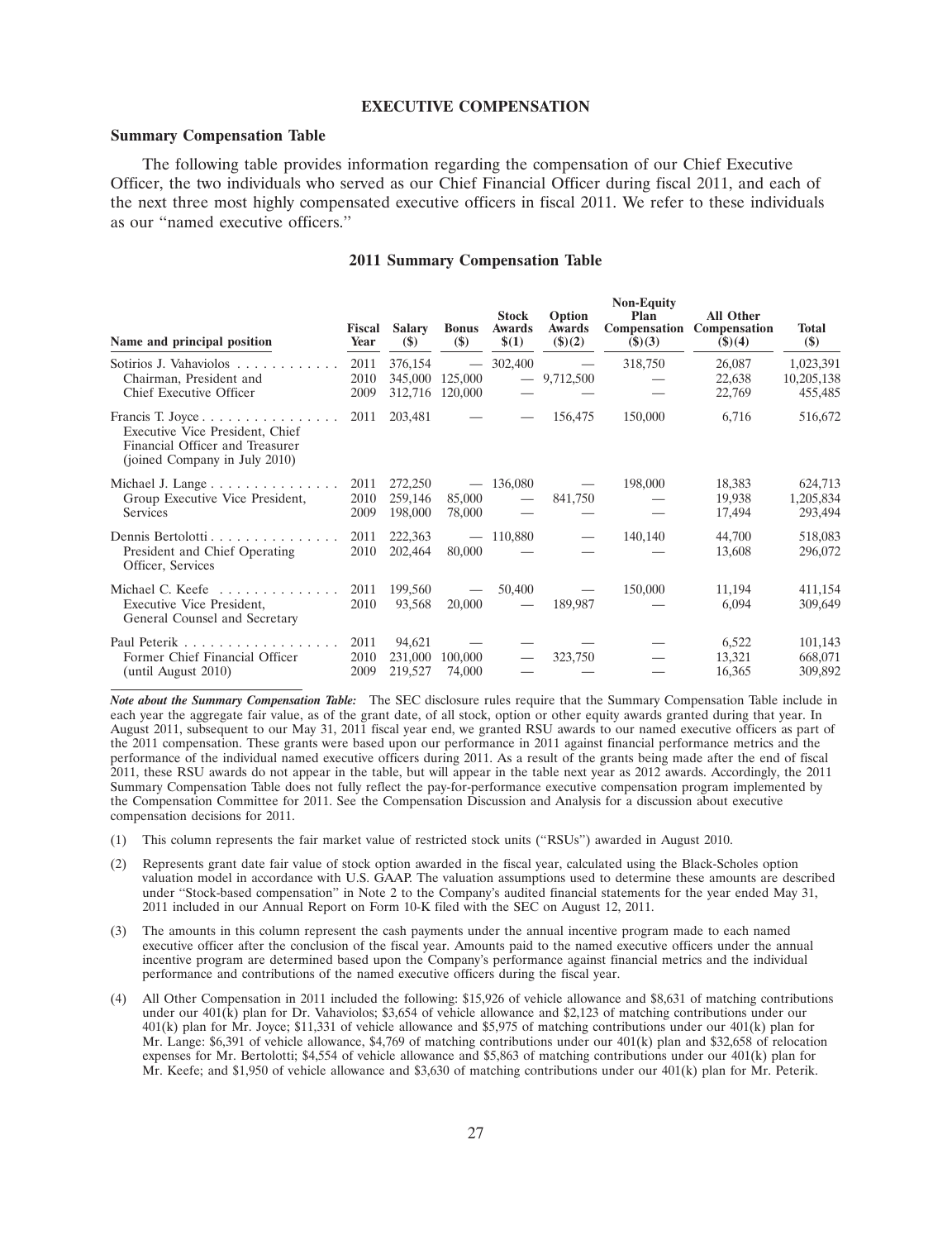#### **Grants of Plan-Based Awards in Fiscal 2011**

The following table provides information regarding grants of plan-based awards to our named executive officers in fiscal 2011:

| Name                                         |                   | <b>Estimated Future Payouts</b><br><b>Under Non-Equity</b><br><b>Incentive Plan Awards</b> |         | All other<br>stock awards:<br>number of<br>shares of | All other<br>option awards:<br>number of<br>securities<br>underlying | base price<br>of option | <b>Exercise or Grant date fair</b><br>value of stock<br>and option |                  |
|----------------------------------------------|-------------------|--------------------------------------------------------------------------------------------|---------|------------------------------------------------------|----------------------------------------------------------------------|-------------------------|--------------------------------------------------------------------|------------------|
|                                              | <b>Grant</b> date | $(\$)$                                                                                     | $(\$)$  | <b>(\$)</b>                                          | Threshold Target Maximum stock or units<br>(# )                      | options<br>$(\#)$       | awards<br>$(\frac{s}{sh})$                                         | awards<br>(3)(4) |
| Sotirios J. Vahaviolos 8/19/2010             |                   |                                                                                            |         |                                                      | 30,000                                                               |                         |                                                                    | 302,400          |
|                                              | (1)               | 63,750                                                                                     | 181,688 | 318,750                                              |                                                                      |                         |                                                                    |                  |
|                                              | (2)               | 135,000                                                                                    | 384,750 | 675,000                                              |                                                                      |                         |                                                                    |                  |
| Francis T. Joyce $\ldots \ldots$ 7/13/2010   |                   |                                                                                            |         |                                                      |                                                                      | 35,000(3)               | 10.03                                                              | 156,475          |
|                                              | (1)               | 27,600                                                                                     | 78,660  | 138,000                                              |                                                                      |                         |                                                                    |                  |
|                                              | (2)               | 34,500                                                                                     | 98,325  | 172,500                                              |                                                                      |                         |                                                                    |                  |
| Michael J. Lange $\ldots$ $\ldots$ 8/19/2010 |                   |                                                                                            |         |                                                      | 13,500                                                               |                         |                                                                    | 136,080          |
|                                              | (1)               | 39,600                                                                                     | 112,860 | 198,000                                              |                                                                      |                         |                                                                    |                  |
|                                              | (2)               | 52,800                                                                                     | 150,480 | 264,000                                              |                                                                      |                         |                                                                    |                  |
| Dennis Bertolotti $8/19/2010$                |                   |                                                                                            |         |                                                      | 11,000                                                               |                         |                                                                    | 110,880          |
|                                              | (1)               | 28,028                                                                                     | 79,880  | 140,140                                              |                                                                      |                         |                                                                    |                  |
|                                              | (2)               | 36,652                                                                                     | 104,458 | 183,260                                              |                                                                      |                         |                                                                    |                  |
| Michael C. Keefe $8/19/2010$                 |                   |                                                                                            |         |                                                      | 5,000                                                                |                         |                                                                    | 50,400           |
|                                              | (1)               | 24,708                                                                                     | 70,417  | 123,539                                              |                                                                      |                         |                                                                    |                  |
|                                              | (2)               | 30,410                                                                                     | 86,667  | 152,048                                              |                                                                      |                         |                                                                    |                  |
|                                              |                   |                                                                                            |         |                                                      |                                                                      |                         |                                                                    |                  |

(1) Amounts are potential payouts under the Company's annual incentive plan for executive officers for fiscal 2011, which are based on Company and individual performance goals. The threshold assumes no individual award and minimum corporate performance; maximum assumes corporate performance at or above the levels needed for maximum payout and full awards for individual performance. The program does not have specific target amounts, but the internal goals for corporate performance equated to levels which were approximately 57% of maximum payout, so target levels are set at 57% of maximum awards. The actual awards for fiscal 2011 are included under the non-equity incentive plan compensation in the 2011 Summary Compensation Table.

- (2) Amounts are potential payouts under the Company's long-term incentive plan for executive officers for fiscal 2011, which are based on Company and individual performance goals. The plan results in the award of restricted stock units, or RSUs, which were awarded after the end of fiscal 2011. However, the award potentials are established in dollar values, and the amount of RSUs granted were based on the dollar value of the award, using the average of the high and low trading prices of the Company's common stock on August 11, 12 and 15, 2011. Because the awards are based upon dollar values, not share or unit numbers, these awards are included under non-equity awards. However, as disclosed in the note to the 2011 Summary Compensation Table, because these awards are paid in equity grants, these are not included in the 2011 Summary Compensation Table as the grants were made after the end of fiscal 2011. The threshold assumes no individual award and minimum corporate performance; maximum assumes corporate performance at or above the levels needed for maximum payout and full awards for individual performance. The program does not have specific target amounts, but the internal goals for corporate performance equated to levels which were approximately 57% of maximum payout, so target levels are set at 57% of maximum awards.
- (3) This option award was granted pursuant to our 2009 Long-Term Incentive Plan. The options vest in four equal annual installments commencing on the first anniversary of the grant date.
- (4) The amount in this column represents the aggregate grant date fair value. For stock awards, this amount is based upon the closing price of our common stock on the date of the grant. The grant date fair value of options is calculated using the Black-Scholes option valuation model in accordance with US GAAP, and the valuation assumptions used to determine these amounts are described under ''Stock-based compensation'' in Note 2 to our audited financial statements for the year ended May 31, 2011 included in our Annual Report on Form 10-K filed with the SEC on August 12, 2011.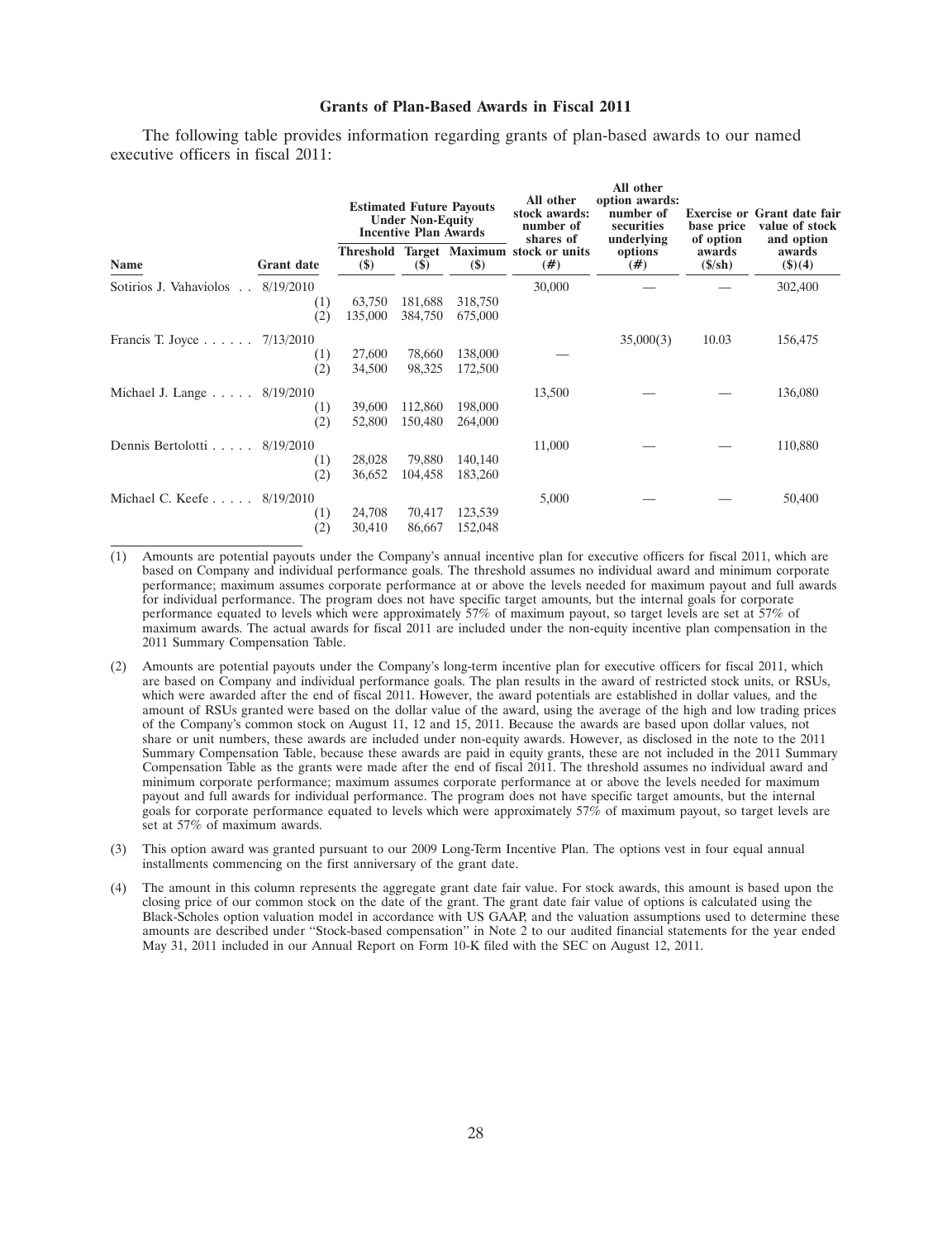### **Outstanding Equity Awards at 2011 Fiscal Year-End**

The following table provides information regarding equity awards granted to our named executive officers that were outstanding as of May 31, 2011:

|                        |                   |                                                                                          | <b>Option</b> awards                                                                          | <b>Stock Awards</b>                                       |                              |                                                                                  |                                                                                              |
|------------------------|-------------------|------------------------------------------------------------------------------------------|-----------------------------------------------------------------------------------------------|-----------------------------------------------------------|------------------------------|----------------------------------------------------------------------------------|----------------------------------------------------------------------------------------------|
| Name                   | <b>Award Date</b> | Number of<br>securities<br>underlying<br>unexercised<br>options<br>exercisable<br>$(\#)$ | Number of<br>securities<br>underlying<br>unexercised<br>options<br>unexercisable<br>$(\#)(1)$ | Option<br>exercise<br>price<br>$(\frac{s}{\text{share}})$ | Option<br>expiration<br>date | Number of<br>shares or<br>units of<br>stock that<br>have not<br>vested $(\#)(2)$ | <b>Market</b><br>Value of<br>shares or<br>units of<br>stock that<br>have not<br>$vested(\$)$ |
| Sotirios J. Vahaviolos | 9/01/2009         | 487,500                                                                                  | 1,462,500                                                                                     | 13.46                                                     | 9/01/2019                    |                                                                                  |                                                                                              |
|                        | 8/19/2010         |                                                                                          |                                                                                               |                                                           |                              | 30,000                                                                           | 522,300                                                                                      |
| Francis T. Joyce       | 7/13/2010         |                                                                                          | 35,000                                                                                        | 10.03                                                     | 7/13/2020                    |                                                                                  |                                                                                              |
| Michael J. Lange       | 7/21/2009         | 84,500                                                                                   | 84,500                                                                                        | 13.46                                                     | 7/21/2019                    |                                                                                  |                                                                                              |
|                        | 8/19/2010         |                                                                                          |                                                                                               |                                                           |                              | 13,500                                                                           | 235,035                                                                                      |
| Dennis Bertolotti      | 4/09/2009         | 13,000                                                                                   | 13,000                                                                                        | 10.00                                                     | 4/09/2019                    |                                                                                  |                                                                                              |
|                        | 8/19/2010         |                                                                                          |                                                                                               |                                                           |                              | 11,000                                                                           | 191,510                                                                                      |
| Michael C. Keefe       | 12/28/2009        | 12,396                                                                                   | 22,604                                                                                        | 14.67                                                     | 12/28/2019                   |                                                                                  |                                                                                              |
|                        | 08/19/2010        |                                                                                          |                                                                                               |                                                           |                              | 5,000                                                                            | 87,050                                                                                       |
|                        |                   |                                                                                          |                                                                                               |                                                           |                              |                                                                                  |                                                                                              |

(1) The options vest in four equal annual installments commencing on the first anniversary of the date of the award, except for the options granted to (a) Mr. Lange, which vest in four equal annual installments commencing June 1, 2010, and (b) Mr. Keefe, which vest as to 25% of the shares on the first anniversary date of the award and the remaining 75% vest ratably over the following 36 months, until fully vested on the fourth anniversary date of the award.

(2) The RSUs vest in four equal annual installments commencing on the first anniversary of the date of the award.

#### **Option Exercises and Stock Vesting in Fiscal 2011**

During fiscal 2011, no options were exercised by our named executive officers and no stock awards granted to our executive officers vested.

### **Pension Benefits and Non-Qualified Deferred Compensation**

We do not currently provide our named executive officers with pension benefits or nonqualified deferred compensation.

### **Potential Payments upon Termination of Employment**

As of the end of fiscal 2011, none of our named executive officers other than Dr. Vahaviolos was entitled to receive any benefits in connection with a termination of employment. The following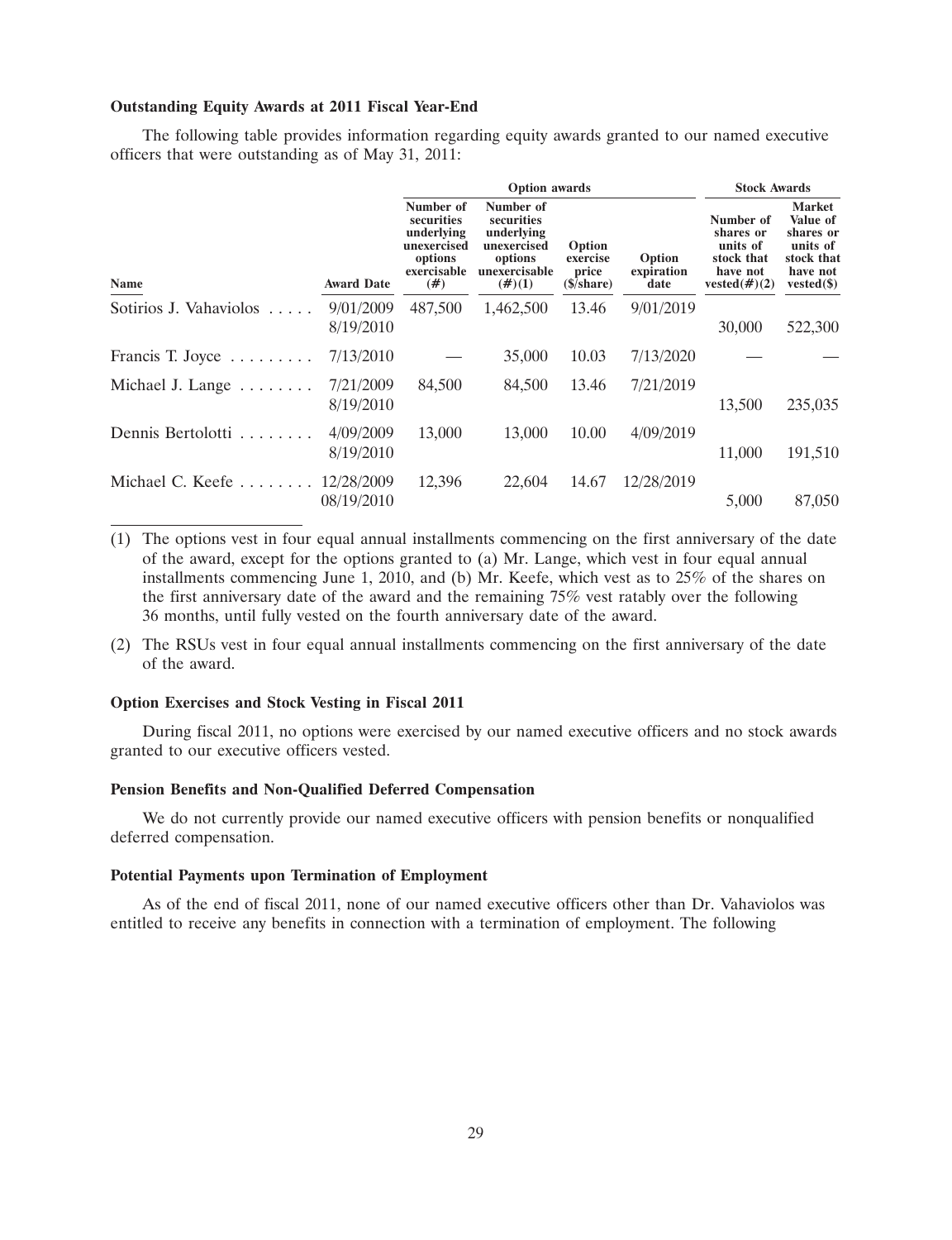summarizes the payments and benefits that would be owed by us to Dr. Vahaviolos upon termination under the circumstances described below, in each case assuming termination occurred on May 31, 2011.

| Event                                                                                                                          | <b>Salary</b> | <b>Incentive</b><br>Bonus(1) | <b>Unvested</b><br>Equity<br>Awards(2) | <b>Healthcare</b><br>and other<br><b>Benefits</b> | <b>Total</b> |
|--------------------------------------------------------------------------------------------------------------------------------|---------------|------------------------------|----------------------------------------|---------------------------------------------------|--------------|
| Termination by Company without cause/<br>termination by Dr. Vahaviolos for good<br>reason, with no change in control $\dots$ . | \$375,000     | \$637,000                    | \$6,299,175                            | \$70,744                                          | \$7,381,919  |
| Change of control and termination by<br>Company without cause/termination by<br>Dr. Vahaviolos for good reason $\dots \dots$   | \$750,000     | \$955,500                    | \$6,299,175                            | \$70,744                                          | \$8,075,419  |
| Disability or death                                                                                                            | \$187,500     | \$318,500                    | \$6,299,175                            | \$27,112                                          | \$6,832,287  |

(1) Includes the current fiscal year (2011) cash bonus of \$318,750 in all three situations, plus one year (two years in case of change in control) of the greater of (i) bonus at 75% of salary or (ii) current year's bonus of \$318,500.

(2) Dr. Vahaviolos' unvested stock options and restricted stock units vest upon the termination of his employment for any of the events listed above. The price of our common stock on May 31, 2011 was \$17.41 per share, and Dr. Vahaviolos had 1,462,500 unvested options with an exercise price of \$13.46 per share and 30,000 restricted stock units as of May 31, 2011.

Termination without cause occurs if Dr. Vahaviolos is terminated for any reason other than: (1) a conviction of or a *nolo contendre* (uncontested) plea to a felony or an indictment for a felony against Mistras that has a material adverse effect on our business; (2) fraud involving Mistras; (3) willful failure to carry out material employment responsibilities; or (4) willful violation of a material company policy, in each case subject to a 30 day cure period if the act or omission is curable by Dr. Vahaviolos.

Dr. Vahaviolos may terminate his employment for good reason as follows: (1) a material reduction in his status or position, including a reduction in his duties, responsibilities or authority, or the assignment to him of duties or responsibilities that are materially inconsistent with his status or position; (2) a reduction in his base salary or failure to pay such amount; (3) a reduction in his total target incentive award opportunity; (4) a breach by us of any of our material obligations under the employment agreement; (5) a required relocation of his principal place of employment of more than 50 miles; or (6) in connection with a change in control, a failure by the successor company to assume our obligations under his employment agreement.

Termination in connection with a change in control occurs if we terminate Dr. Vahaviolos' employment without cause at the request of an acquirer or otherwise in contemplation of a change in control in the period beginning six months prior to the date of a change in control, or we terminate him without cause or he terminates his employment for good reason within two years after a change in control.

## **Vahaviolos Employment Agreement**

We have an employment agreement with Dr. Vahaviolos for the positions of executive chairman of the board and chief executive officer. The agreement has an initial term of four years, until August 31, 2013, and is automatically renewable for successive one-year periods in the absence of an election by either party to terminate. The employment agreement provides for an initial annual base salary of \$345,000, subject to annual review by the Compensation Committee. Dr. Vahaviolos is entitled to annual short-term incentive opportunities targeted at 75% of his annual base salary. Under his employment agreement, Dr. Vahaviolos was granted an option to purchase 1,950,000 shares of our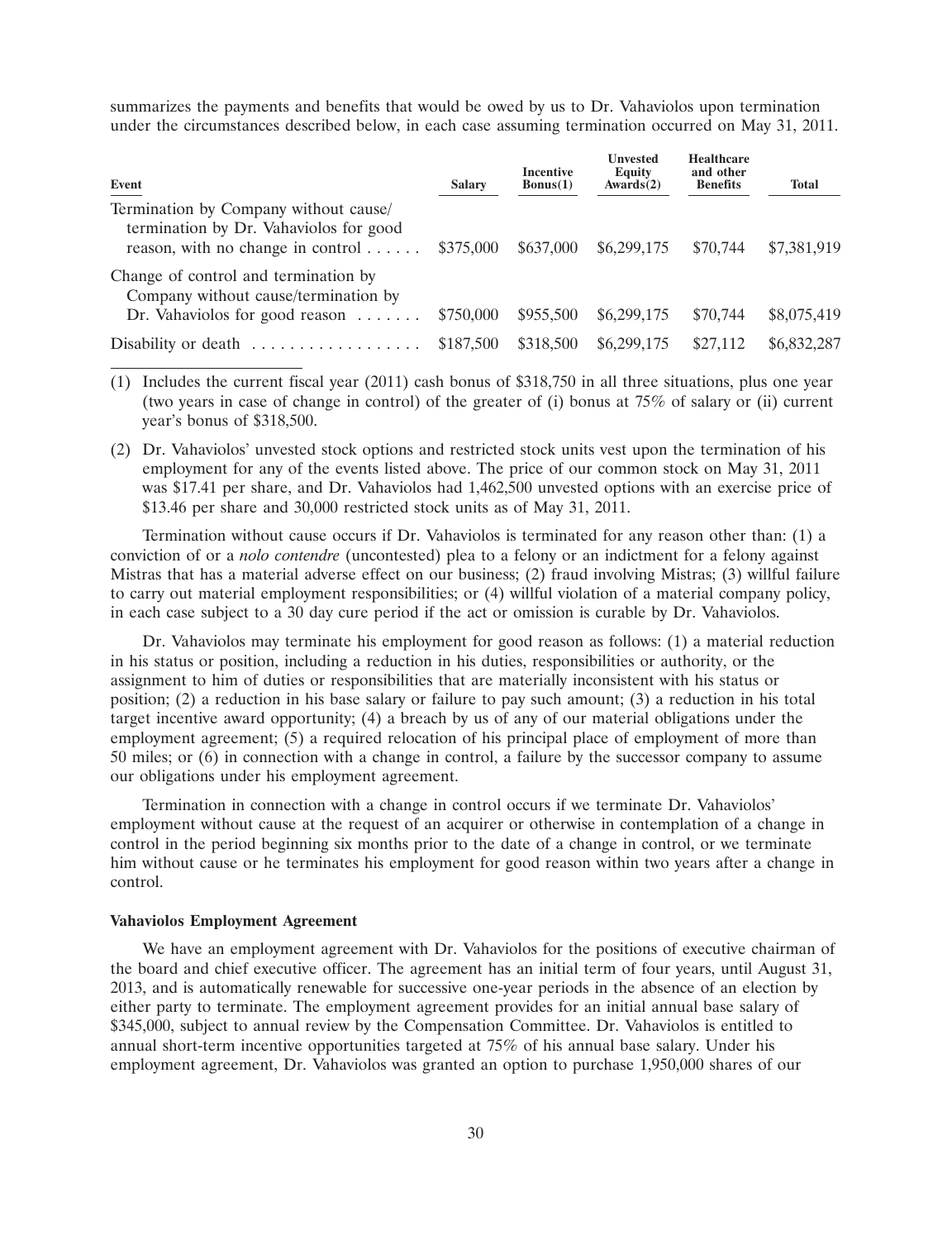common stock with an exercise price equal to \$13.46 per share pursuant to our 2007 Stock Option Plan. The options are subject to a four-year vesting schedule, with 25% of the options vesting each upon the first, second, third and fourth anniversary of their issuance.

Under his employment agreement, Dr. Vahaviolos is entitled to receive payments and other benefits upon the termination of his employment. These payments and other benefits are described under ''Potential Payments upon Termination of Employment'' above. If Dr. Vahaviolos is subject to the federal excise tax on ''excess parachute payments'' for benefits he is entitled to under his employment agreement or otherwise from us, he is entitled to receive an amount necessary to offset the excise taxes and any related income taxes, penalties and interest.

Post-employment payments and benefits under the employment agreement are subject to compliance by Dr. Vahaviolos with the restrictive covenants in the agreement, including non-disclosure, non-competition and non-solicitation covenants. The non-competition and non-solicitation covenants expire on the second anniversary of the termination of Dr. Vahaviolos' employment. The non-disclosure covenant does not expire. If Dr. Vahaviolos violates any of these covenants, he will not be entitled to further payments and benefits under the employment agreement and must repay us for the post-employment payments and benefits received under the agreement. All post-employment payments or benefits under the employment agreement are conditioned on the execution of a general release of claims by Dr. Vahaviolos in favor of us, our affiliates, and our officers, directors and employees.

We currently have no employment agreements with our other named executive officers.

# **SHAREHOLDER PROPOSALS AND OTHER MATTERS**

Shareholders may submit proposals on matters appropriate for shareholder action at meetings of the Company's shareholders in accordance with Rule 14a-8 promulgated under the Securities Exchange Act of 1934. If a shareholder wants us to include such a proposal in our proxy statement for presentation at our 2012 annual meeting of shareholders, the proposal must be received by our Corporate Secretary, at 195 Clarksville Road, Princeton Junction, New Jersey 08550, no later than May 21, 2012, and all applicable requirements of Rule 14a-8 must be satisfied. If the shareholder submitting the proposal is not the holder of record, the shareholder will need to submit to us proof of ownership for at least one year. This can generally be obtained from the bank, broker or other nominee holding the shares. We are not required to include any proposal received after May 21, 2012 in our proxy materials for the 2012 annual meeting.

A shareholder may also nominate directors or have other business brought before the 2012 annual meeting by submitting the nomination or proposal to us on or after June 19, 2012, and on or before July 19, 2012, in accordance with Section 2.14 of our bylaws. If, however, our 2012 annual shareholders meeting is held before September 17, 2012 or after December 16, 2012, the time period for a shareholder to submit a nomination or proposal will be modified in accordance with Section 2.14 of our bylaws. The nomination or proposal must be delivered to our Corporate Secretary at 195 Clarksville Road, Princeton Junction, New Jersey 08550, and meet all the requirements of our bylaws. Our bylaws are available on our website at http://investors.mistrasgroup.com/governance.cfm.